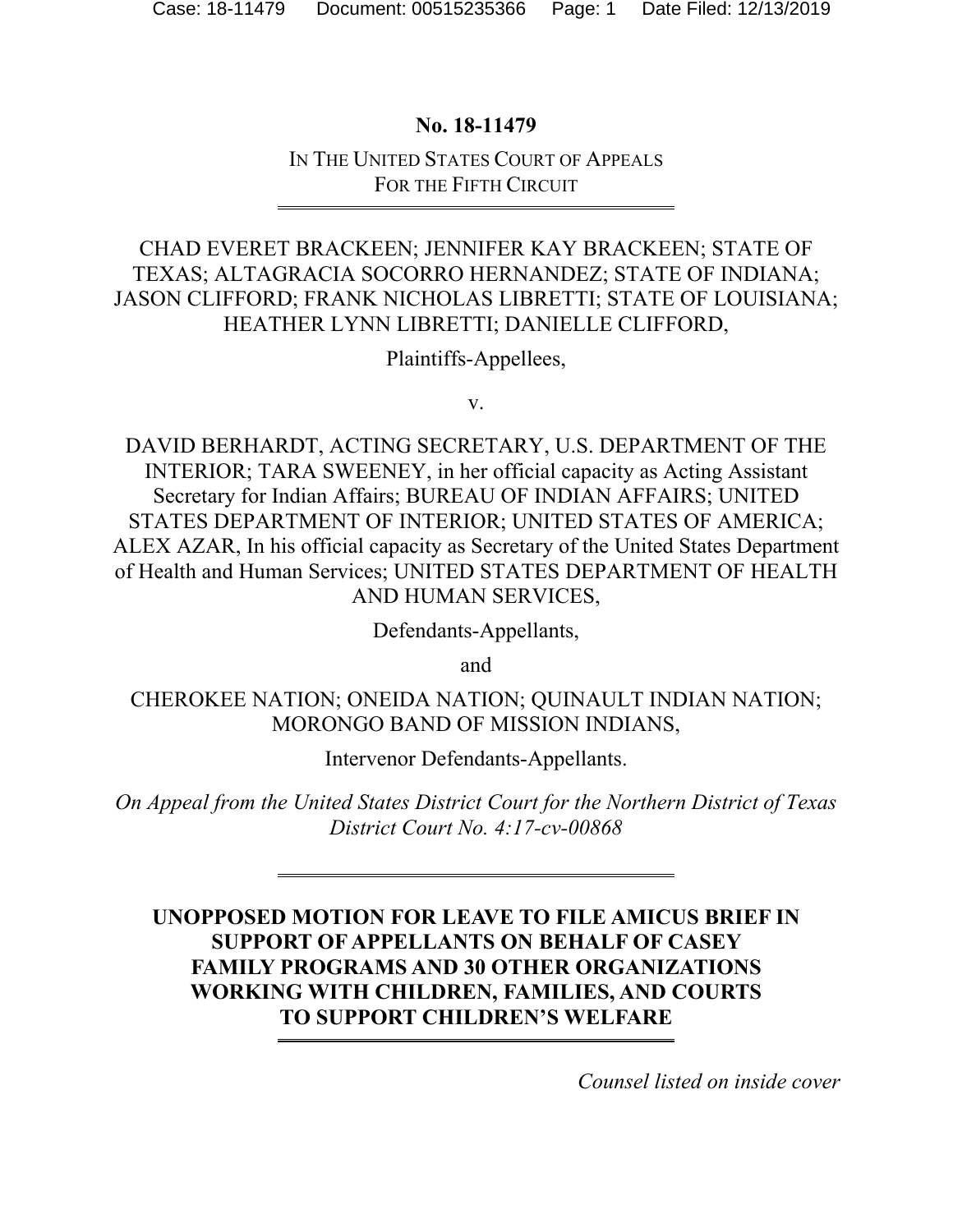Roxanna Nowparast Shelley Buckholtz CASEY FAMILY PROGRAMS 2001 8th Ave., Suite 2700 Seattle, WA 98121

 *Attorneys for* Amicus Curiae *Casey Family Programs* 

Hyland Hunt Ruthanne M. Deutsch DEUTSCH HUNT PLLC 300 New Jersey Ave. NW Suite 900 Washington, DC 20001 Tel.: 202-868-6915 Fax: 202-609-8410 Email: hhunt@deutschhunt.com

*Attorneys for* Amici Curiae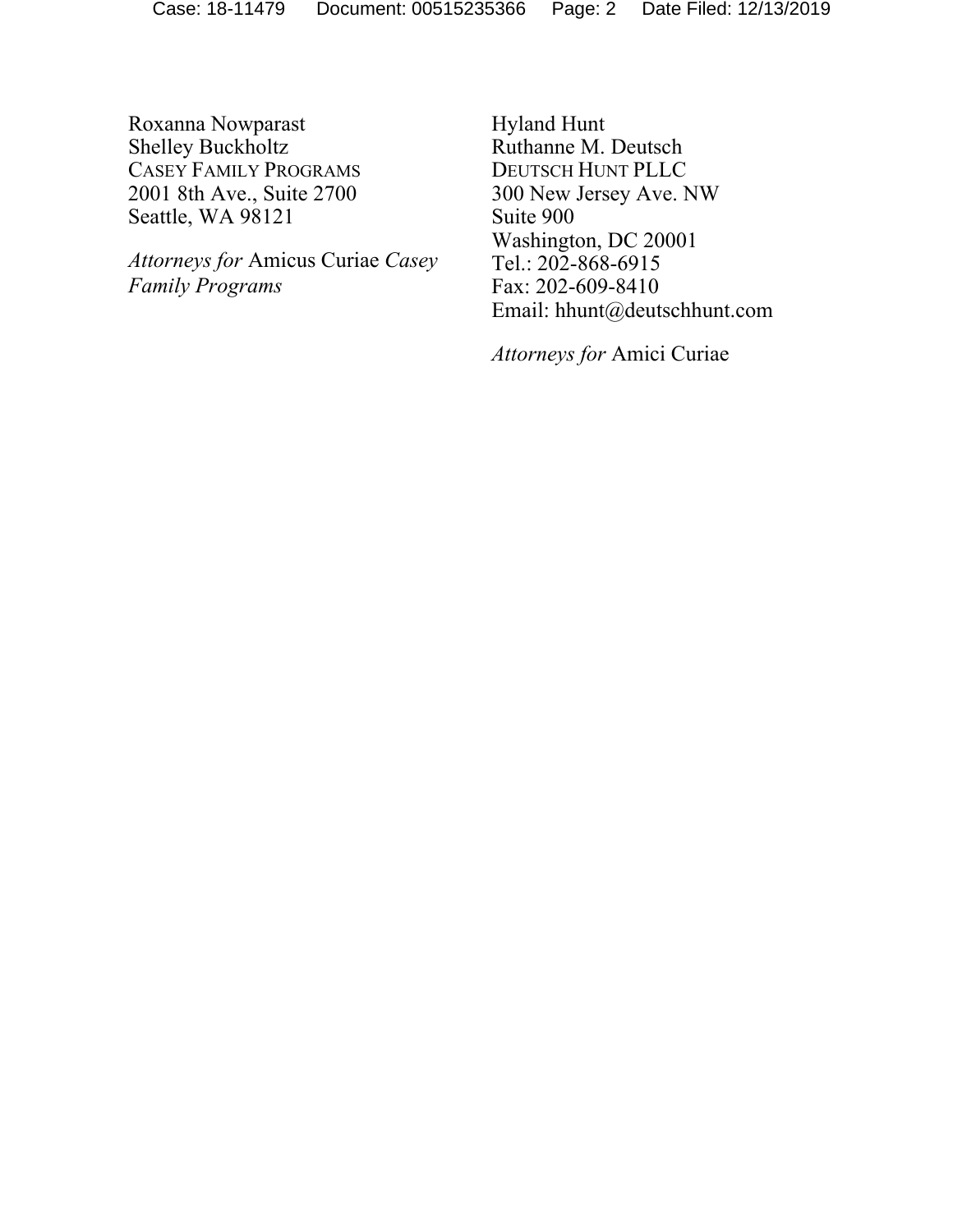Case: 18-11479 Document: 00515235366 Page: 3 Date Filed: 12/13/2019

### **CERTIFICATE OF INTERESTED PARTIES**

*Brackeen, et al. v. Zinke, et al*., No. 18-11479.

The undersigned counsel of record certifies that the following listed persons

and entities as described in the fourth sentence of Rule 28.2.1 have an interest in

the outcome of this case. These representations are made in order that the judges of

this court may evaluate possible disqualification or recusal.

### INDIVIDUAL PLAINTIFFS - APPELLEES:

Chad Everet Brackeen Jennifer Kay Brackeen Altagracia Socorro Hernandez Jason Clifford Frank Nicholas Libretti Heather Lynn Libretti Danielle Clifford

# COUNSEL FOR INDIVIDUAL PLAINTFF-APPELLEES:

Lochlan Francis Shelfer Matthew D McGill David W. Casazza Robert E. Dunn T. Elliot Gaiser (Gibson Dunn & Crutcher LLP)

Mark Fiddler (Fiddler Law Office, P.A.)

# STATE PLAINTIFF-APPELLEES

State of Texas State of Indiana State of Louisiana

#### COUNSEL FOR STATE PLAINTIFF-APPELLEES:

Ken Paxton Jeffrey C. Mateer Kyle Douglas Hawkins David J. Hacker

Curtis Hill (Attorney General of Indiana)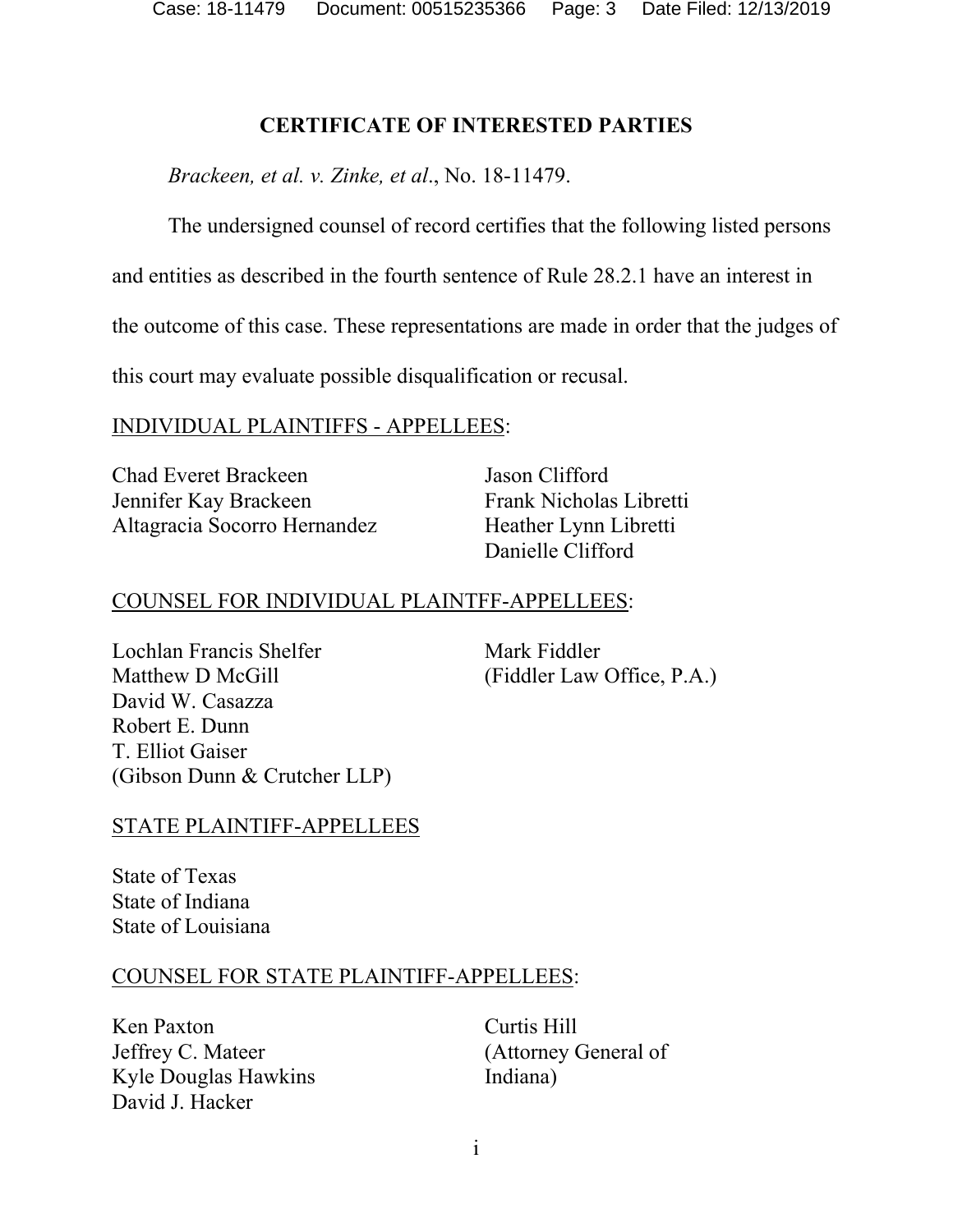Beth Ellen Klusmann John Clay Sullivan Brantley D. Starr James E. Davis (Office of the Texas Attorney General)

Jeff Landry (Attorney General of Louisiana)

# TRIBAL INTERVENOR DEFENDANTS - APPELLANTS:

Cherokee Nation Oneida Nation Quinault Indian Nation Morongo Band of Mission Indians

### COUNSEL TO TRIBAL INTERVENOR DEFENDANTS - APPELLANTS:

Adam H. Charnes Christin J. Jones Keith M. Harper Mark H. Reeves (Kilpatrick Townsend & Stockton LLP) Kathryn E. Fort (Michigan State University College of Law)

#### FEDERAL DEFENDANTS - APPELLANTS:

| David Bernhardt, Acting Secretary of   | John Tahsuda III, Bureau of Indian           |
|----------------------------------------|----------------------------------------------|
| the United States Department of the    | <b>Affairs Principal Assistant Secretary</b> |
| Interior                               | for Indian Affairs                           |
| Tara Sweeney, in her official capacity | United States Department of Interior         |
| as Acting Assistant Secretary for      | Alex Azar, in his official capacity as       |
| <b>Indian Affairs</b>                  | Secretary of the United States               |
| Bureau of Indian Affairs               | Department of Health and Human               |
| Bryan Rice, Director of Bureau of      | Services                                     |
| <b>Indian Affairs</b>                  | United States Department of Health           |
| United States of America               | and Human Services                           |

#### COUNSEL FOR FEDERAL DEFENDANTS - APPELLANTS:

Steven Miskinis Christine Ennis

Samuel C. Alexander Sam Ennis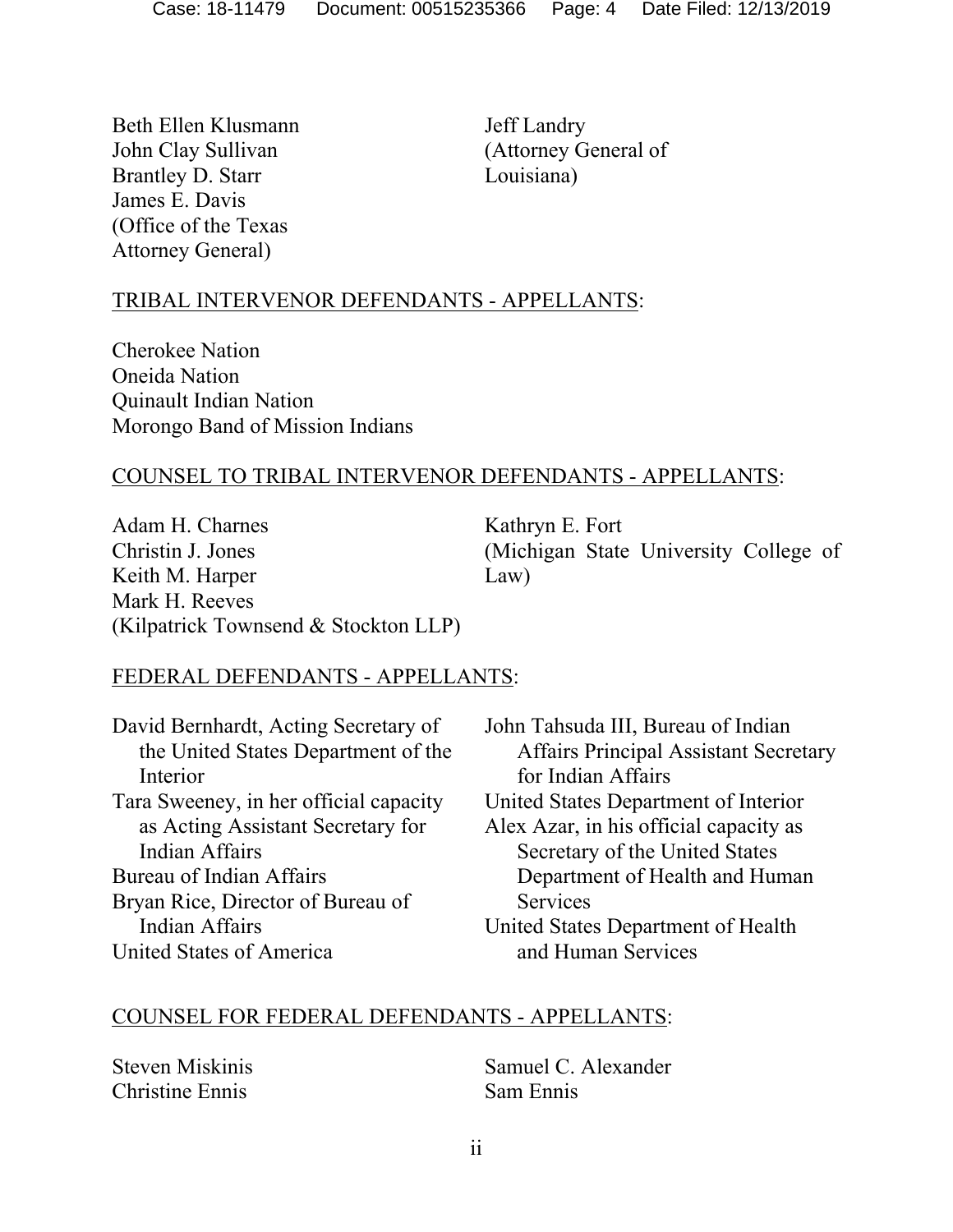Ragu-Jara "Juge" Gregg Amber Blaha John Turner Jeffrey H. Wood

JoAnn Kintz Rachel Heron Eric Grant (U.S. Department of Justice)

#### INTERVENOR

Navajo Nation

#### COUNSEL FOR INTERVENOR NAVAJO NATION

Colleen E. Roh Sinzdak Catherine E. Bratic Thomas Schmidt Maria Wyckoff Boyce (Hogan Lovells US LLP) Paul Spruhan (Navajo Nation Department of Justice)

### *AMICUS CURIAE* ORGANIZATIONS ON THIS MOTION:

Casey Family Programs Adopt America Network Alaska Center for Resource Families American Adoption Congress Ampersand Families Annie E. Casey Foundation Ascend Justice Black Administrators in Child Welfare Center for Native American Youth at the Aspen Institute Center for Study of Social Policy Children and Family Futures Children's Defense Fund Children's Law Center of California Children's Law Section of the Michigan Bar Association Children's Trust Fund Alliance Child Welfare League of America FosterAdopt Connect

Foster Care Alumni of America FosterClub Generations United National Advocates for Pregnant Women National Association of Counsel for Children National Center on Adoption and Permanency Nebraska Appleseed North American Council on Adoptable Children Northwest Adoption Exchange Oregon Post Adoption Resource Center Spaulding for Children Tribal Law and Policy Institute Voice for Adoption W. Haywood Burns Institute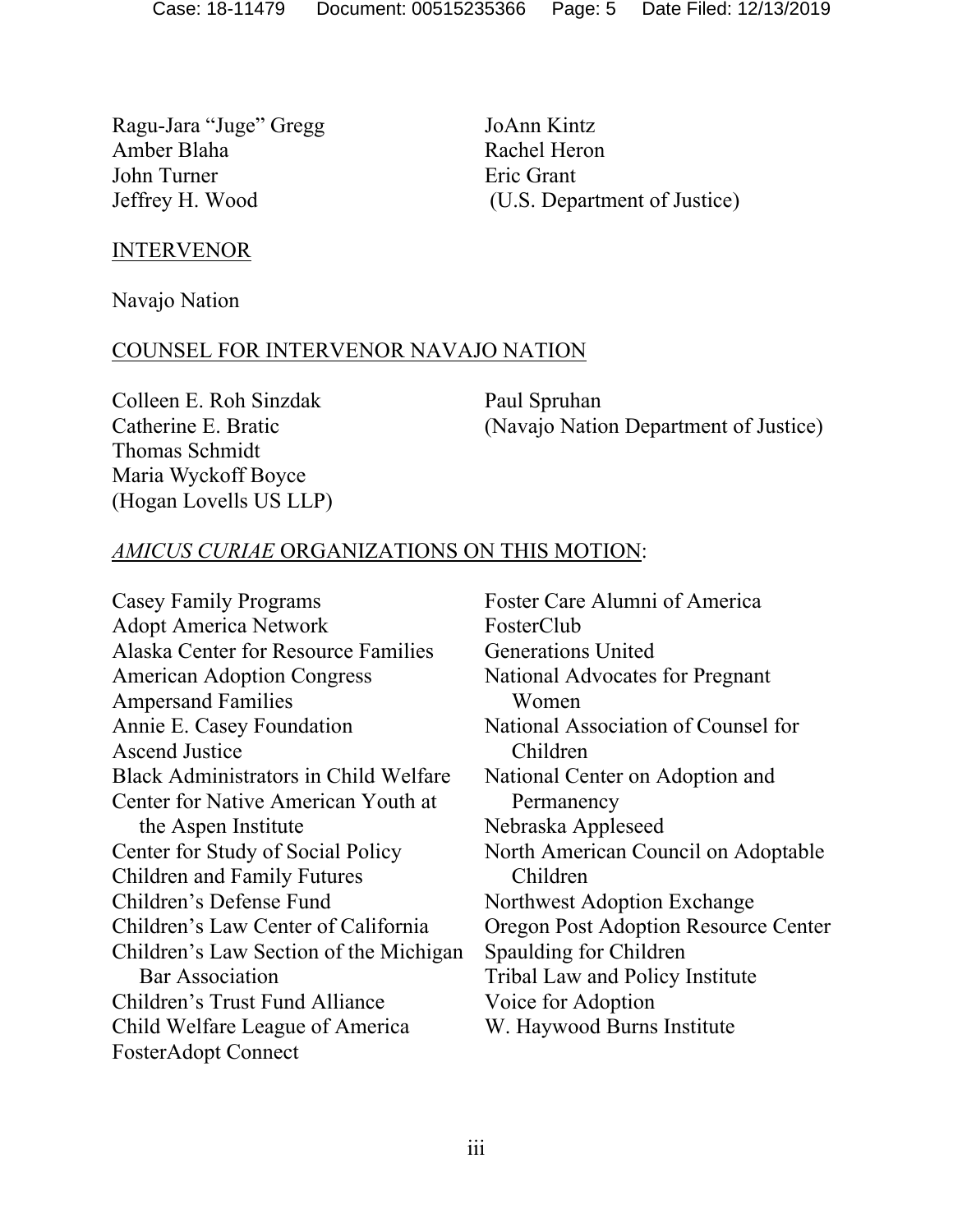#### COUNSEL FOR *AMICUS CURIAE* ORGANIZATIONS ON THIS MOTION:

Roxanna Nowparast Shelley Buckholtz (Casey Family Programs) Hyland Hunt Ruthanne Deutsch (Deutsch Hunt PLLC)

None of the *amici curiae* on this brief has a parent corporation. No publicly

held company owns more than 10% of stock in any of the *amici curiae*.

 s/Hyland Hunt Hyland Hunt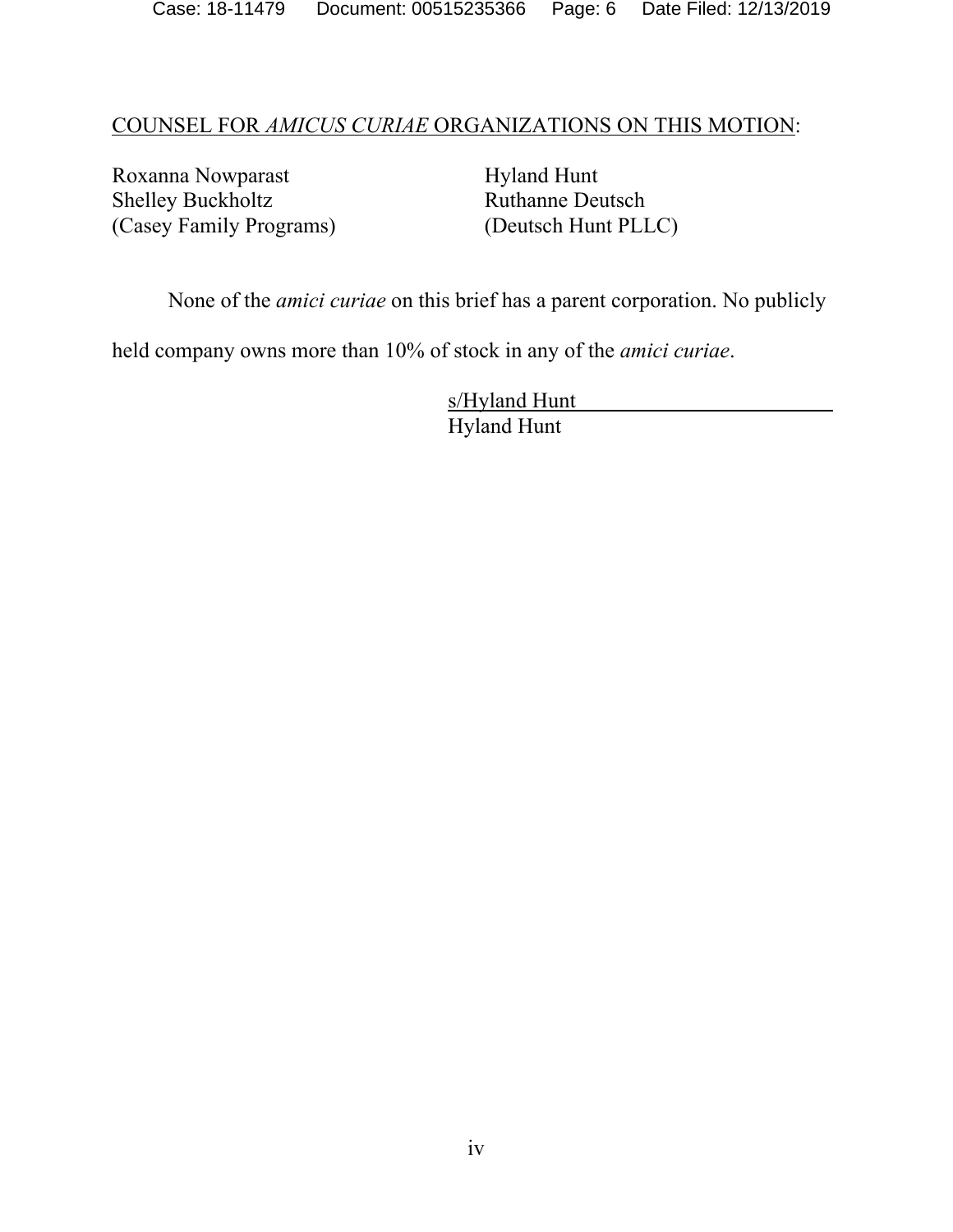Pursuant to Federal Rule of Appellate Procedure 29(a), *amici curiae* move for leave to file the accompanying amicus brief in support of Appellants during en banc rehearing. *Amici curiae* filed an amicus brief by consent during the Court's initial consideration of the case on the merits. *Amici*'s counsel has conferred with counsel for the parties and this motion is unopposed.

*Amici curiae* are Casey Family Programs, Adopt America Network, Alaska Center for Resource Families, American Adoption Congress, Ampersand Families, Annie E. Casey Foundation, Ascend Justice, Black Administrators in Child Welfare, Center for Native American Youth at the Aspen Institute, Center for Study of Social Policy, Children and Family Futures, Children's Defense Fund, Children's Law Center of California, Children's Law Section of the Michigan Bar Association, Children's Trust Fund Alliance, Child Welfare League of America, FosterAdopt Connect, Foster Care Alumni of America, FosterClub, Generations United, National Advocates for Pregnant Women, National Association of Counsel for Children, National Center on Adoption and Permanency, Nebraska Appleseed, North American Council on Adoptable Children, Northwest Adoption Exchange, Oregon Post Adoption Resource Center, Spaulding for Children, Tribal Law and Policy Institute, Voice for Adoption, and W. Haywood Burns Institute.

Collectively, *amici* are organizations with decades of experience in research, education, advocacy, and providing services related to child welfare, adoption, and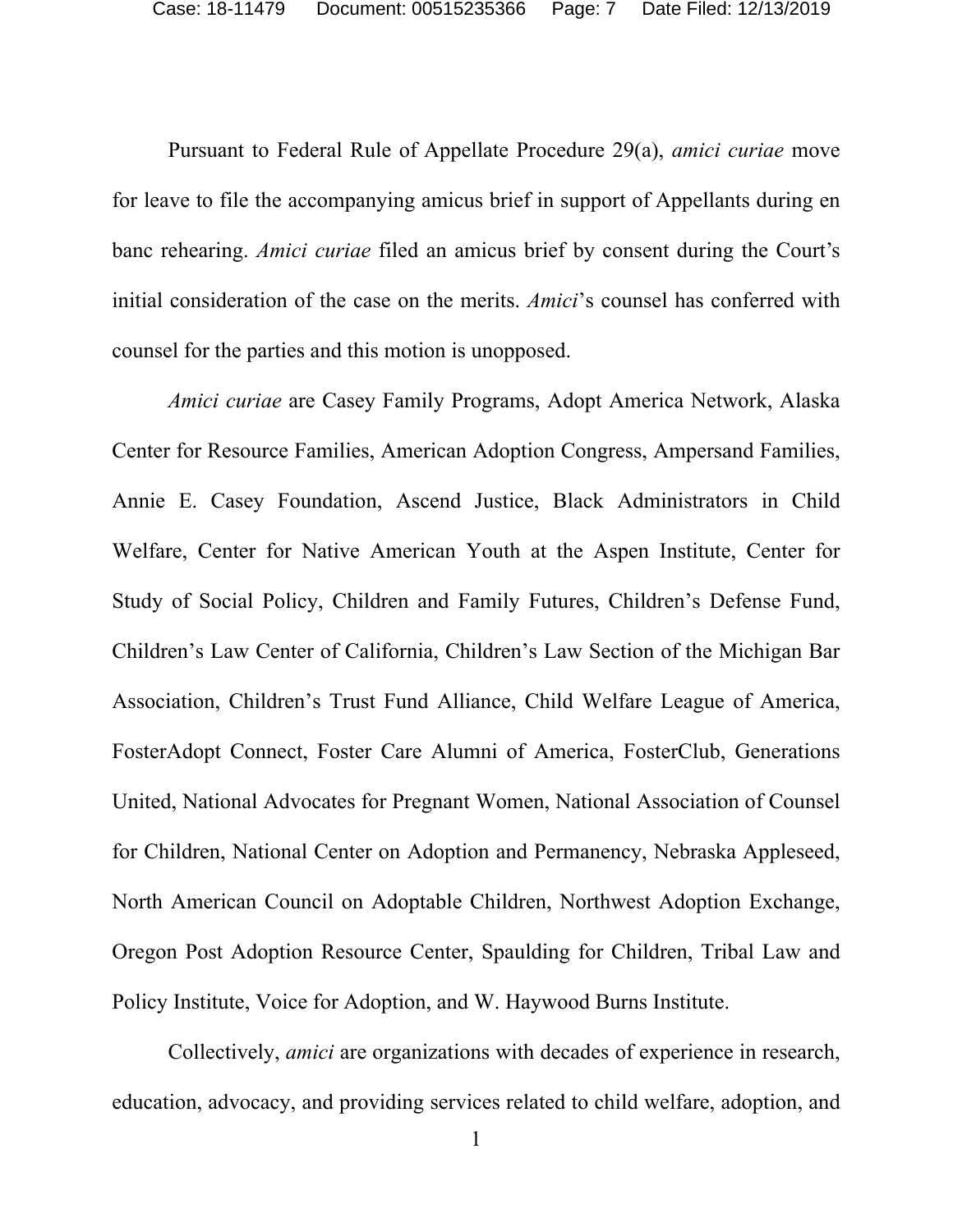court-system reform, all designed to support children, parents, and families. *Amici* have firsthand experience advocating for families and developing and implementing best practices and policies for child welfare decision-making. *Amici*'s informed perspective, based on vast experience with child welfare, is that the Indian Child Welfare Act ("ICWA") both embodies and has served as a model for the child welfare policies that are best practices generally. ICWA's principles are critical to *amici*'s work safeguarding the welfare of children and families. Accordingly, many of the *amici* have filed amicus briefs in other cases involving interpreting and applying ICWA. *See, e.g*., *Adoptive Couple v. Baby Girl*, 133 S. Ct. 2552 (2013); *A.D. v. Washburn*, No. CV-15-01259, 2017 U.S. Dist. LEXIS 38060 (D. Ariz. Mar. 16, 2017). The appendix to the accompanying brief includes more detailed descriptions for each *amicus curiae*.

*Amici* agree with Appellants' legal arguments, and that the important interests served by ICWA within American Indian/Alaska Native communities, discussed by other *amici*, cannot be disputed. *Amici* child welfare organizations write separately, however, to emphasize that "the values inherent in the act are the gold standard of child welfare for *all* children and families," not only children who meet ICWA's definition of "Indian child."1 In *amici*'s view, undoing the careful work Congress has done to enact ICWA standards—which are grounded in best-

<sup>1</sup> Casey Family Programs, *Child and Family Services Practice Model* 6 (2018), https://www.casey.org/practice-model/ (emphasis added).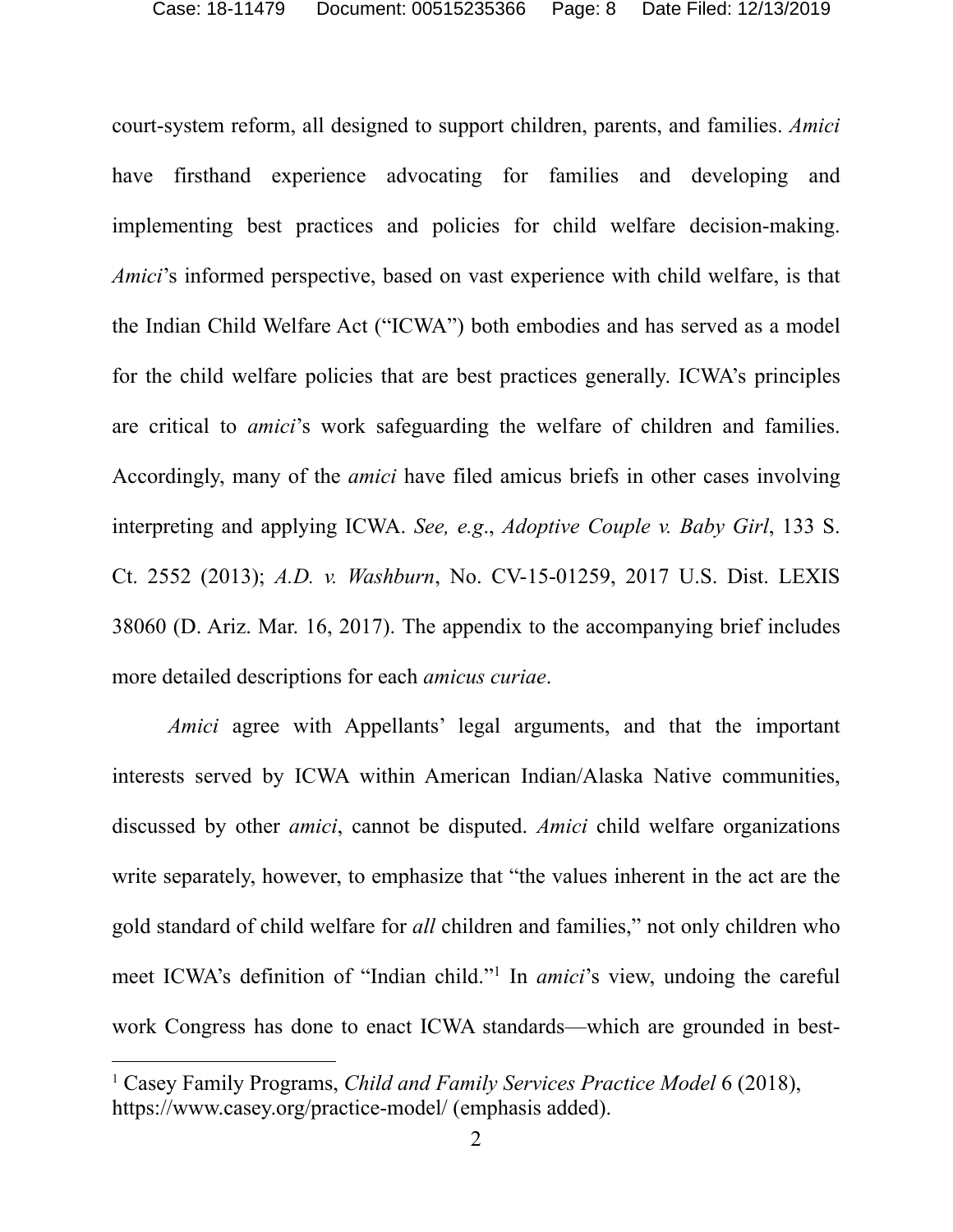practices for all children—would cause enormous harm to Indian children and undermine the ability of child welfare agencies and courts to serve them.

For the foregoing reasons, *amici* request leave to file the accompanying amicus brief with the en banc Court.

December 13, 2019 Respectfully submitted,

Roxanna Nowparast Shelley Buckholtz CASEY FAMILY PROGRAMS 2001 8th Ave., Suite 2700 Seattle, WA 98121

*Attorneys for* Amicus Curiae *Casey Family Programs* 

 s/Hyland Hunt Hyland Hunt Ruthanne M. Deutsch DEUTSCH HUNT PLLC 300 New Jersey Ave. NW Suite 900 Washington, DC 20001 Tel.: 202-868-6915 Fax: 202-609-8410 Email: hhunt@deutschhunt.com

*Attorneys for* Amici Curiae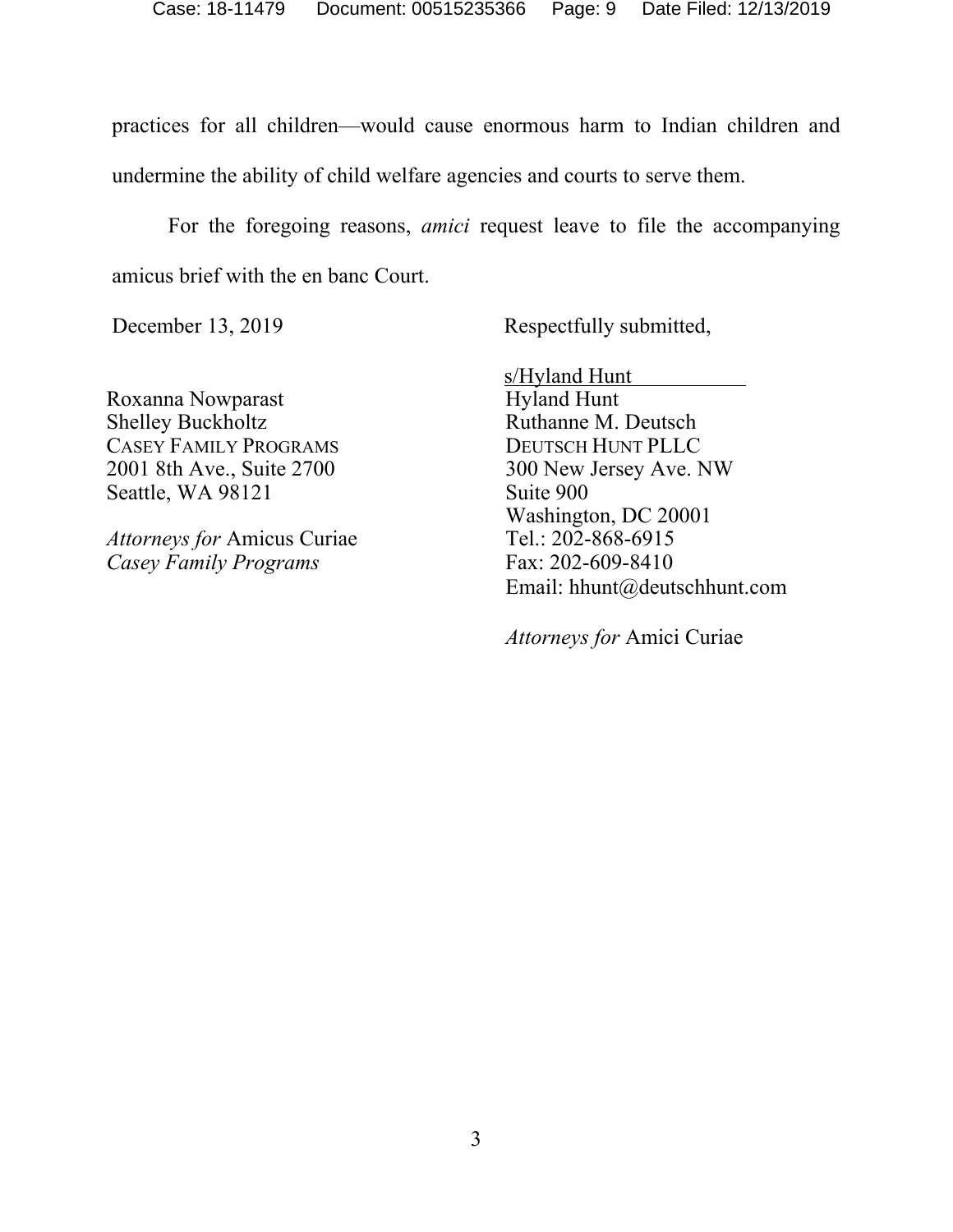# **CERTIFICATE OF COMPLIANCE**

The foregoing motion is in 14-point Times New Roman proportional font and contains 494 words, and thus complies with the type-volume limitation set forth in Rule  $27(d)(2)(A)$  and the typeface and type style requirements in Rule 32(a) of the Federal Rules of Appellate Procedure.

> s/Hyland Hunt Hyland Hunt

December 13, 2019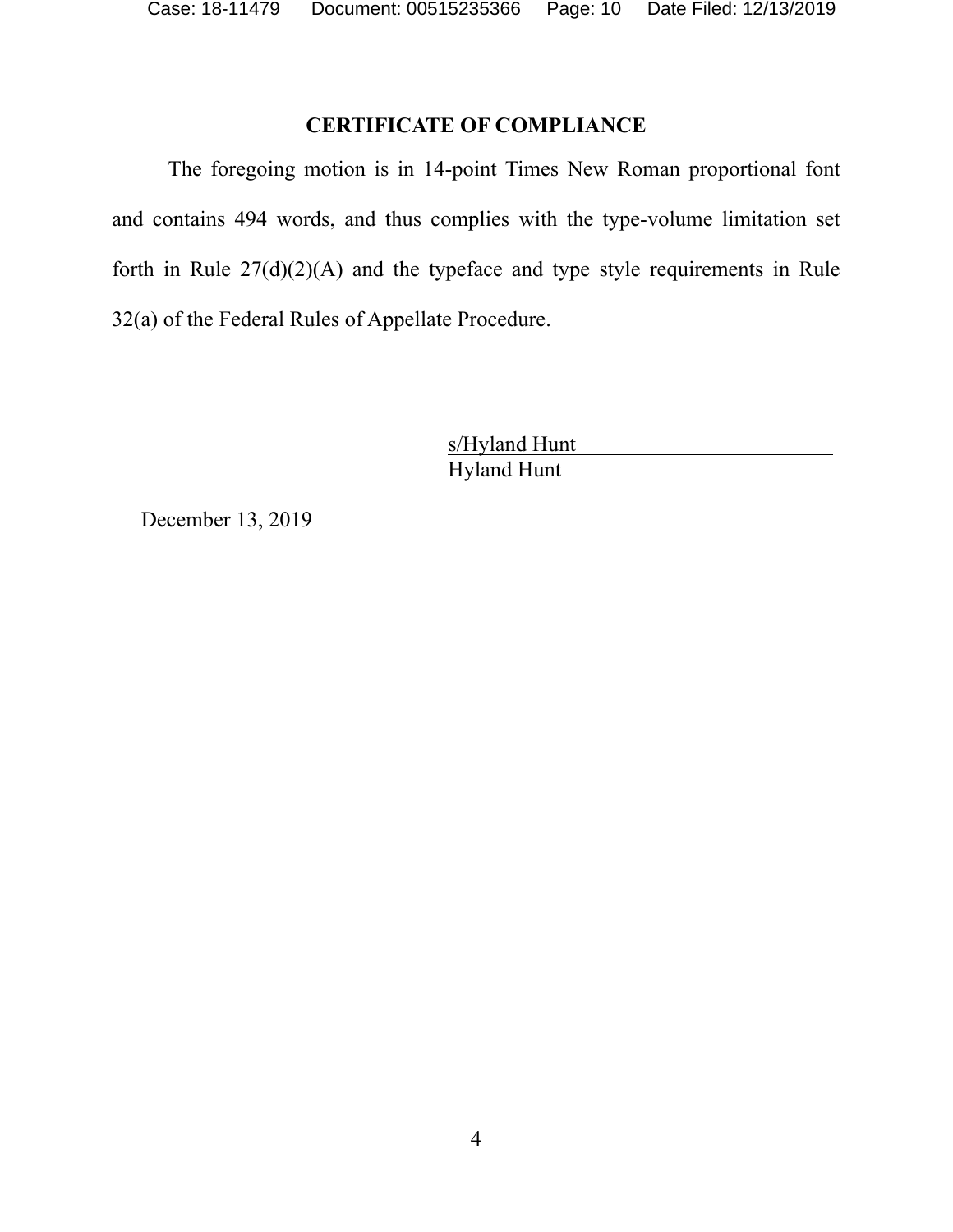# **CERTIFICATE OF SERVICE**

I hereby certify that on December 13, 2019, I served the foregoing motion upon all counsel of record by filing a copy of the document with the Clerk through the Court's electronic docketing system.

> s/Hyland Hunt Hyland Hunt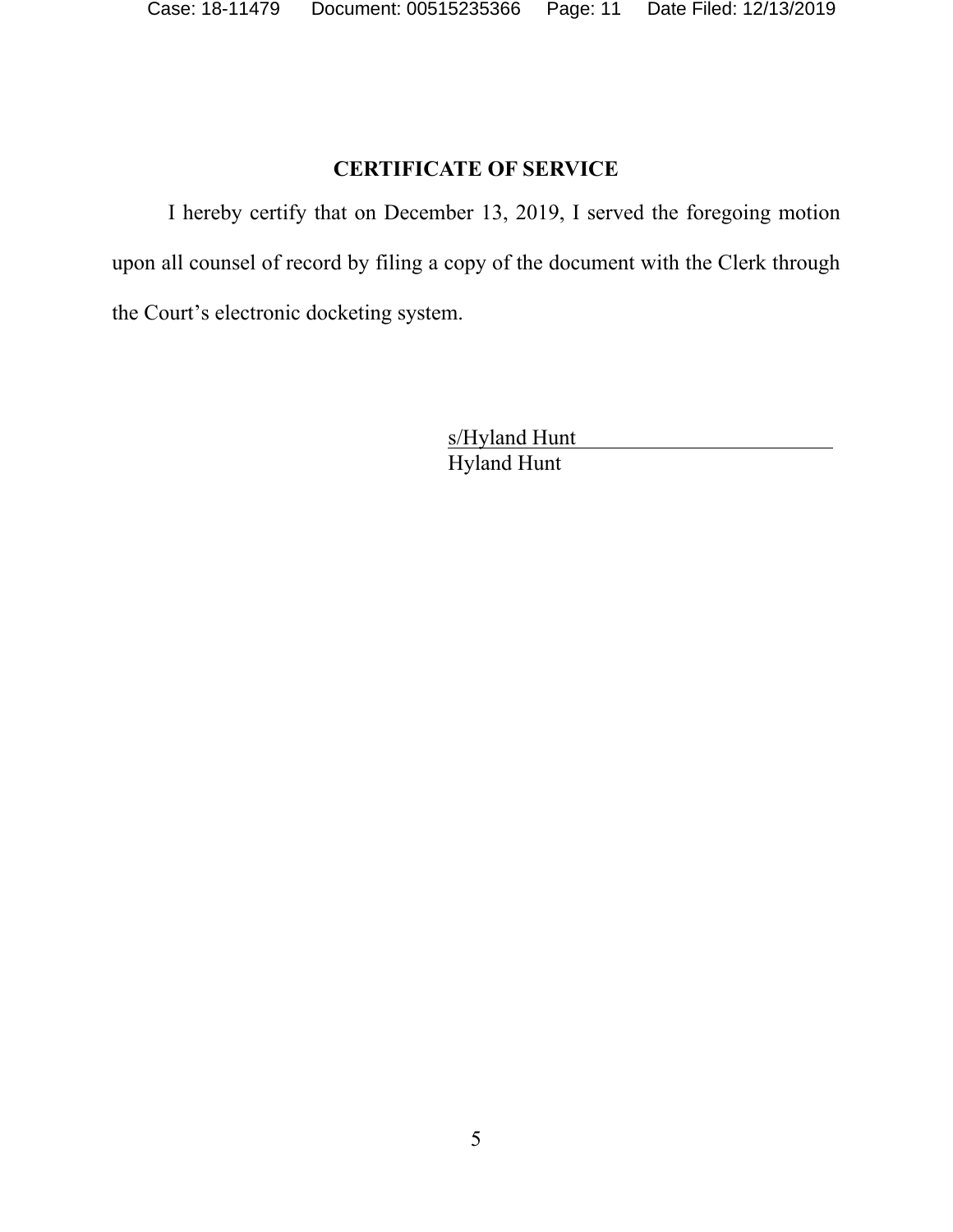### **No. 18-11479**

### IN THE UNITED STATES COURT OF APPEALS FOR THE FIFTH CIRCUIT

# CHAD EVERET BRACKEEN; JENNIFER KAY BRACKEEN; STATE OF TEXAS; ALTAGRACIA SOCORRO HERNANDEZ; STATE OF INDIANA; JASON CLIFFORD; FRANK NICHOLAS LIBRETTI; STATE OF LOUISIANA; HEATHER LYNN LIBRETTI; DANIELLE CLIFFORD,

Plaintiffs-Appellees,

v.

DAVID BERHARDT, ACTING SECRETARY, U.S. DEPARTMENT OF THE INTERIOR; TARA SWEENEY, in her official capacity as Acting Assistant Secretary for Indian Affairs; BUREAU OF INDIAN AFFAIRS; UNITED STATES DEPARTMENT OF INTERIOR; UNITED STATES OF AMERICA; ALEX AZAR, In his official capacity as Secretary of the United States Department of Health and Human Services; UNITED STATES DEPARTMENT OF HEALTH AND HUMAN SERVICES,

Defendants-Appellants,

and

CHEROKEE NATION; ONEIDA NATION; QUINAULT INDIAN NATION; MORONGO BAND OF MISSION INDIANS,

Intervenor Defendants-Appellants.

*On Appeal from the United States District Court for the Northern District of Texas District Court No. 4:17-cv-00868* 

# **BRIEF OF CASEY FAMILY PROGRAMS AND 30 OTHER ORGANIZATIONS WORKING WITH CHILDREN, FAMILIES, AND COURTS TO SUPPORT CHILDREN'S WELFARE AS** *AMICI CURIAE* **IN SUPPORT OF APPELLANTS**

*Counsel listed on inside cover*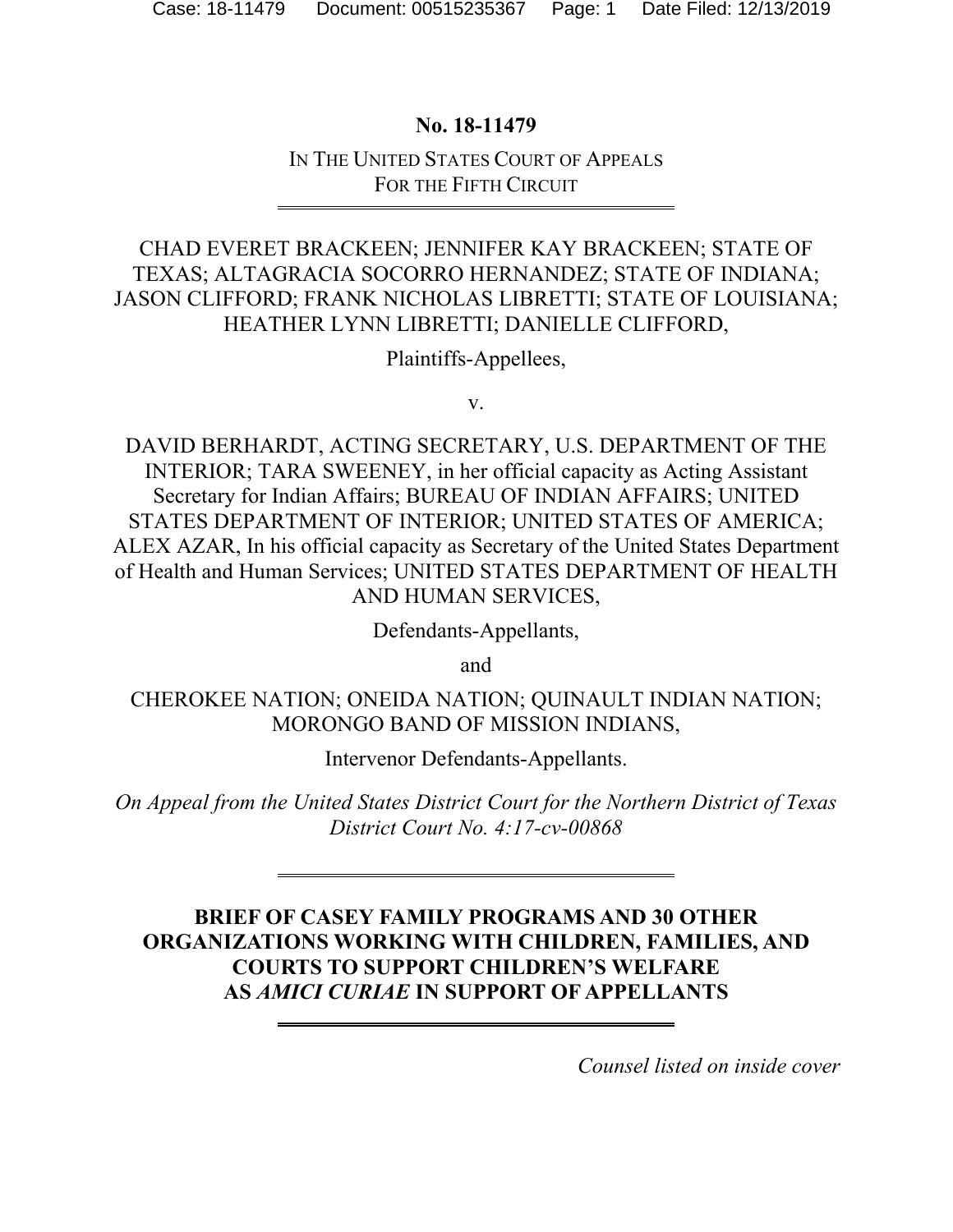Roxanna Nowparast Shelley Buckholtz CASEY FAMILY PROGRAMS 2001 8th Ave., Suite 2700 Seattle, WA 98121

 *Attorneys for* Amicus Curiae *Casey Family Programs* 

Hyland Hunt Ruthanne M. Deutsch DEUTSCH HUNT PLLC 300 New Jersey Ave. NW Suite 900 Washington, DC 20001 Tel.: 202-868-6915 Fax: 202-609-8410 Email: hhunt@deutschhunt.com

*Attorneys for* Amici Curiae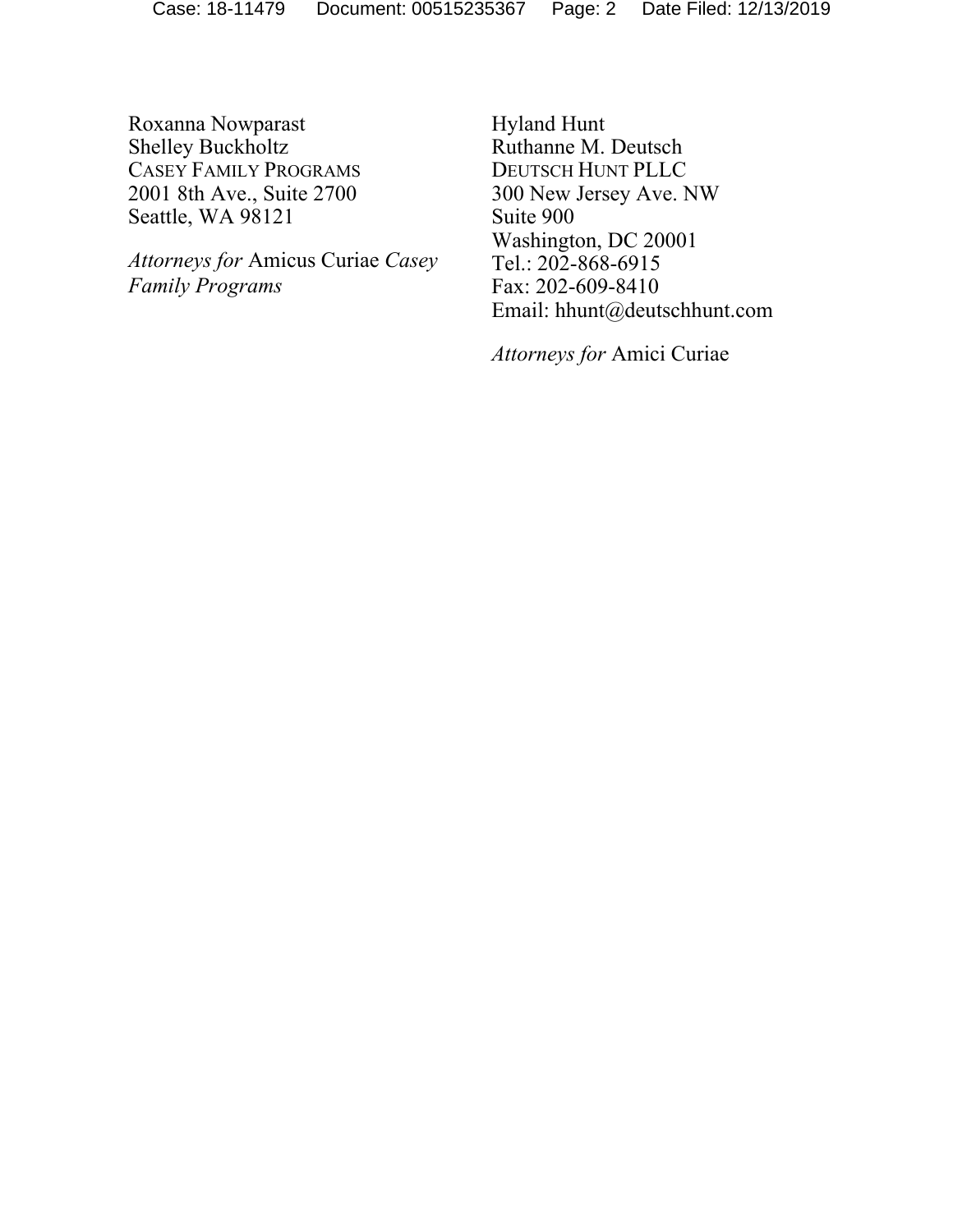Case: 18-11479 Document: 00515235367 Page: 3 Date Filed: 12/13/2019

### **CERTIFICATE OF INTERESTED PARTIES**

*Brackeen, et al. v. Zinke, et al*., No. 18-11479.

The undersigned counsel of record certifies that the following listed persons

and entities as described in the fourth sentence of Rule 28.2.1 have an interest in

the outcome of this case. These representations are made in order that the judges of

this court may evaluate possible disqualification or recusal.

### INDIVIDUAL PLAINTIFFS - APPELLEES:

Chad Everet Brackeen Jennifer Kay Brackeen Altagracia Socorro Hernandez Jason Clifford Frank Nicholas Libretti Heather Lynn Libretti Danielle Clifford

# COUNSEL FOR INDIVIDUAL PLAINTFF-APPELLEES:

Lochlan Francis Shelfer Matthew D McGill David W. Casazza Robert E. Dunn T. Elliot Gaiser (Gibson Dunn & Crutcher LLP)

Mark Fiddler (Fiddler Law Office, P.A.)

# STATE PLAINTIFF-APPELLEES

State of Texas State of Indiana State of Louisiana

#### COUNSEL FOR STATE PLAINTIFF-APPELLEES:

Ken Paxton Jeffrey C. Mateer Kyle Douglas Hawkins David J. Hacker

Curtis Hill (Attorney General of Indiana)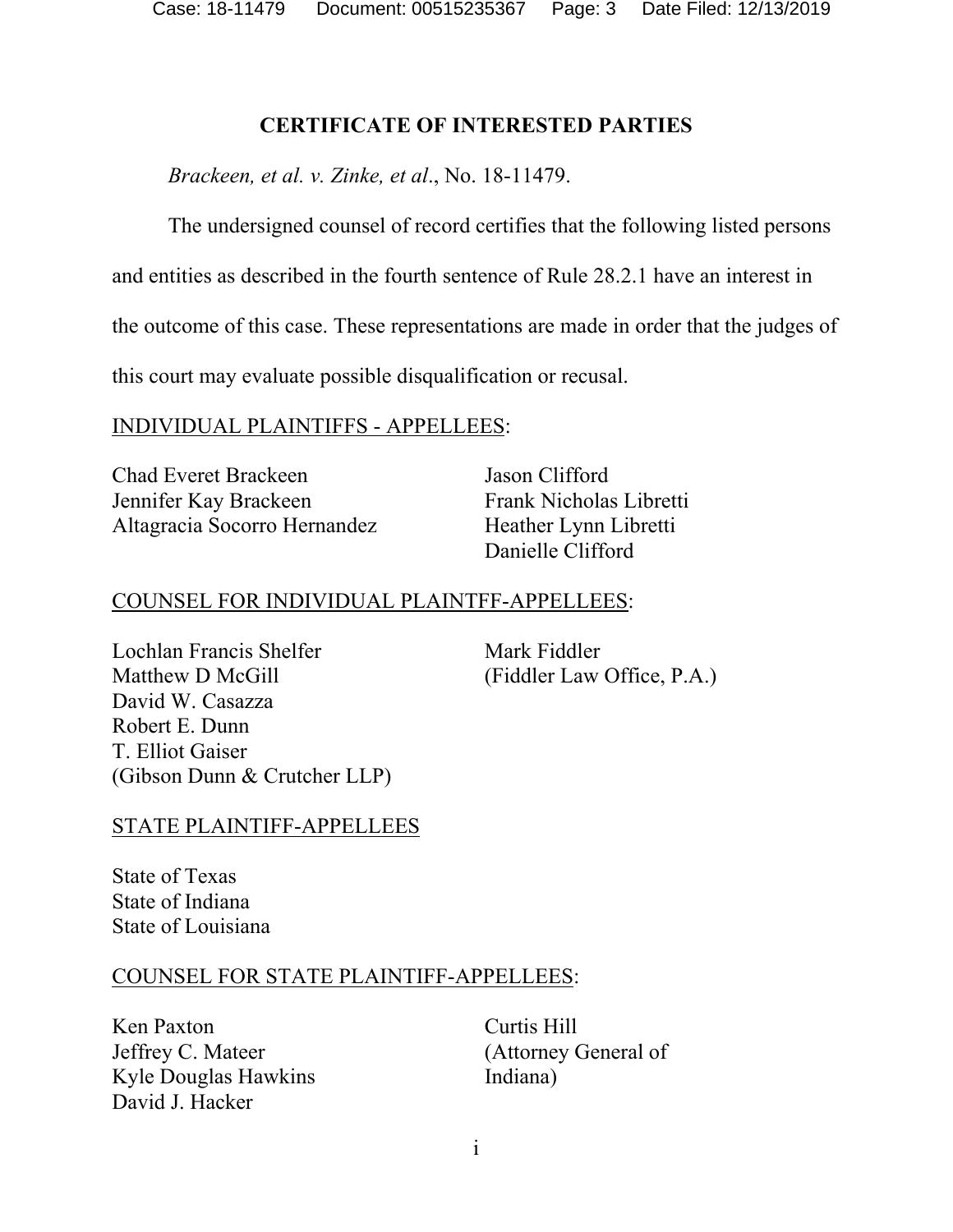Beth Ellen Klusmann John Clay Sullivan Brantley D. Starr James E. Davis (Office of the Texas Attorney General)

Jeff Landry (Attorney General of Louisiana)

# TRIBAL INTERVENOR DEFENDANTS - APPELLANTS:

Cherokee Nation Oneida Nation Quinault Indian Nation Morongo Band of Mission Indians

### COUNSEL TO TRIBAL INTERVENOR DEFENDANTS - APPELLANTS:

Adam H. Charnes Christin J. Jones Keith M. Harper Mark H. Reeves (Kilpatrick Townsend & Stockton LLP) Kathryn E. Fort (Michigan State University College of Law)

#### FEDERAL DEFENDANTS - APPELLANTS:

| David Bernhardt, Acting Secretary of   | John Tahsuda III, Bureau of Indian           |
|----------------------------------------|----------------------------------------------|
| the United States Department of the    | <b>Affairs Principal Assistant Secretary</b> |
| Interior                               | for Indian Affairs                           |
| Tara Sweeney, in her official capacity | United States Department of Interior         |
| as Acting Assistant Secretary for      | Alex Azar, in his official capacity as       |
| <b>Indian Affairs</b>                  | Secretary of the United States               |
| Bureau of Indian Affairs               | Department of Health and Human               |
| Bryan Rice, Director of Bureau of      | Services                                     |
| <b>Indian Affairs</b>                  | United States Department of Health           |
| United States of America               | and Human Services                           |

#### COUNSEL FOR FEDERAL DEFENDANTS - APPELLANTS:

Steven Miskinis Christine Ennis

Samuel C. Alexander Sam Ennis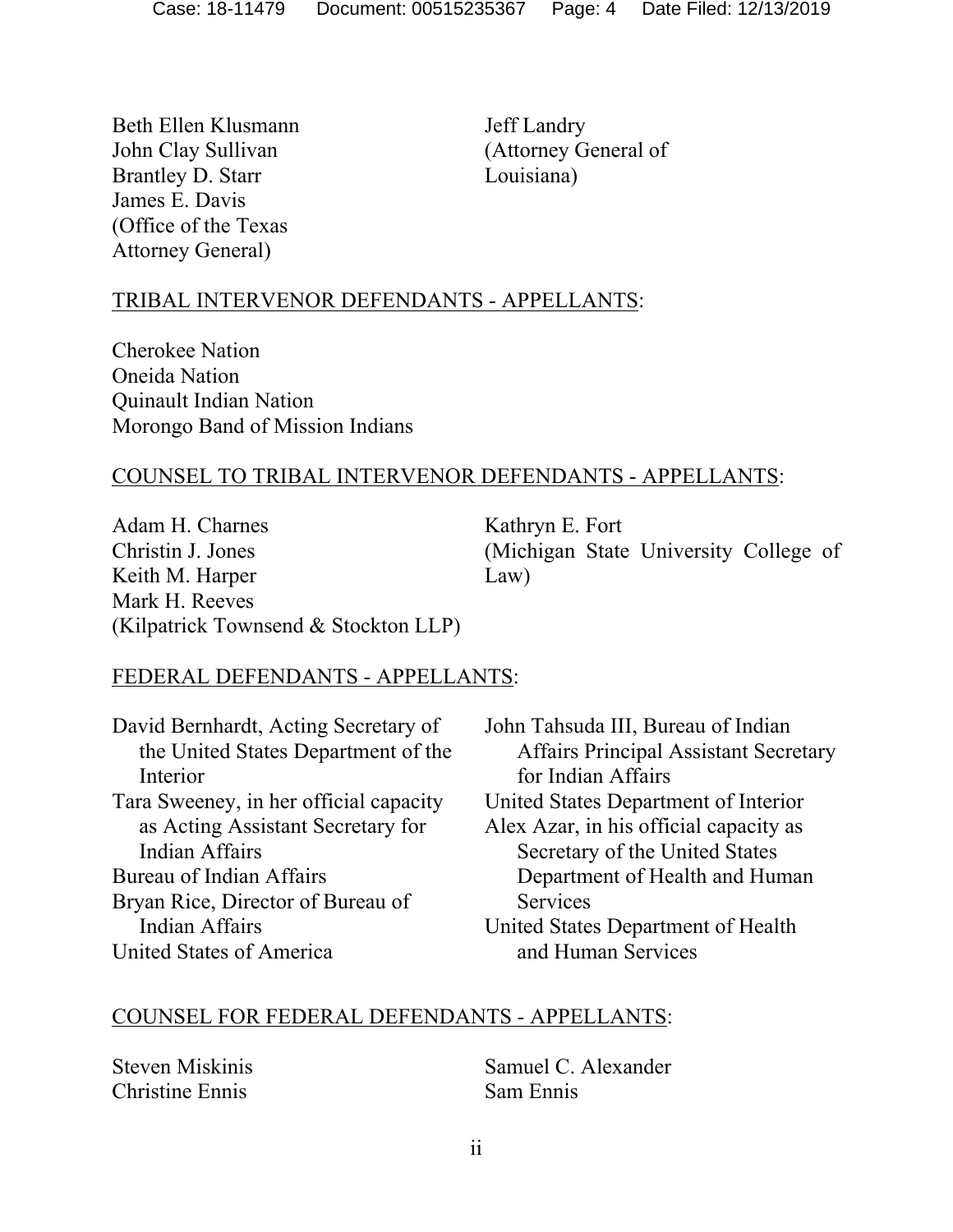Ragu-Jara "Juge" Gregg Amber Blaha John Turner Jeffrey H. Wood

JoAnn Kintz Rachel Heron Eric Grant (U.S. Department of Justice)

#### INTERVENOR

Navajo Nation

#### COUNSEL FOR INTERVENOR NAVAJO NATION

Colleen E. Roh Sinzdak Catherine E. Bratic Thomas Schmidt Maria Wyckoff Boyce (Hogan Lovells US LLP) Paul Spruhan (Navajo Nation Department of Justice)

### *AMICUS CURIAE* ORGANIZATIONS ON THIS BRIEF:

Casey Family Programs Adopt America Network Alaska Center for Resource Families American Adoption Congress Ampersand Families Annie E. Casey Foundation Ascend Justice Black Administrators in Child Welfare Center for Native American Youth at the Aspen Institute Center for Study of Social Policy Children and Family Futures Children's Defense Fund Children's Law Center of California Children's Law Section of the Michigan Bar Association Children's Trust Fund Alliance Child Welfare League of America FosterAdopt Connect

Foster Care Alumni of America FosterClub Generations United National Advocates for Pregnant Women National Association of Counsel for Children National Center on Adoption and Permanency Nebraska Appleseed North American Council on Adoptable Children Northwest Adoption Exchange Oregon Post Adoption Resource Center Spaulding for Children Tribal Law and Policy Institute Voice for Adoption W. Haywood Burns Institute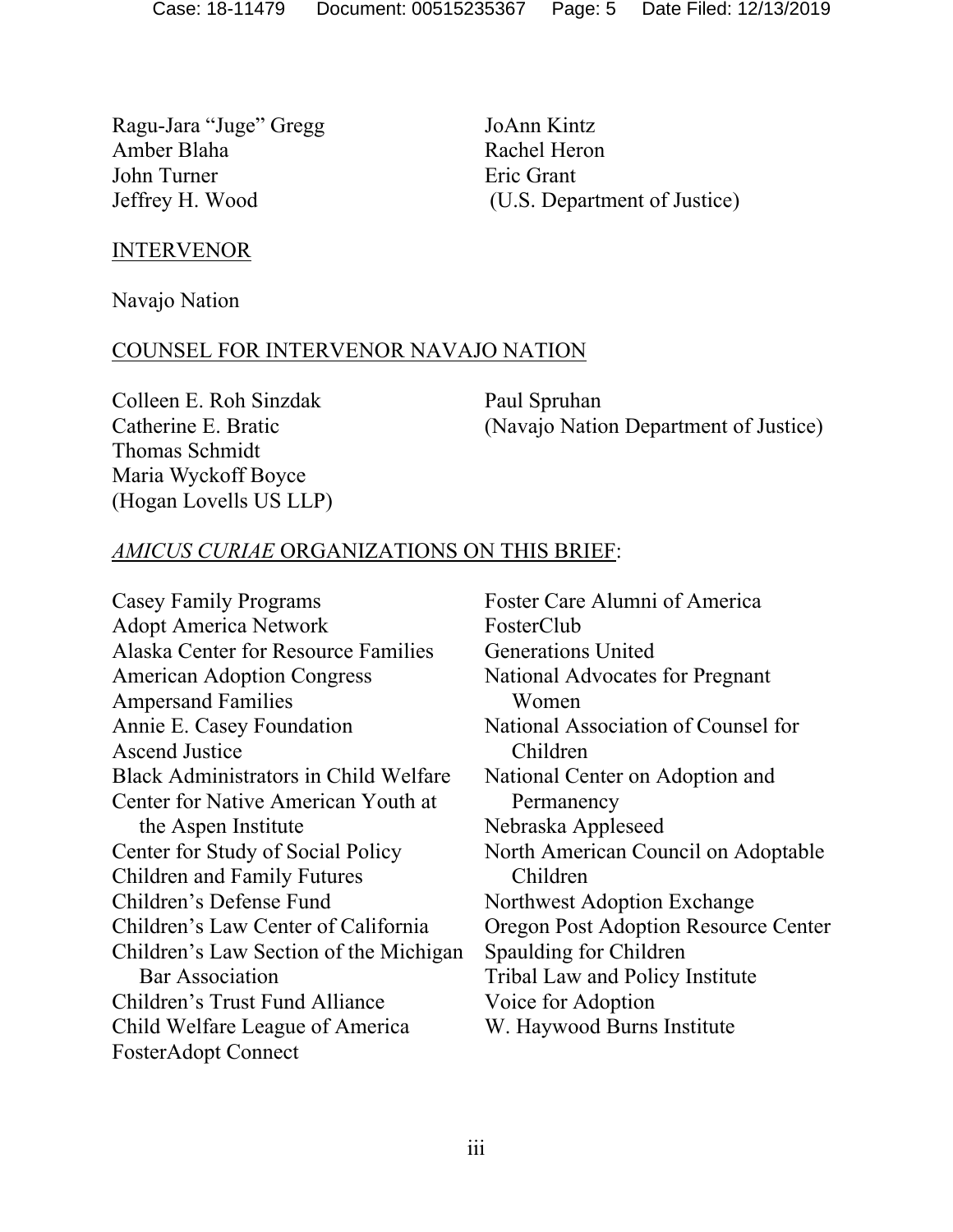#### COUNSEL FOR *AMICUS CURIAE* ORGANIZATIONS ON THIS BRIEF:

Roxanna Nowparast Shelley Buckholtz (Casey Family Programs) Hyland Hunt Ruthanne Deutsch (Deutsch Hunt PLLC)

None of the *amici curiae* on this brief has a parent corporation. No publicly

held company owns more than 10% of stock in any of the *amici curiae*.

 s/Hyland Hunt Hyland Hunt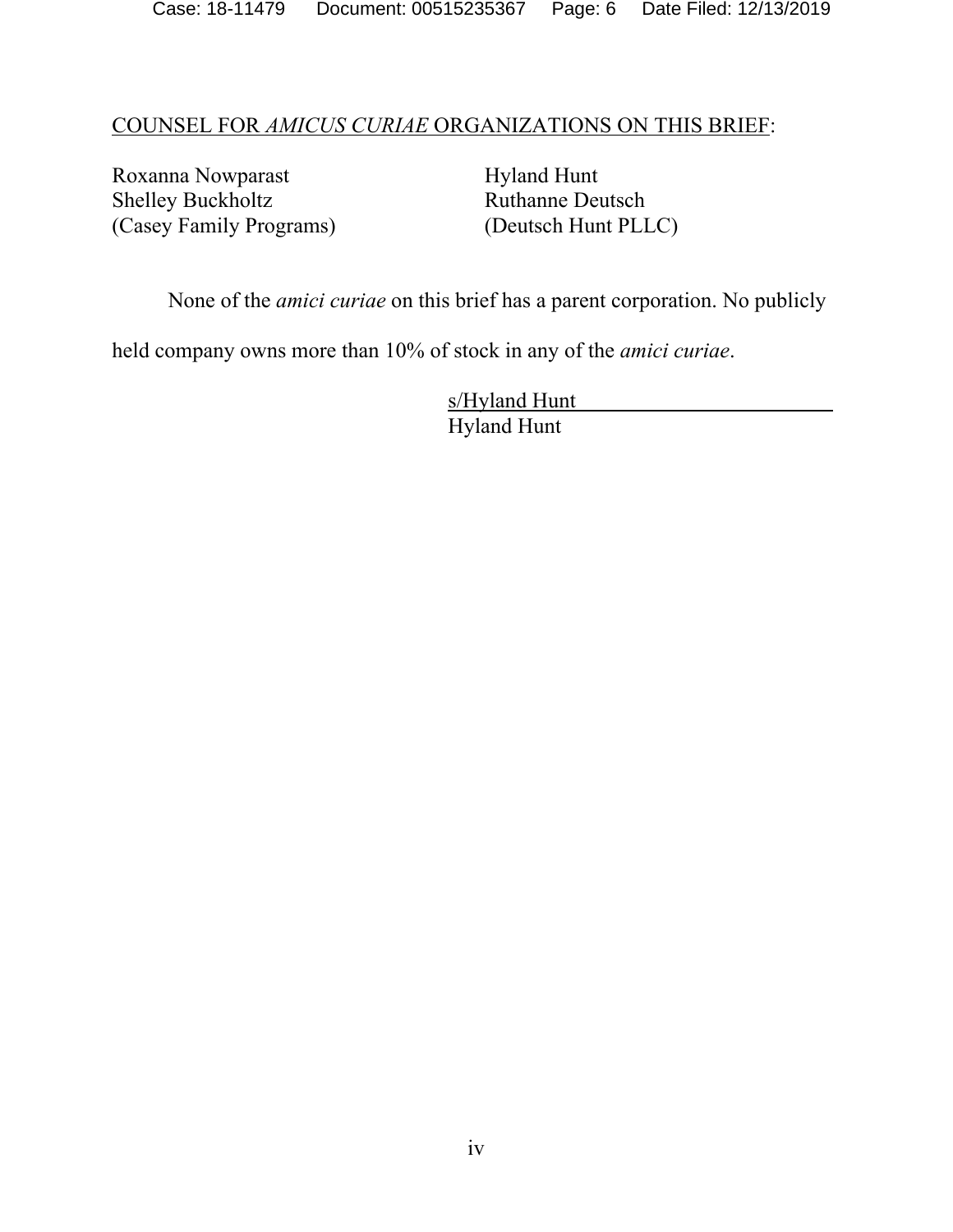# **TABLE OF CONTENTS**

| ICWA Exemplifies Social Work Best Practices, Including Trauma-<br>Ι.                                                                                                                        |
|---------------------------------------------------------------------------------------------------------------------------------------------------------------------------------------------|
| ICWA Implements the Foundational Principle of Child Welfare that<br>A.<br>Children Are Best Served by Preserving Family and Community                                                       |
| <b>Extensive Research Supports ICWA's Provisions Promoting</b><br>Ι.                                                                                                                        |
| <b>ICWA's Community Placement Provisions Match Best</b><br>2.<br>Practices and Implement Important Principles of Trauma-                                                                    |
| ICWA's Structured Decision-Making Framework Is an<br>3 <sub>1</sub>                                                                                                                         |
| $B_{\cdot}$                                                                                                                                                                                 |
| Enacting Best-Practice Standards For State Courts To Apply Where<br>Н.<br>Congress Has Authority To Legislate Is Commonplace Federal Law-Making,<br>22                                      |
| Far from Improper Commandeering, ICWA Is but One of Many<br>А.<br>Congressional Enactments Setting Standards for Child Custody<br>Proceedings Under a Valid Exercise of Federal Authority23 |
| The States and the Federal Government Have Long Shared<br><b>B.</b><br>.28                                                                                                                  |
|                                                                                                                                                                                             |
| <b>CERTIFICATE OF SERVICE</b>                                                                                                                                                               |
| <b>CERTIFICATE OF COMPLIANCE</b>                                                                                                                                                            |
| <b>APPENDIX</b>                                                                                                                                                                             |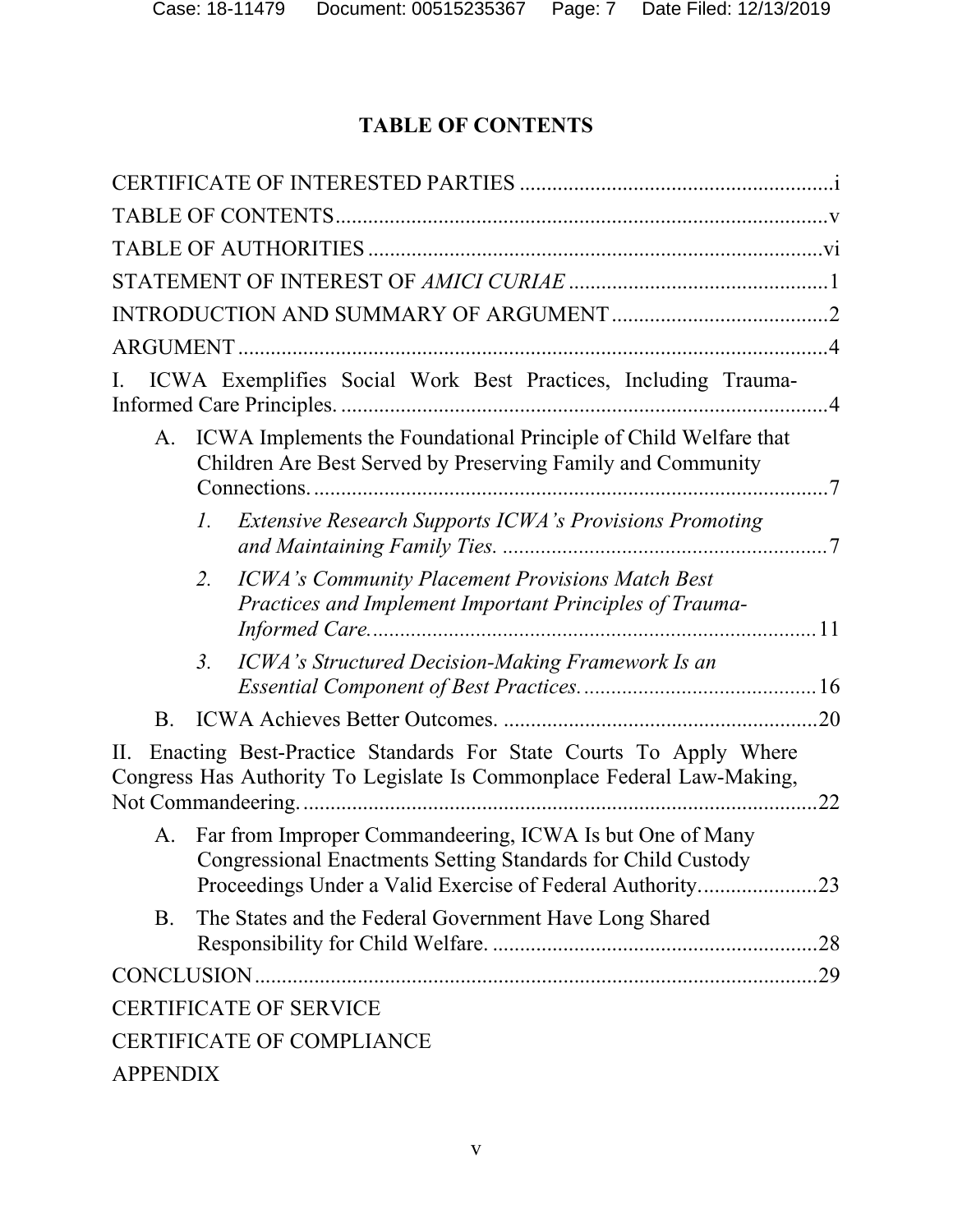# **TABLE OF AUTHORITIES**

# **CASES**

| In re China Oil & Gas Pipeline Bureau, 94 S.W.3d 50 (Tex. App. 2002) 24      |  |
|------------------------------------------------------------------------------|--|
|                                                                              |  |
| Mims Bros. v. N.A. James, Inc., 174 S.W.2d 276 (Tex. Civ. App. 1943) 25      |  |
|                                                                              |  |
|                                                                              |  |
| Smith v. Org. of Foster Families for Equal. & Reform, 431 U.S. 816 (1977) 17 |  |
|                                                                              |  |
|                                                                              |  |

# **STATUTES**

| 25 U.S.C. |  |
|-----------|--|
|           |  |
|           |  |
|           |  |
|           |  |
|           |  |
|           |  |
|           |  |
|           |  |
|           |  |
|           |  |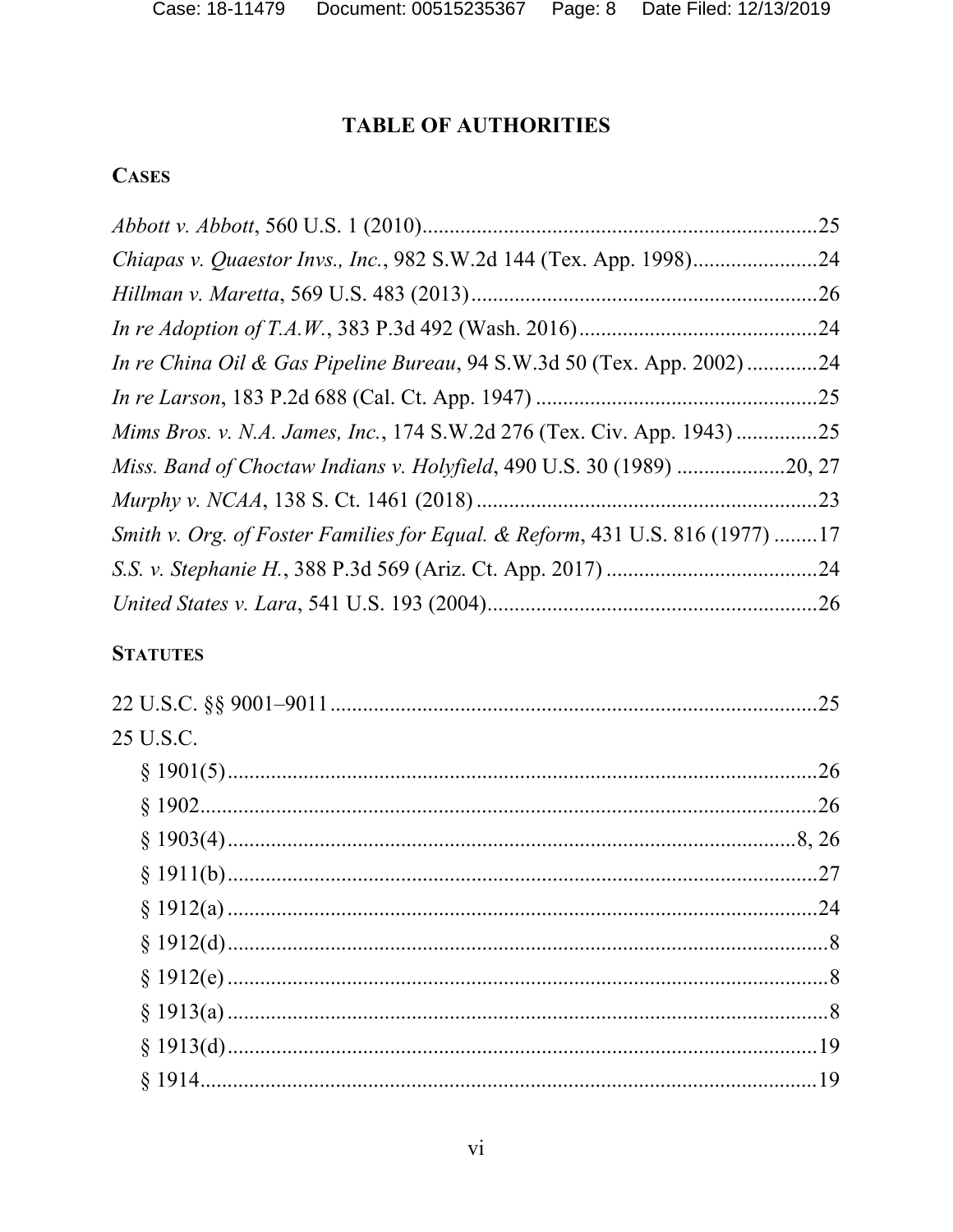| 28 U.S.C.                                                                    |  |
|------------------------------------------------------------------------------|--|
|                                                                              |  |
|                                                                              |  |
| 42 U.S.C.                                                                    |  |
|                                                                              |  |
|                                                                              |  |
|                                                                              |  |
|                                                                              |  |
|                                                                              |  |
|                                                                              |  |
|                                                                              |  |
| Family First Prevention Services Act, Pub. L. No. 115-123, § 50702, 132      |  |
| Federal Sovereign Immunities Act, Pub. L. No. 94-583, 90 Stat. 2891 (1976)24 |  |

# **REGULATIONS**

# 25 C.F.R.

# **OTHER AUTHORITIES**

| Amy M. Salazar et al., Trauma Exposure and PTSD Among Older  |  |
|--------------------------------------------------------------|--|
| Adolescents in Foster Care, 48 Soc. PSYCHIATRY & PSYCHIATRIC |  |
|                                                              |  |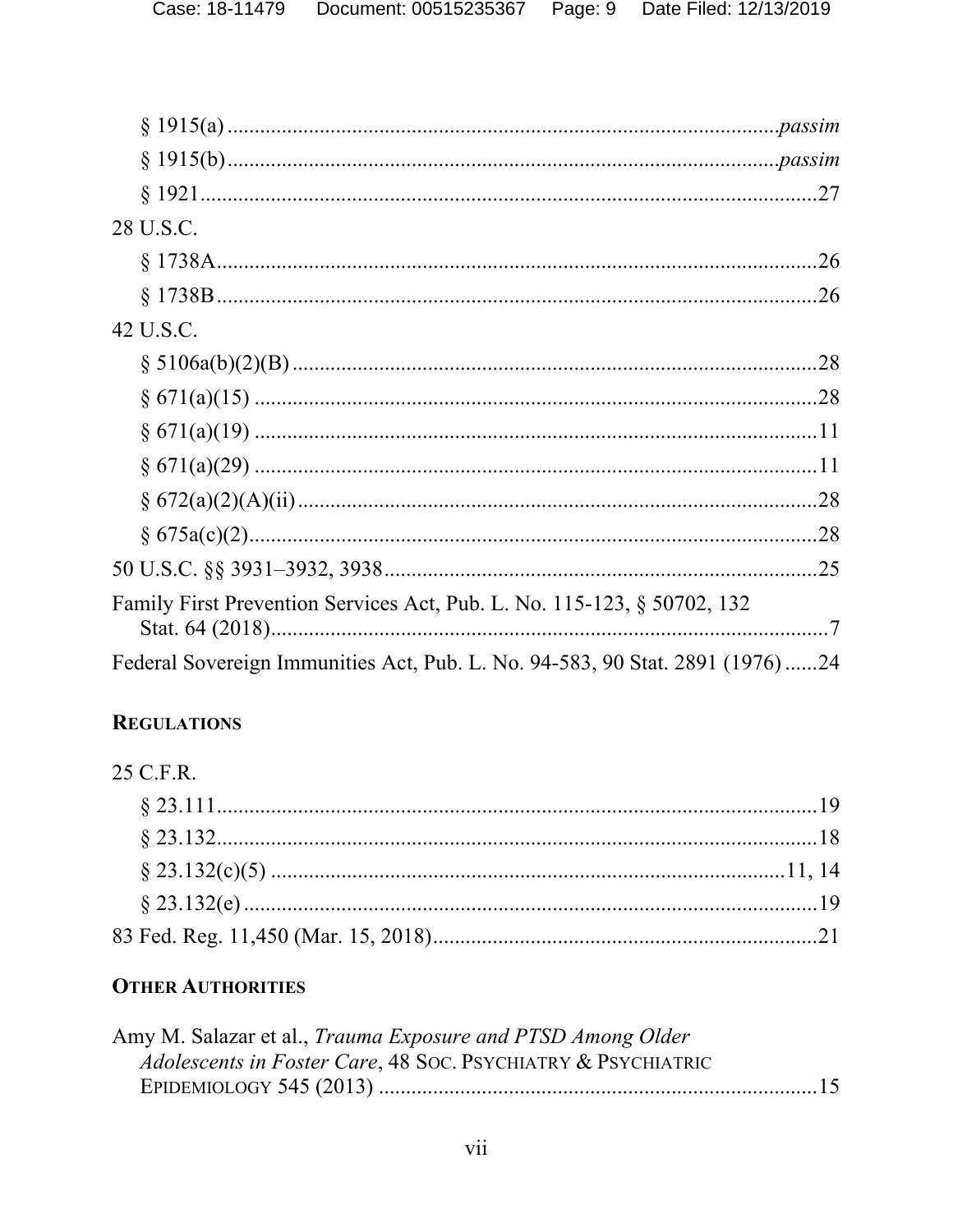| Annie E. Casey Foundation,                                                                                                                   |
|----------------------------------------------------------------------------------------------------------------------------------------------|
|                                                                                                                                              |
|                                                                                                                                              |
| Casey Family Programs,                                                                                                                       |
|                                                                                                                                              |
| Native American/Alaska Native Children Overview (2019) 21, 22                                                                                |
| Child Welfare Information Gateway,                                                                                                           |
| Community-Based Resources: Keystone to the System of Care (2009)12                                                                           |
|                                                                                                                                              |
| Enhancing Permanency for Youth in Out-of-Home Care (2013)21                                                                                  |
|                                                                                                                                              |
| Permanency and the Child and Family Services Review 13, 14                                                                                   |
|                                                                                                                                              |
| Child Welfare League of America ("CWLA"),                                                                                                    |
|                                                                                                                                              |
| CWLA Standards of Excellence for Kinship Care Services (2000)10                                                                              |
| CWLA Standards of Excellence for Services to Strengthen and Preserve                                                                         |
| Evan B. Donaldson Adoption Institute, Safeguarding the Rights and Well-                                                                      |
| Hague Convention on the Civil Aspects of International Child Abduction,                                                                      |
| H.R. Rep. No. 95-1386 (1978), as reprinted in 1978 U.S.C.C.A.N. 7530 28                                                                      |
| Jessica Pac et al., <i>Poverty Among Foster Children: Estimates Using the</i><br>Supplemental Poverty Measure, 91 Soc. SERV. REV. 8 (2017)19 |
| Kristine Nelson et al., A Ten-Year Review of Family Preservation Research                                                                    |
| Marc A. Winokur et al., Matched Comparison of Children in Kinship Care<br>and Foster Care on Child Welfare Outcomes, 89 FAMILIES IN SOCIETY  |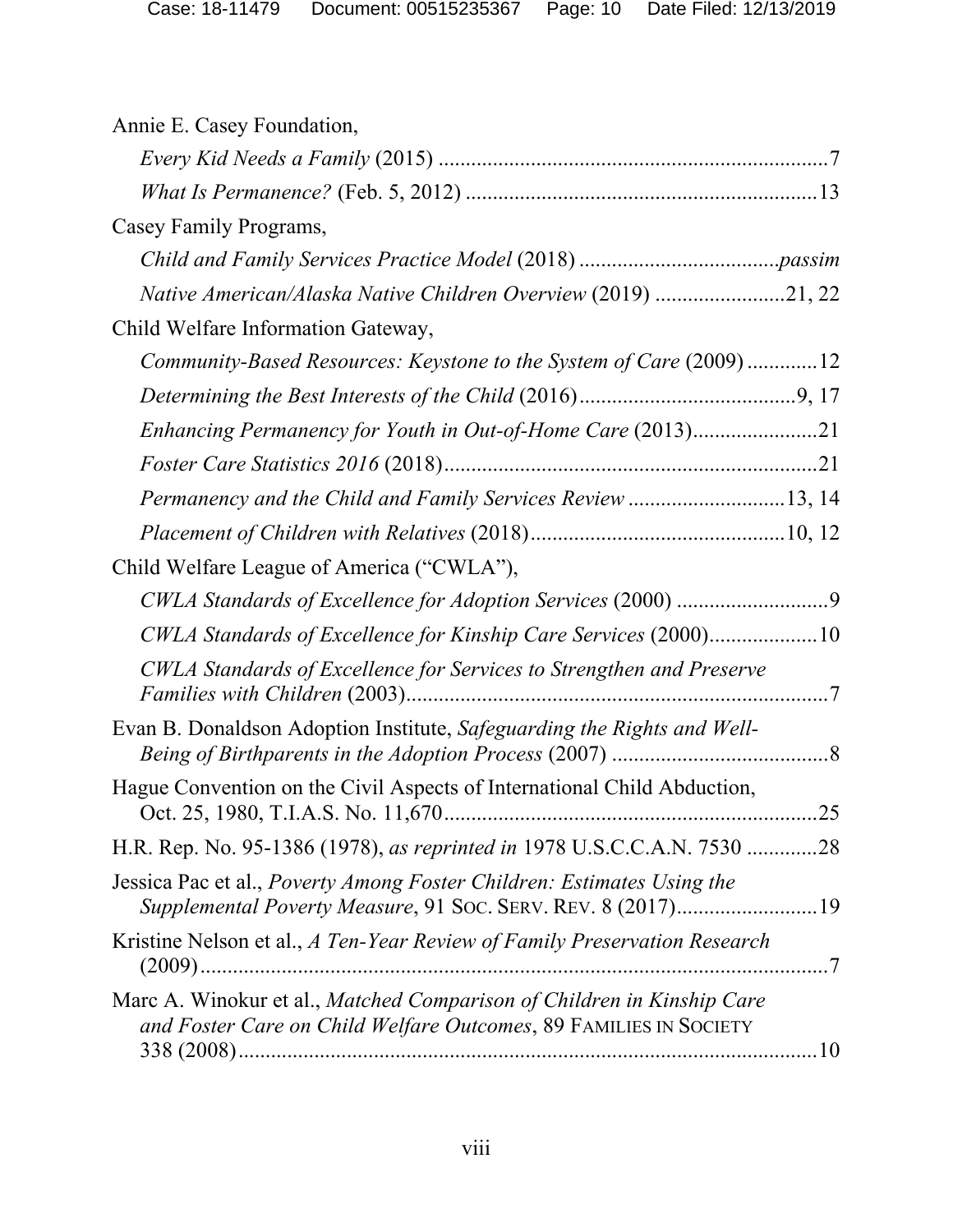| National Council of Juvenile and Family Court Judges, Adoption and<br>Permanency Guidelines: Improving Court Practice in Child Abuse and                                                             |    |
|------------------------------------------------------------------------------------------------------------------------------------------------------------------------------------------------------|----|
| Office of Juvenile Justice and Delinquency Prevention, Attorney General's<br>Advisory Committee on American Indian/Alaska Native Children                                                            |    |
| Robert E. Emery et al., A Critical Assessment of Child Custody Evaluations,                                                                                                                          |    |
| Teresa D. LaFramboise et al., Family, Community, and School Influences on<br>Resilience Among American Indian Adolescents in the Upper Midwest,                                                      |    |
| Tiffany Conway & Rutledge Q. Hutson, Is Kinship Care Good for Kids?                                                                                                                                  |    |
| Tribal Law and Policy Institute, Tribal-State Court Forums: An Annotated                                                                                                                             | 23 |
| U.S. Dep't of Health & Human Servs.,                                                                                                                                                                 |    |
| Admin. for Children & Families, Information Memorandum on<br>Reshaping Child Welfare in the United States to Focus on Strengthening<br>Families Through Primary Prevention of Child Maltreatment and |    |
|                                                                                                                                                                                                      |    |
|                                                                                                                                                                                                      |    |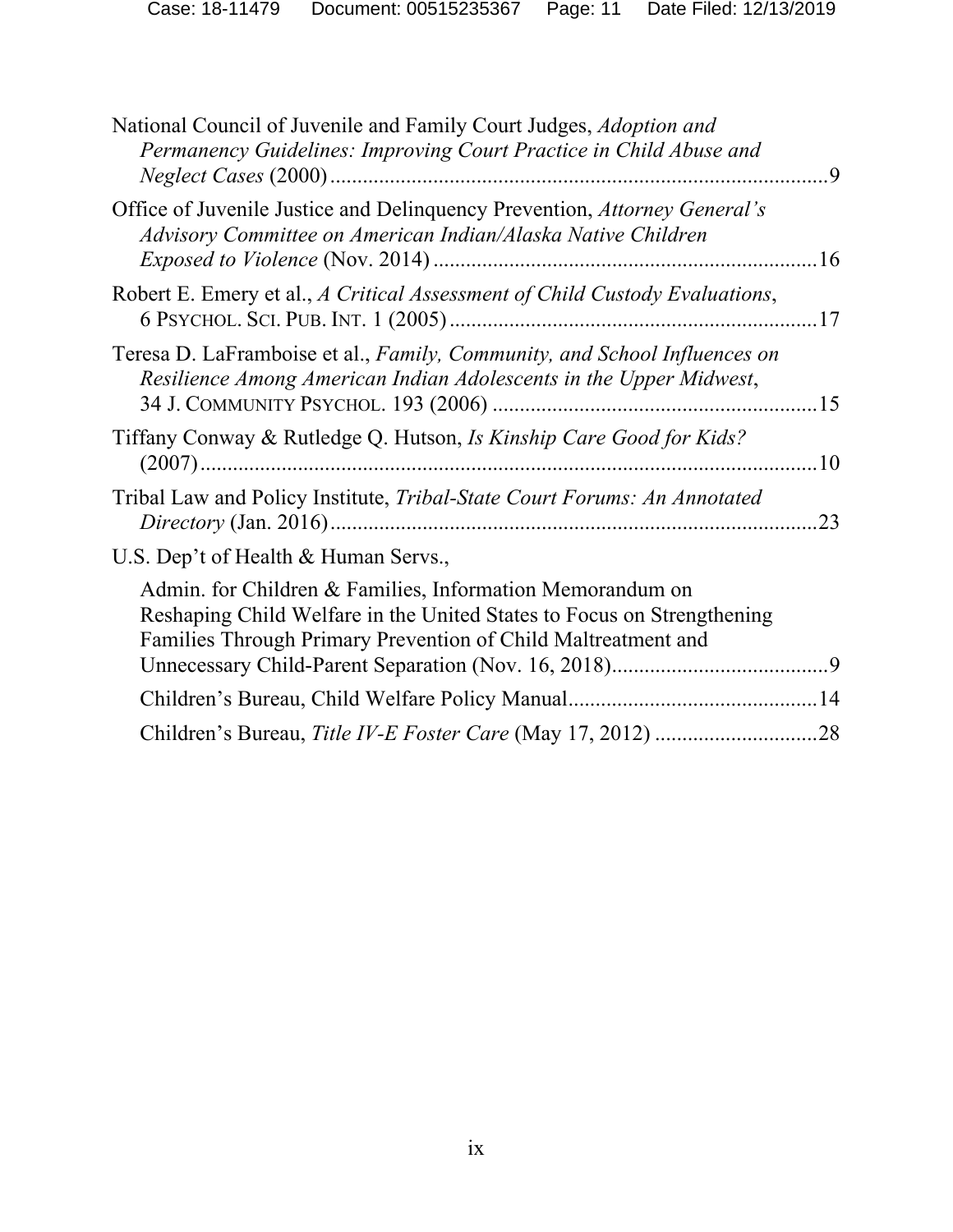Case: 18-11479 Document: 00515235367 Page: 12 Date Filed: 12/13/2019

# **STATEMENT OF INTEREST OF** *AMICI CURIAE***<sup>1</sup>**

*Amici curiae* are Casey Family Programs, Adopt America Network, Alaska Center for Resource Families, American Adoption Congress, Ampersand Families, Annie E. Casey Foundation, Ascend Justice, Black Administrators in Child Welfare, Center for Native American Youth at the Aspen Institute, Center for Study of Social Policy, Children and Family Futures, Children's Defense Fund, Children's Law Center of California, Children's Law Section of the Michigan Bar Association, Children's Trust Fund Alliance, Child Welfare League of America, FosterAdopt Connect, Foster Care Alumni of America, FosterClub, Generations United, National Advocates for Pregnant Women, National Association of Counsel for Children, National Center on Adoption and Permanency, Nebraska Appleseed, North American Council on Adoptable Children, Northwest Adoption Exchange, Oregon Post Adoption Resource Center, Spaulding for Children, Tribal Law and Policy Institute, Voice for Adoption, and W. Haywood Burns Institute.

Collectively, *amici* are organizations with decades of experience in research, education, advocacy, and providing services related to child welfare, adoption, and court-system reform, all designed to support children, parents, and families. *Amici*

<sup>&</sup>lt;sup>1</sup> No counsel for any party authored this brief in whole or in part, and no person or entity other than *amici*, their members, or their counsel made a monetary contribution intended to fund the brief's preparation or submission. All parties have consented to the filing of this brief. *See* Fed. R. App. P. 29(a)(2), (4).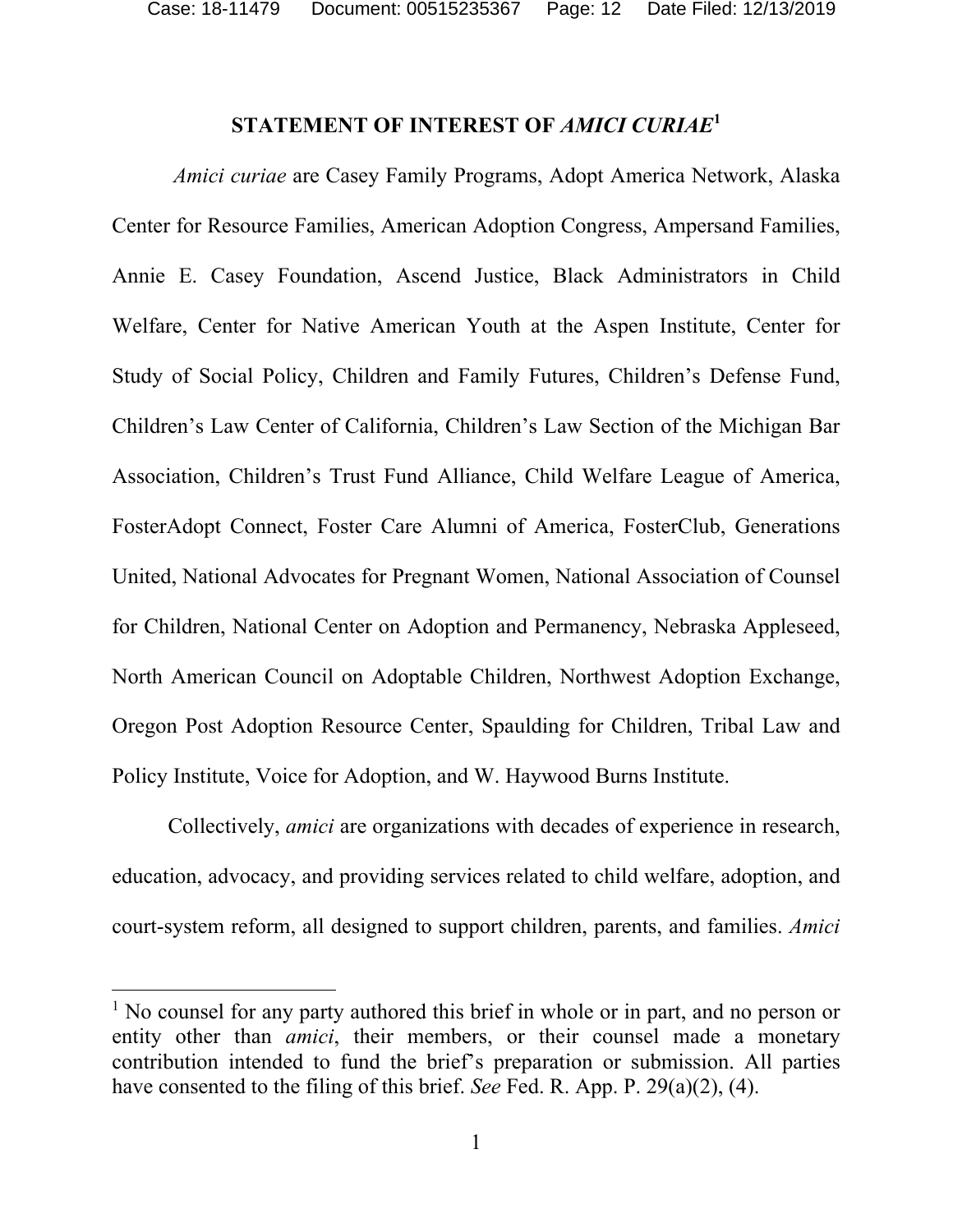have firsthand experience advocating for families and developing and implementing best practices and policies for child welfare decision-making. *Amici*'s informed perspective, based on vast experience with child welfare, is that the Indian Child Welfare Act ("ICWA") both embodies and has served as a model for the child welfare policies that are best practices generally. ICWA's principles are critical to *amici*'s work safeguarding the welfare of children and families. Accordingly, many of the *amici* have filed amicus briefs in other cases interpreting and applying ICWA. *See, e.g*., *Adoptive Couple v. Baby Girl*, 133 S. Ct. 2552 (2013); *A.D. v. Washburn*, No. CV-15-01259, 2017 U.S. Dist. LEXIS 38060 (D. Ariz. Mar. 16, 2017). The appendix includes statements of interest for each *amicus curiae*.

#### **INTRODUCTION AND SUMMARY OF ARGUMENT**

In responding to the widespread and often unwarranted removal of children from American Indian/Alaska Native families recounted by other *amici*, Congress enacted minimum federal standards for qualifying child welfare proceedings that, for 40 years, have exemplified evidence-based best practices in child welfare. *Amici* agree with Appellants' legal arguments, including that ICWA rests on a political classification rather than a racial one, and falls comfortably within Congress's power. The important interests served by ICWA within American Indian/Alaska Native communities, discussed by other *amici*, cannot be disputed.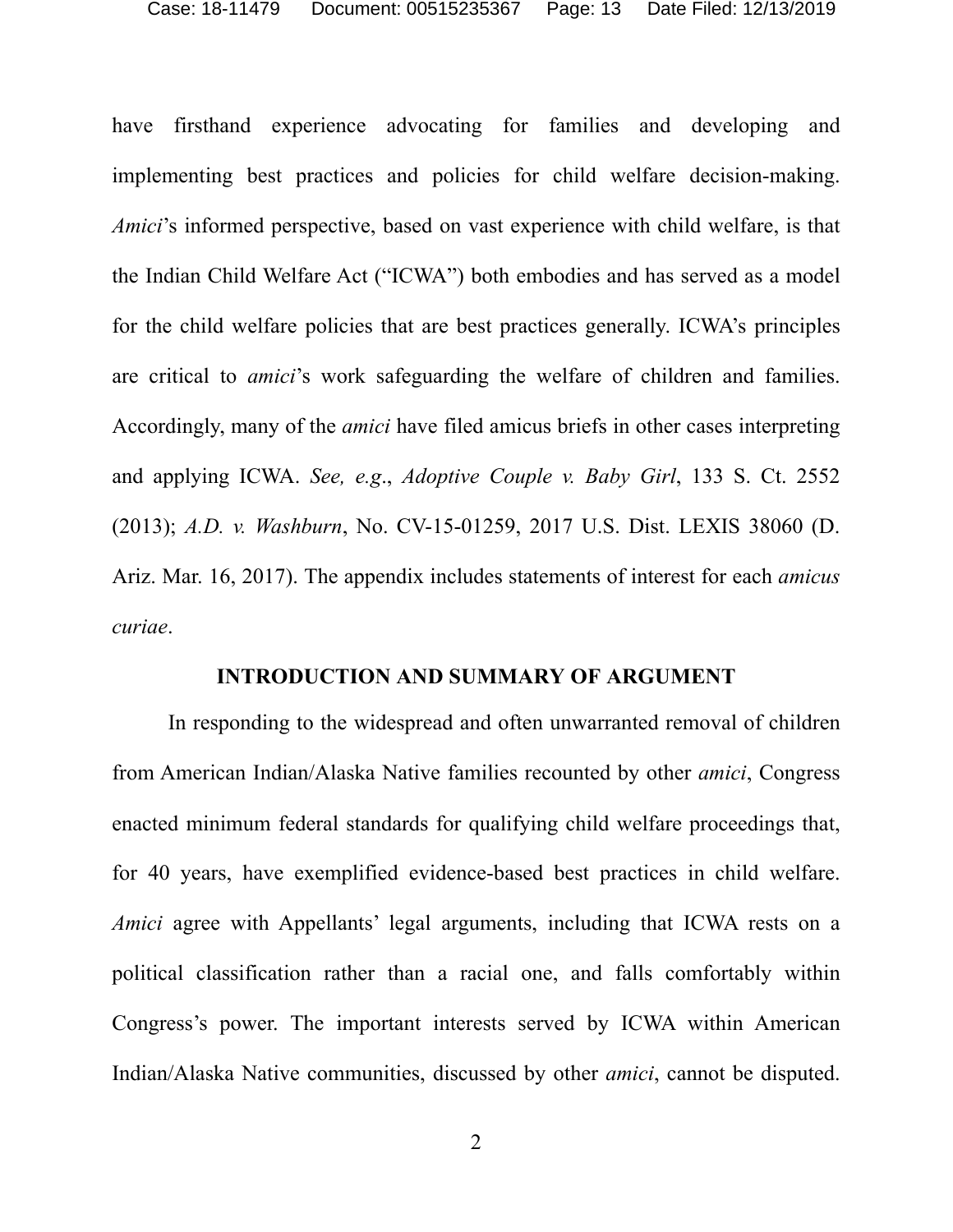*Amici* child welfare organizations write separately, however, to emphasize that "the values inherent in the act are the gold standard of child welfare for *all* children and families," not only children who meet ICWA's definition of "Indian child."<sup>2</sup> Casey Family Programs, for example, structures its social work practice for *all* of the children and families that it serves in its nine nationwide field offices "according to the core principles of the Indian Child Welfare Act." *Id*.

The district court thus erred in characterizing ICWA's provisions as racebased classifications—both because the provisions at issue involve children with tribal ties, a political classification, but also because they are not procedures that benefit children only of a particular race. Rather, ICWA standards are contextspecific applications of universal best practices in child welfare, supported by decades of experience and research: that children are best served by preserving as many connections with their birth family and community as can be done safely. Research likewise shows that better placement decisions result from applying a structured, transparent, and objective framework that guards against implicit biases, prioritizes maintaining a child's connections, and minimizes the discretion to sever community ties.

<sup>2</sup> Casey Family Programs, *Child and Family Services Practice Model* 6 (2018), https://www.casey.org/practice-model/ ("Casey Practice Model") (emphasis added).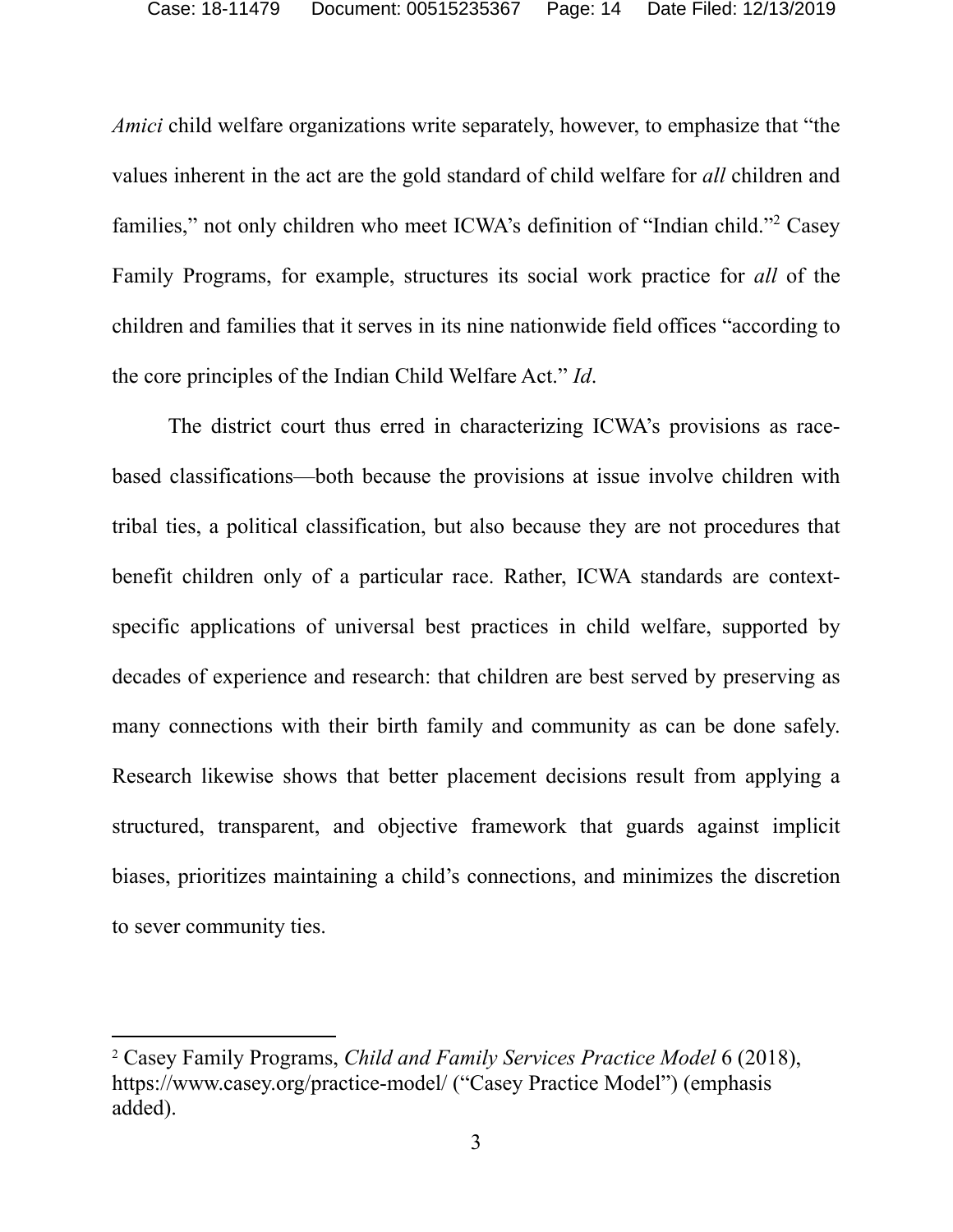Because evidence shows that ICWA's framework achieves better outcomes for children, it should be no surprise that Congress increasingly has encouraged state child welfare frameworks to look more like ICWA. With ICWA, Congress has engaged in a carefully considered exercise of federal standard-setting that governs only cases where a child meets the statutory definition of an "Indian child"—cases where the federal government has the unique political relationship, expertise, and interest. Far from representing unprecedented commandeering, this exercise of Article I authority mirrors Congress's standard-setting for other proceedings involving children with special federal interests to protect, and the congressional authority to do so.

Child welfare *amici* agree with Appellants and other *amici* that ICWA is constitutional. Striking it down not only would be wrong legally, but would have devastating real-world effects. Undoing the careful work Congress has done to enact ICWA standards—which are grounded in best-practices for all children would cause enormous harm to Indian children and undermine the ability of child welfare agencies and courts to serve them.

#### **ARGUMENT**

# **I. ICWA Exemplifies Social Work Best Practices, Including Trauma-Informed Care Principles.**

Child welfare's core principle is that children are best served by preserving and strengthening their birth family relationships. This interest in maintaining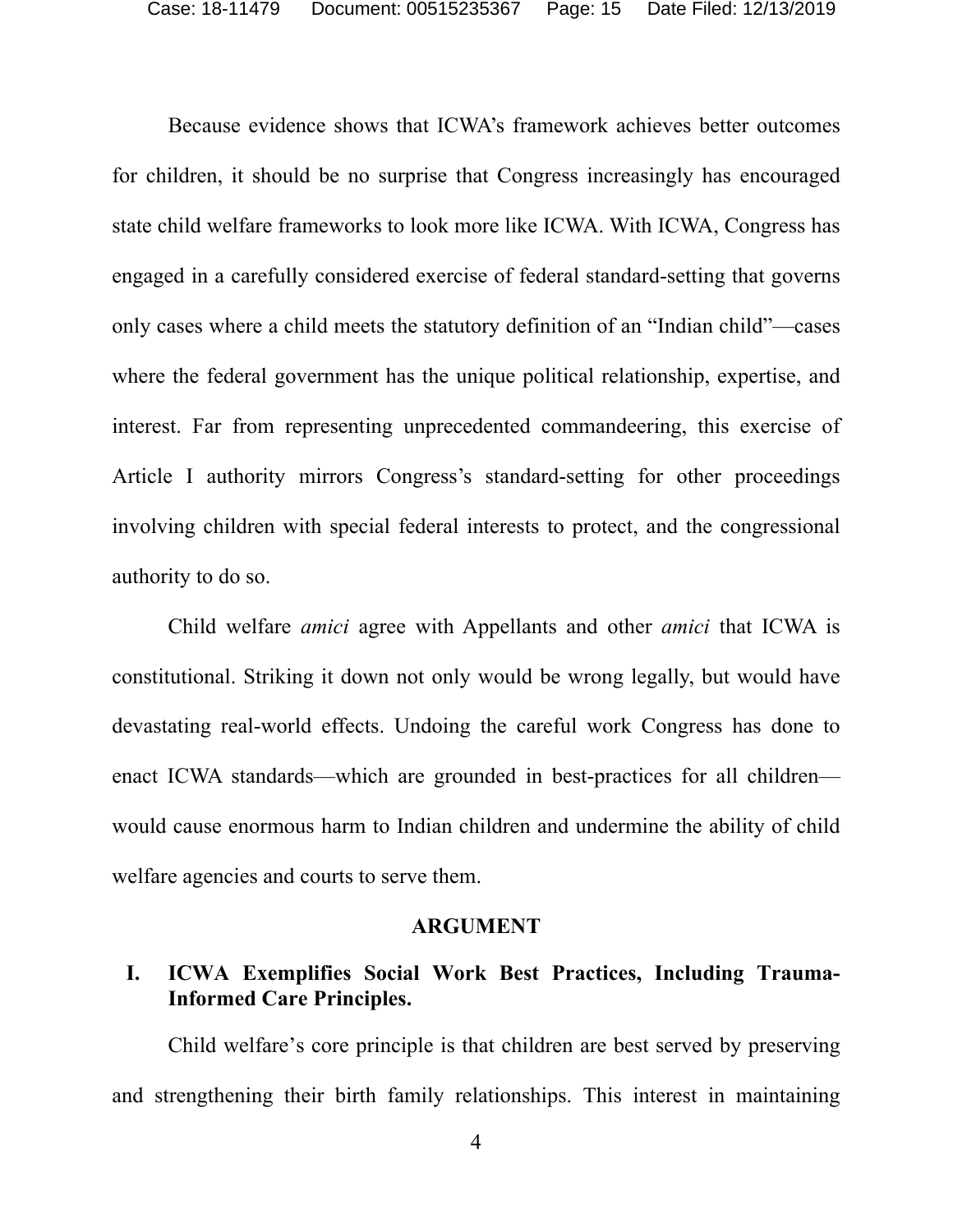family integrity includes the mesh of ties that surround a child, from the closest ties (birth parents, siblings), to extended family, to the child's broader community. The gold standard in child welfare thus calls for practices that maintain a safe environment for the child while preserving as many of a child's connections as possible. *See* Casey Practice Model at 9.

ICWA exemplifies that gold standard. Its placement preferences and related provisions work together, in harmony, to prioritize maintaining a child within the child's birth family first, placement with extended family next (even if they have no tribal connection), then members of the child's broader community, including the child's tribe. 25 U.S.C. § 1915(a), (b). The role of tribal placements within that framework is thus a context-specific application of the universal best practice of preserving as many of a child's connections to the community as possible. The Act's structured framework for decision-making ensures that placements adhere as much as feasible to these priorities, which have proved over decades of research and experience to serve the best interests of all children, while always permitting courts to make case-specific departures for good cause.

The district court's evaluation of ICWA missed this central truth. Instead, by framing the interest served by the Act as only maintaining a child's relationship with the child's tribe, the district court found that interest ill-served because two of three ICWA placement preferences (extended family placement and placement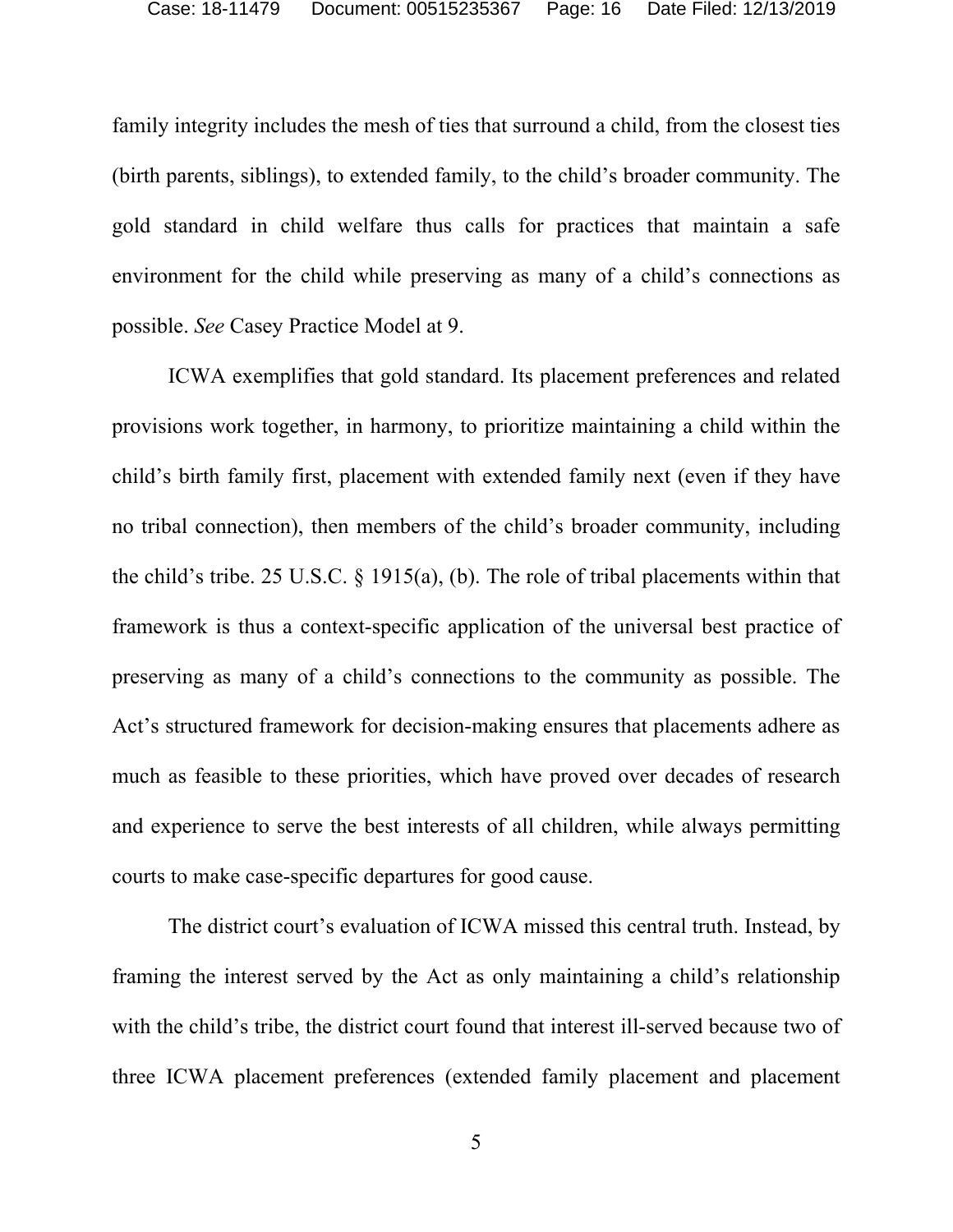with members of other tribes) were not necessarily connected to the child's tribal membership (as a child's extended family might not be members of the child's tribe). Slip Op. 27–29. But the district court's conception of the interest served by ICWA was too narrow. ICWA's interest in preserving a child's ties to a tribe only one of the government interests ICWA serves—is best understood as implementing the universal best practice of prioritizing placements that will maintain as many of a child's networks, and as much stability and sense of identity, as possible.

Data demonstrates that ICWA's structured process, when followed, serves that critical goal for the wide range of child custody proceedings that it covers not just infant adoptions, but also removal of older children from families and communities in which they have lived their entire lives. Encouraging results about how many American Indian/Alaskan Native children find family member placements or avoid group homes are a testament to the effectiveness of the Act's focus on strengthening, and not unnecessarily severing, a child's birth ties. All children would benefit from such a commitment, which is a central part of *amici*'s child welfare practice for Indian and non-Indian children alike.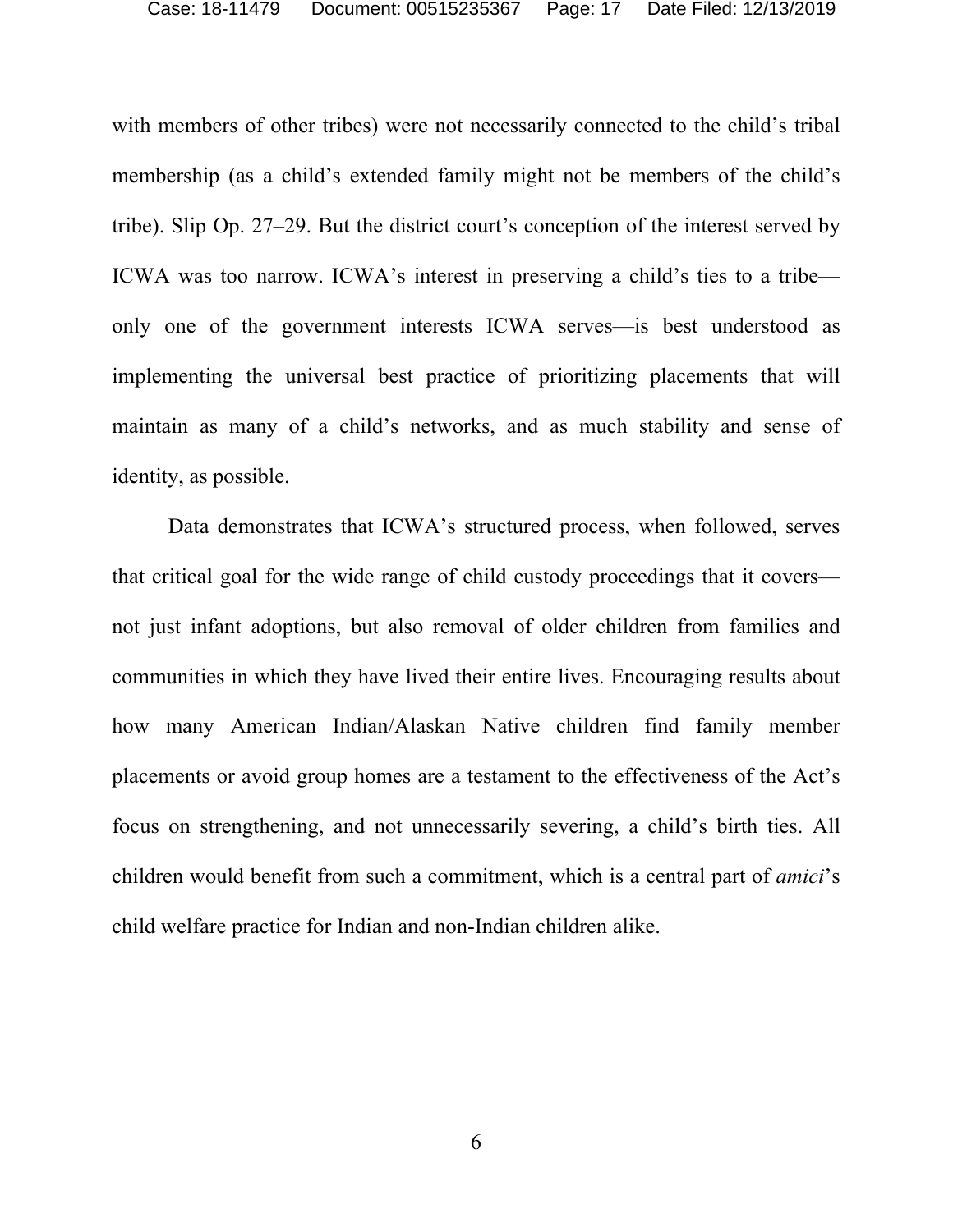# **A. ICWA Implements the Foundational Principle of Child Welfare that Children Are Best Served by Preserving Family and Community Connections.**

# *1. Extensive Research Supports ICWA's Provisions Promoting and Maintaining Family Ties.*

The first priority in an effective child welfare system is to limit the separation of children from parents, and to encourage reunification even after a separation has occurred. Research and experience confirm that, when possible, children's interests are best served by staying with their families. *See, e.g.*, Kristine Nelson et al., *A Ten-Year Review of Family Preservation Research* 1 (2009);<sup>3</sup> Annie E. Casey Foundation, *Every Kid Needs a Family* 11 (2015) ("Whenever possible, children should remain at home with their parents or with a caring relative[.]").<sup>4</sup> To that end, well-functioning child welfare systems provide robust services to prevent the separation of children from their parents in the first instance. *See, e.g.*, Family First Prevention Services Act, Pub. L. No. 115-123, § 50702, 132 Stat. 64, 232 (2018) (enabling states to use federal funds to "prevent foster care placements through … mental health and substance abuse prevention and treatment services, [and] in-home parent skill-based programs"); Child Welfare League of America ("CWLA"), *CWLA Standards of Excellence for Services to Strengthen and Preserve Families with Children* 20 (2003) (recognizing the importance of

<sup>3</sup> *Available at* https://rhyclearinghouse.acf.hhs.gov/sites/default/files/docs/18970- A Ten-Year Review of Family Preservation Research.pdf.

<sup>4</sup> *Available at* http://www.aecf.org/resources/every-kid-needs-a-family/.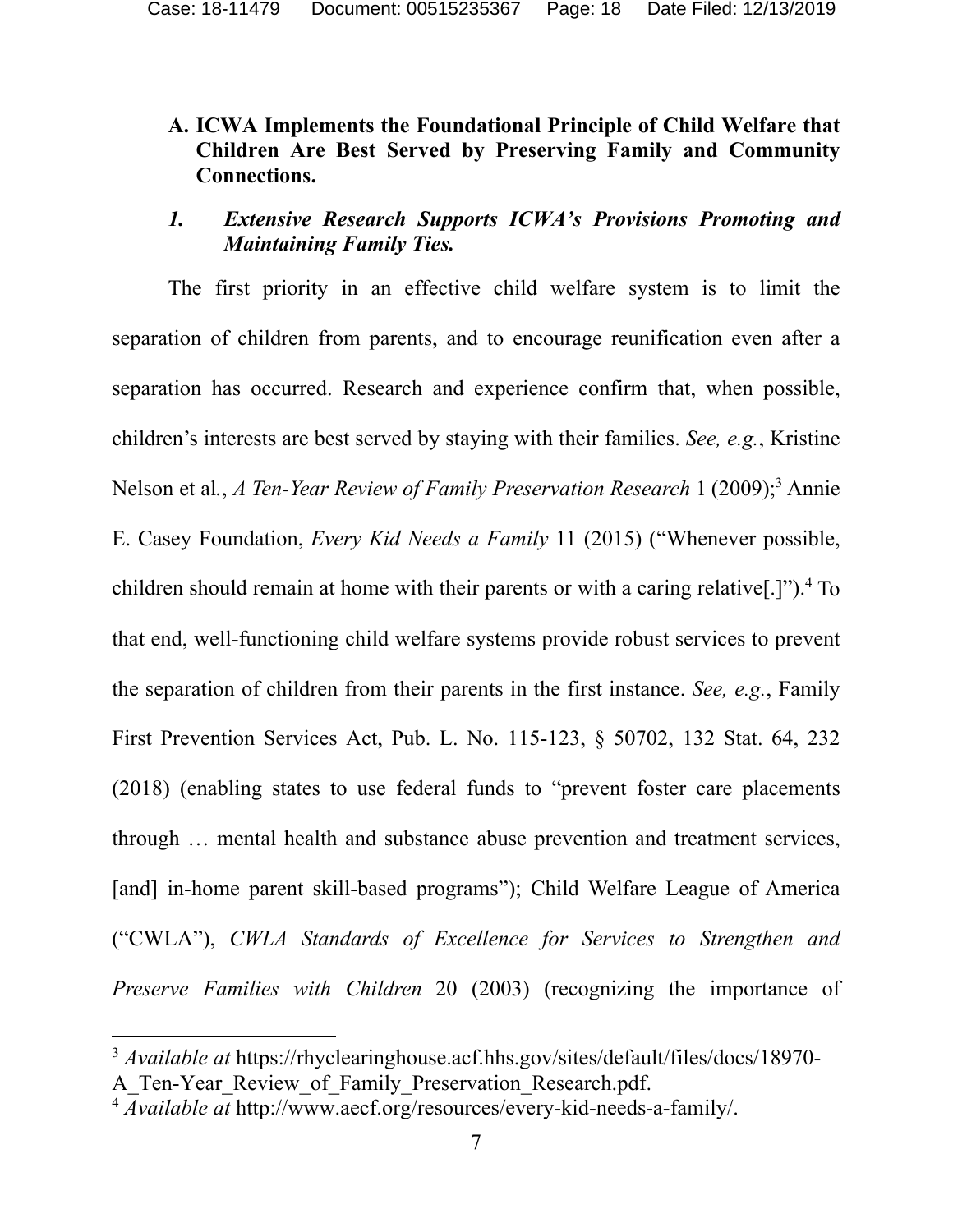"provid[ing] [parents] with services and support" so that "children c[an] be safely protected and treated within their own homes"). For voluntary adoptions, prioritizing parental ties means that parents must be provided "waiting periods of at least several days after childbirth before signing relinquishments, and adequate revocation periods during which [they] can change their minds." Evan B. Donaldson Adoption Institute, *Safeguarding the Rights and Well-Being of Birthparents in the Adoption Process* 5 (2007).5

ICWA embodies these best practices in several ways. ICWA limits the removal of children to cases of serious emotional or physical damage. 25 U.S.C. § 1912(e). It requires that any party (whether a state agency or private party petitioner) seeking to "effect a foster care placement of, or termination of parental rights to, an Indian child under State law" must establish "that active efforts have been made to provide remedial services and rehabilitative programs designed to prevent the breakup of the Indian family." *Id.* § 1912(d). It also provides for a robust waiting period and process to ensure that relinquishments of parental rights are voluntary. *Id*. § 1913(a) (10-day waiting period to consent to adoption).6

<sup>5</sup> *Available at* https://www.adoptioninstitute.org/wp-content/uploads/2013/12/ 2006 11 Birthparent Study All.pdf.

<sup>6</sup> ICWA's coverage of children who are eligible for membership in a tribe (and have a parent who is a member), as well as those who already are members, 25 U.S.C. § 1903(4), is a necessary adjunct to its safeguards for infant adoptions,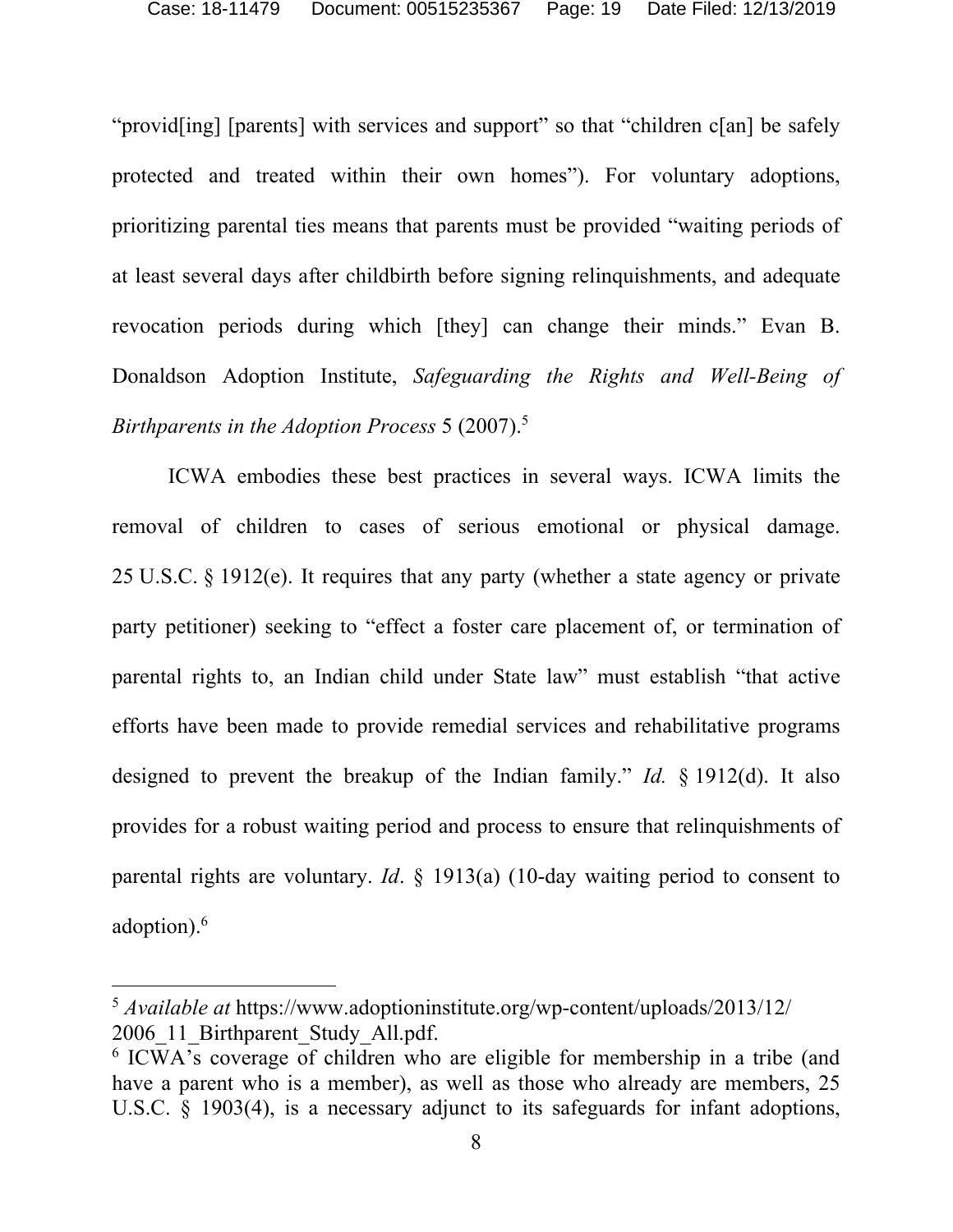Many states share ICWA's emphasis on family preservation. *See* Child Welfare Information Gateway, *Determining the Best Interests of the Child* 2 (2016) ("Best Interests") (finding most frequent guiding principle in state statutes for determining a child's best interests is the "importance of family integrity and preference for avoiding removal of the child from his/her home").<sup>7</sup> The federal government, too, seeks to encourage family preservation for all children. *See* U.S. Dep't of Health & Human Servs. ("HHS"), Admin. for Children & Families, Information Memorandum on Reshaping Child Welfare in the United States to Focus on Strengthening Families Through Primary Prevention of Child Maltreatment and Unnecessary Parent-Child Separation (Nov. 16, 2018).<sup>8</sup>

Unfortunately, it is not always possible to avoid removing children from their parents. The next best option then is placement with extended family. *See*  National Council of Juvenile and Family Court Judges, *Adoption and Permanency Guidelines: Improving Court Practice in Child Abuse and Neglect Cases* 11 (2000) ("An appropriate relative who is willing to provide care is almost always a preferable caretaker to a non-relative.");<sup>9</sup> CWLA, *CWLA Standards of Excellence for Adoption Services* § 1.10 (2000) ("The first option considered for children

which often take place before there is sufficient time to enroll a newborn as a tribal member.

<sup>&</sup>lt;sup>7</sup> *Available at* https://www.childwelfare.gov/pubPDFs/best interest.pdf.

<sup>8</sup> *Available at* https://www.acf.hhs.gov/sites/default/files/cb/im1805.pdf.

<sup>9</sup> *Available at* http://www.ncjfcj.org/sites/default/files/

Adoption%20and%20Permanency%20Guidelines.pdf.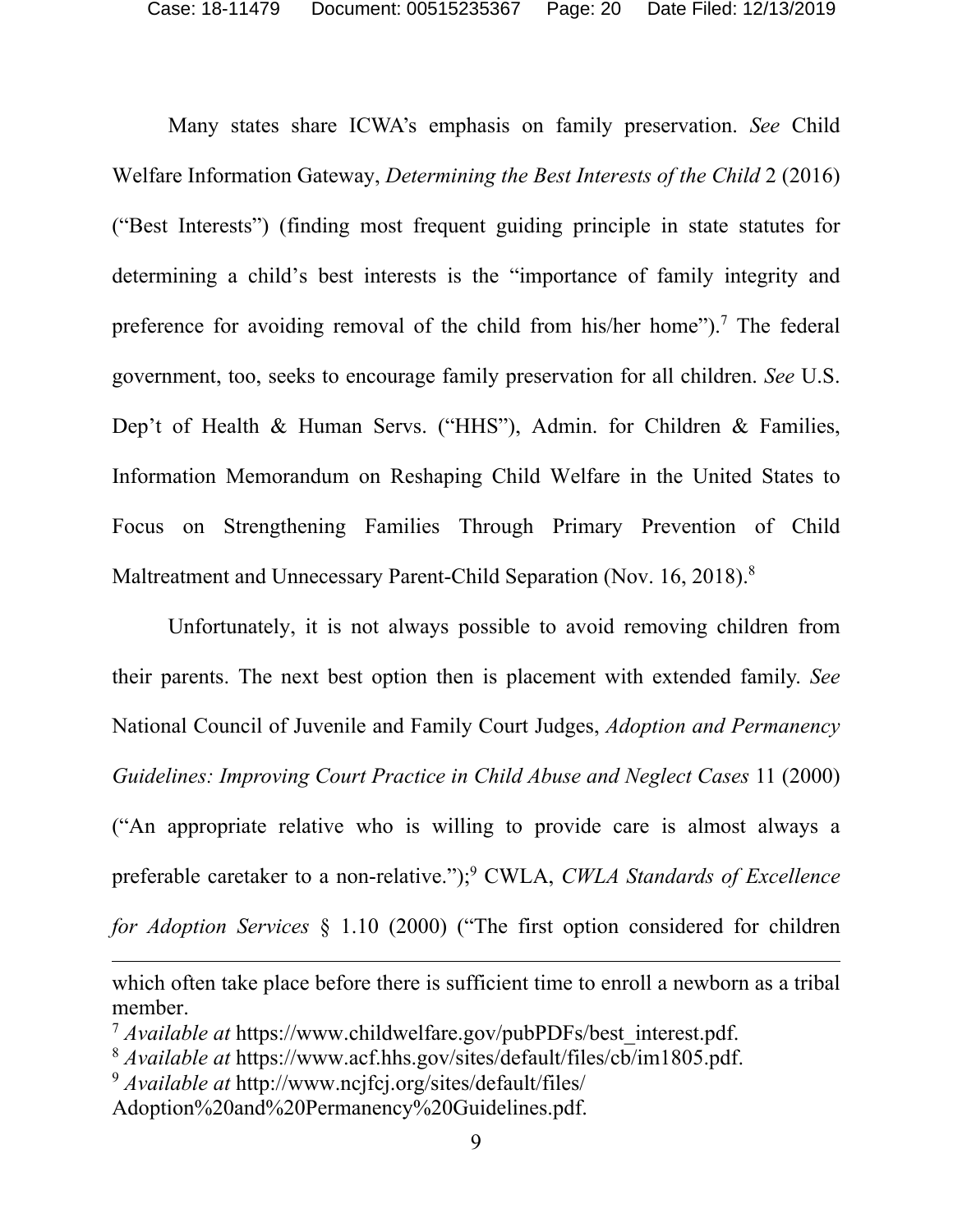whose parents cannot care for them should be placement with extended family members ….").

Kinship care "maximizes a child's connection to his or her family." *Id.* § 8.24; *see* Tiffany Conway & Rutledge Q. Hutson, *Is Kinship Care Good for Kids*? 2 (2007) (finding research supports kinship care).<sup>10</sup> Children in temporary kinship care are less likely to experience multiple placements and more likely to be successfully reunified with their parents, among other beneficial outcomes. *See* Marc A. Winokur et al., *Matched Comparison of Children in Kinship Care and Foster Care on Child Welfare Outcomes*, 89 FAMILIES IN SOCIETY 338, 344–45 (2008). Consistent with this research, all but two states give preference to extended family placements. *See* Child Welfare Information Gateway, *Placement of Children with Relatives* 2 (2018) ("Placement with Relatives") (48 states require consideration of "giving preference to relative placements").<sup>11</sup>

So does ICWA. 25 U.S.C. § 1915(a), (b) (member of child's extended family is first priority placement when foster care or adoptive placement is necessary). To ensure that the preference for extended family has meaning, moreover, ICWA's implementing rules require courts, when faced with the argument that a preferred placement is unavailable, to find that a "diligent search"

<sup>10</sup> *Available at* https://www.clasp.org/sites/default/files/public/resources-andpublications/files/0347.pdf. 11 *Available at* https://www.childwelfare.gov/pubPDFs/placement.pdf.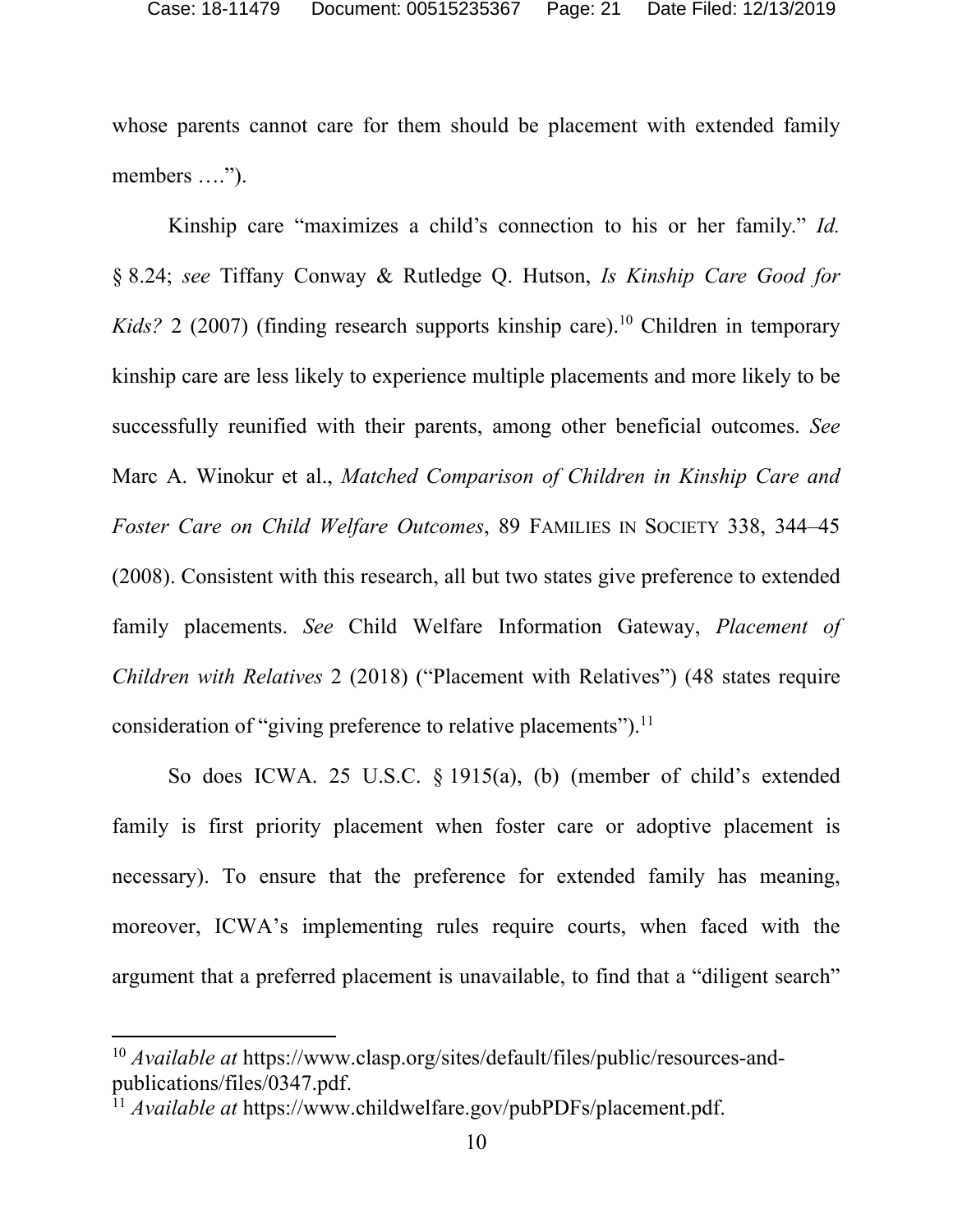for relatives or other preferred placement has been undertaken before finding good cause to deviate from the Act's placement preferences. 25 C.F.R.  $\S$  23.132(c)(5).

ICWA's focus on family connections is not unique. Congress values this approach in federal efforts for all children. For example, Congress offers federal funds to states that "consider giving preference to an adult relative over a nonrelated caregiver …, provided that the relative caregiver meets all relevant State child protection standards," and to states that exercise "due diligence" to identify, locate, and notify relatives when children enter the foster care system. 42 U.S.C. § 671(a)(19), (29). Encouraging states to make their generally-applicable child welfare systems more like ICWA's demonstrates how ICWA's placement preferences embody best practices for all children.

### *2. ICWA's Community Placement Provisions Match Best Practices and Implement Important Principles of Trauma-Informed Care.*

When extended family members are not available, ICWA next looks to a child's web of connections beyond relatives: the child's community. In the context of Indian children, a child's community includes his or her tribe or related tribes. 25 U.S.C. § 1915(a), (b). Preserving such ties embodies evidence-based best practices of maintaining a child's connection to a broader network of caring adults, and placing them within familiar settings. Such within-network or withincommunity placements serve several interests.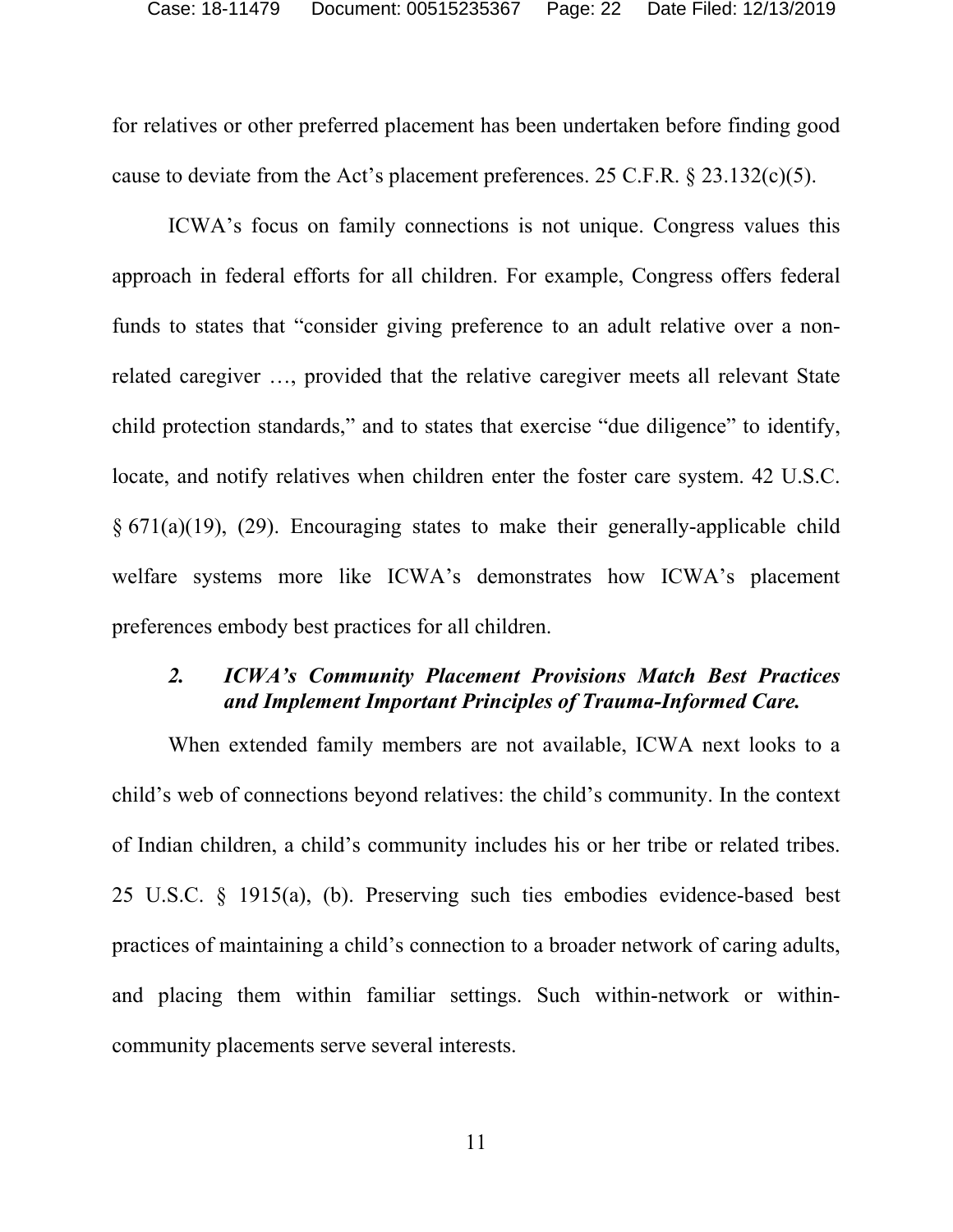First, placement within the child's community or network serves the interest of stability. Out-of-home placements are very disruptive, and community placement helps the child to "maintain a continuity of schools, providers and participation in their community." Casey Practice Model at 10; *accord* Child Welfare Information Gateway, *Community-Based Resources: Keystone to the System of Care* 2–3 (2009) (recognizing "the importance of maintaining the valuable connections children have with friends, extended family, neighbors, and perhaps most importantly, their school").<sup>12</sup>

Second, placement within the child's larger community supports the maintenance or creation of a network of relationships with caring adults. On occasion, a primary caregiver may be identified who, though unrelated, has significant ties with the child. A model child welfare system will assess a child's "family friends … and neighbors," along with members of a child's tribe or clan where applicable, "to determine their willingness and ability to provide care and protection" before making a more removed placement. CWLA, *CWLA Standards of Excellence for Kinship Care Services* § 2.8 (2000). More than half of states, in fact, provide a preference for "fictive kin"—unrelated adults who are known to the family, have a relationship with the child, and are willing and able to provide a home. *See* Placement with Relatives at 2.

<sup>12</sup> *Available at* https://www.childwelfare.gov/pubPDFs/community.pdf.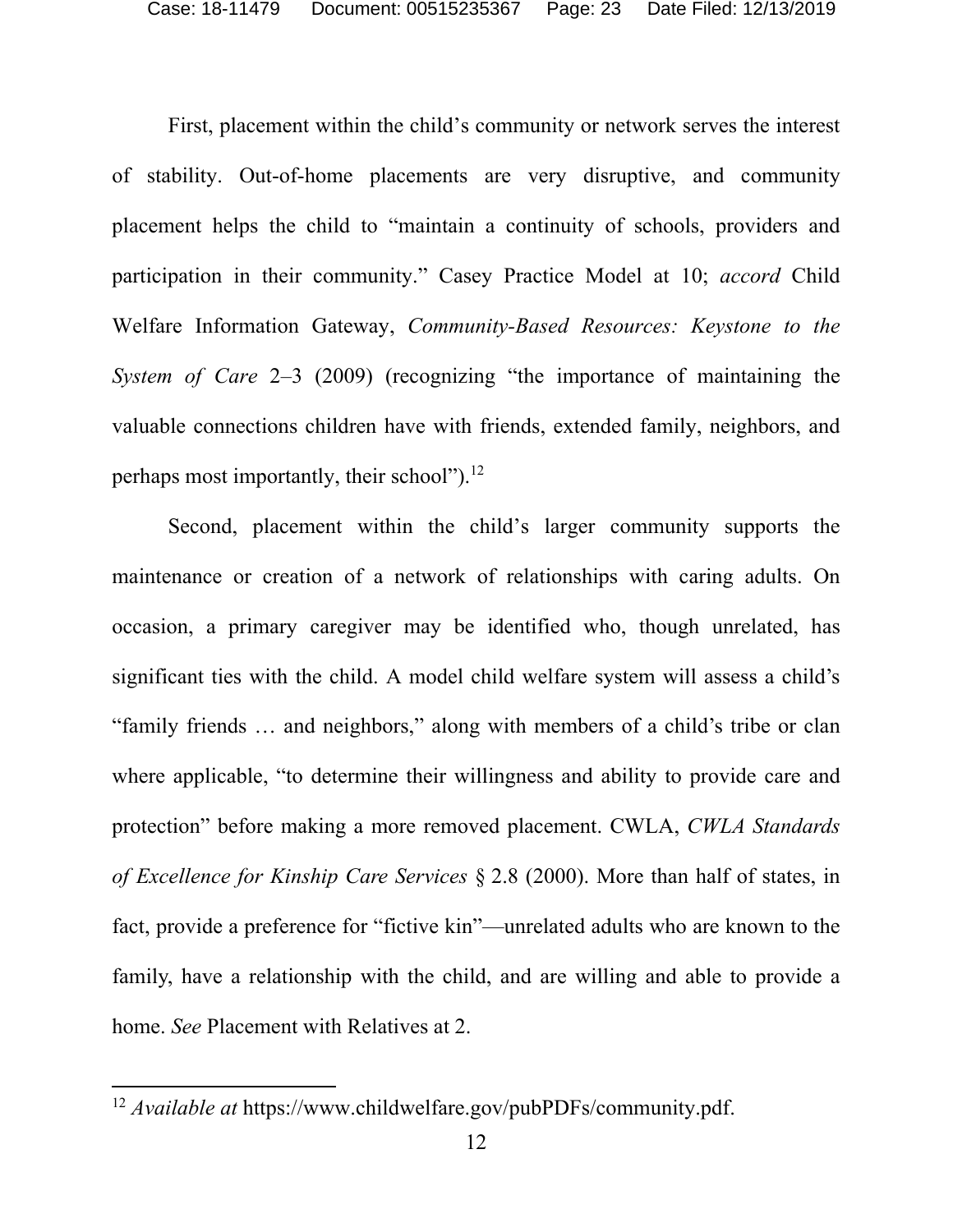Even when a "fictive kin" primary caregiver is not identified, placement within a child's broader community or network can help ensure a core group of adults whom a child can rely upon for different forms of support, mentoring, and guidance; sometimes called "relational permanency." Legal permanency means a child's placement with a parenting adult whose relationship is recognized by law, e.g., birth parents, guardianship, or adoption. *See* Annie E. Casey Foundation, *What Is Permanence?* (Feb. 5, 2012).<sup>13</sup> For all children, however—even (or especially) those who face the prospect of "aging out" of the foster care system without achieving legal permanence—relational permanency is just as essential. That means promoting and recognizing "the many types of important long-term relationships that help a child or young person feel loved and connected," including relationships with siblings, family friends, and other caring adults such as neighbors, teachers, members of their church, etc. *Id.*

Preservation of "continuity of family relationships and connections" is thus one of two permanency outcomes against which the federal government evaluates the success of state child welfare programs for all children. *See* Child Welfare Information Gateway, *Permanency and the Child and Family Services Reviews*. 14 The Children's Bureau (a division of HHS responsible for such evaluations)

<sup>13</sup> *Available at* https://www.aecf.org/blog/what-is-permanence/.

<sup>14</sup> *Available at* https://www.childwelfare.gov/topics/permanency/administrators/ cfsr/.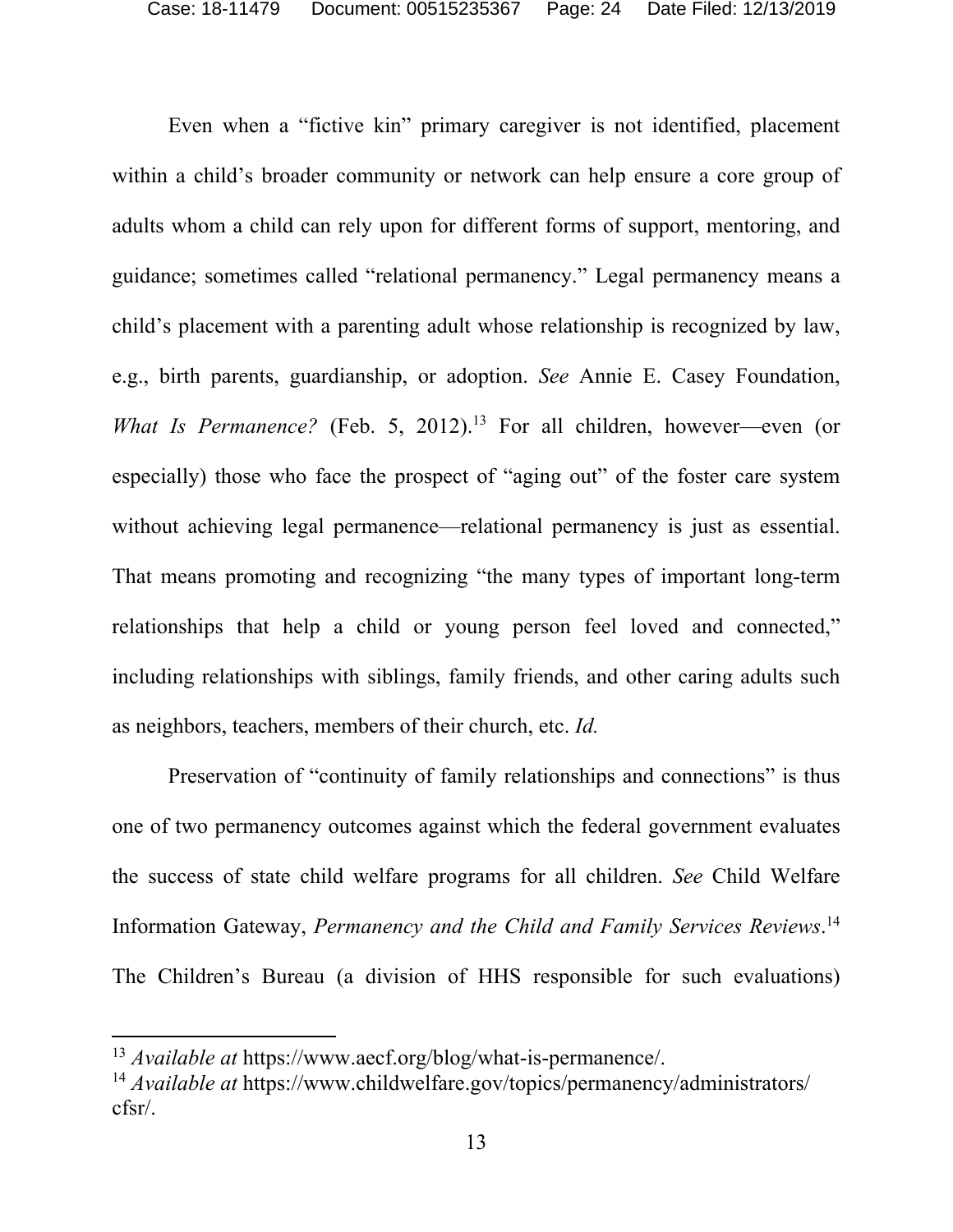assesses the degree to which child welfare systems help children maintain ties with a network beyond their families. *See id.* (specifying evaluation criteria including "whether, during the period under review, concerted efforts were made to maintain the child's connections to his or her neighborhood, community, faith, extended family, Tribe, school, and friends"). And the Children's Bureau recognizes that a placement serving a child's cultural needs is important for all children. HHS, Children's Bureau, Child Welfare Policy Manual § 4.3, Question 3.15

ICWA's tribal placement preferences serve these same interests in stability, relational permanency, and community connections. For most proceedings covered by the statute—which, as discussed below, often involve older children removed from communities where they have developed ties—the community from which a child is removed is the child's tribe or a related tribe. Specifying placement within the tribe is thus best understood as context-specific shorthand for placement preferences that help maintain stability and the broad network of relationships that a child needs to thrive. 25 U.S.C. § 1915(a), (b). Where that placement does not make sense in terms of a child's developed relationships, alternative placements are possible based on good cause, *id.*, but ICWA helps ensure that relational permanency objectives are achieved by requiring consideration of tribal placements first. *See id.*; 25 C.F.R. § 23.132(c)(5).

<sup>15</sup> *Available at* https://www.acf.hhs.gov/cwpm/public\_html/programs/cb/ laws policies/laws/cwpm/policy dsp\_pf.jsp.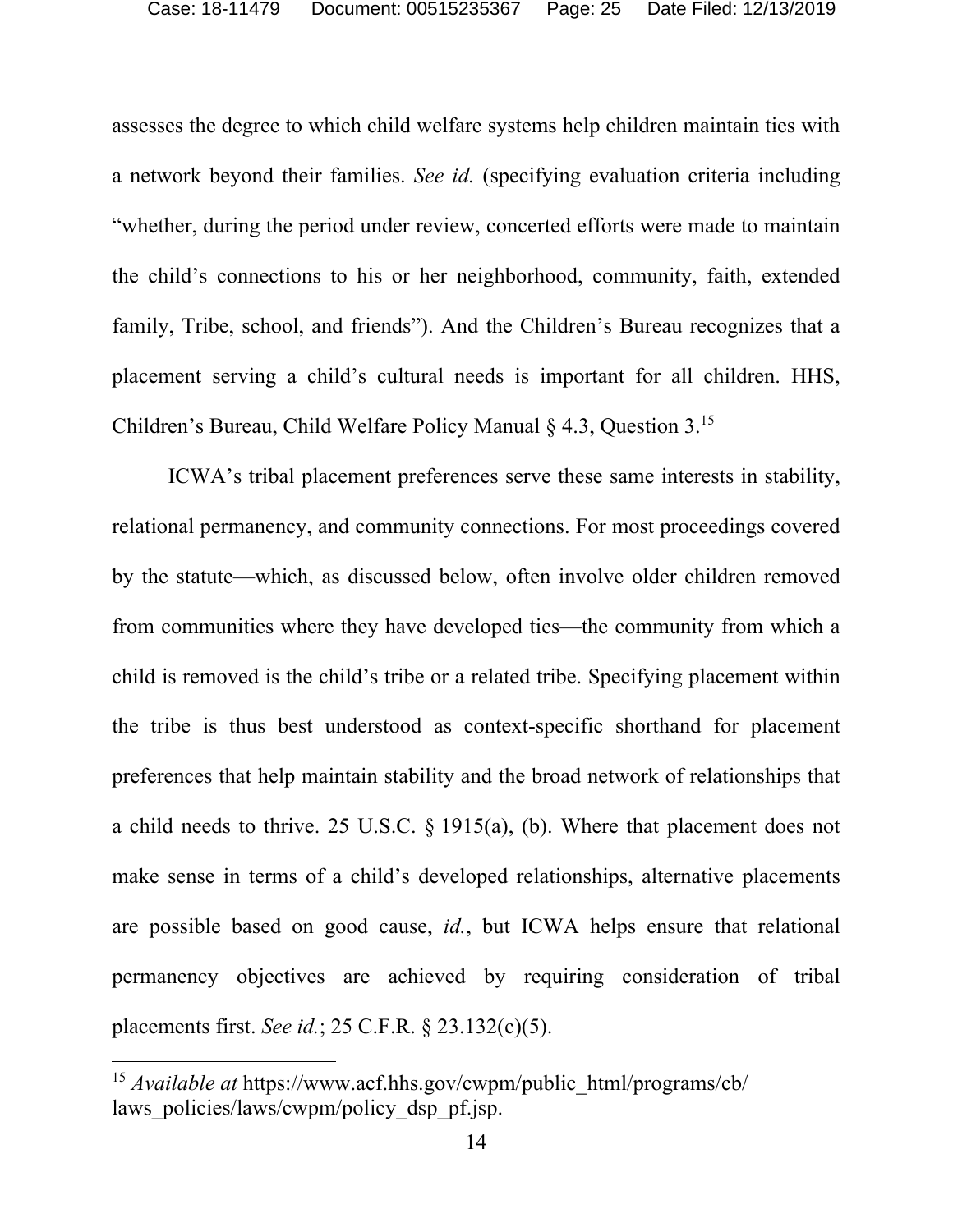These ICWA priorities, like preferences for community placements applicable to all children, serve the compelling interest of maintaining or strengthening a child's community ties and produce better outcomes. Maintaining "[c]onnection to family, community and culture creates relational permanency that ensures there are adults who are reliable and committed to the youth throughout their life." Casey Practice Model at 7. Studies have shown that fostering children's connection to a broader cultural community improves their resilience. *See, e.g.*, Teresa D. LaFromboise et al., *Family, Community, and School Influences on Resilience Among American Indian Adolescents in the Upper Midwest*, 34 J. COMMUNITY PSYCHOL. 193, 203–04 (2006).

Ensuring community connections is also key to providing trauma-informed care. Most children separated from their biological families—particularly when such separation is involuntary—have experienced some trauma before separation, and the removal itself is traumatic. Amy M. Salazar et al., *Trauma Exposure and*  PTSD Among Older Adolescents in Foster Care, 48 Soc. PSYCHIATRY & PSYCHIATRIC EPIDEMIOLOGY 545, 547, 550 (2013) (noting that "the overall trauma exposure rate for youth in foster care was double that found in the … general population"). In *amici*'s firsthand experience, children who have been removed from their biological family suffer significantly. Their sense of security and belonging are injured, which can create deep rifts in a child's sense of identity and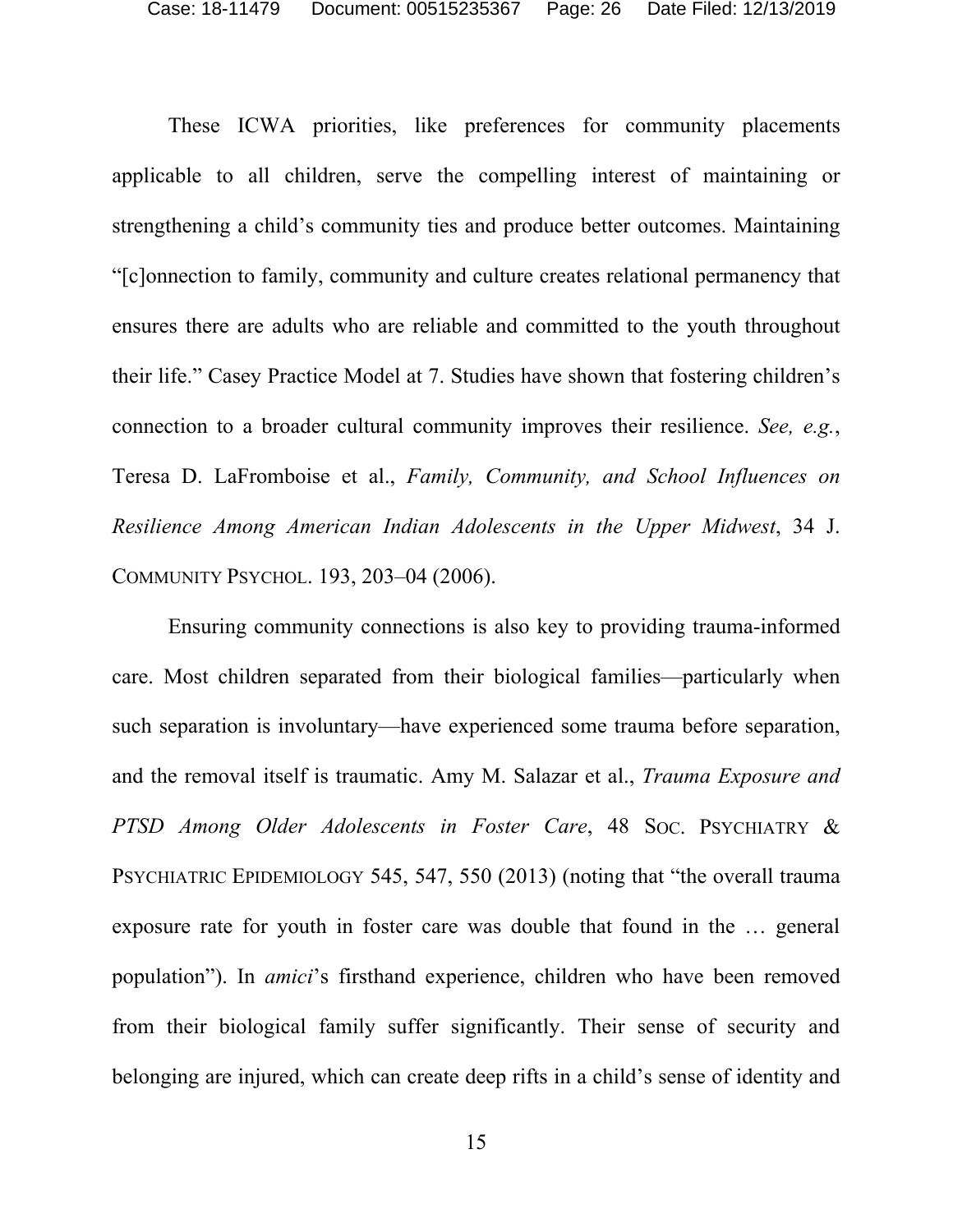connection to a shared history. Providing trauma-informed care to this vulnerable group of children means that beyond focusing on a youth's safety and permanency, a social worker must seek to understand a constellation of mental health, emotional, and social development needs. Casey Practice Model at 7. Given that American Indian/Alaska Native children experience posttraumatic stress disorder at triple the rate of the general population—along with the historical trauma suffered by tribal children and families, Br. for Federally Recognized Indian Tribes, et al., as *Amici Curiae*, Section I.A—maintaining their familial, community, and cultural connections is a particularly compelling concern when designing a framework to serve this population. Office of Juvenile Justice and Delinquency Prevention, *Attorney General's Advisory Committee on American Indian/Alaska Native Children Exposed to Violence* 6 (Nov. 2014).<sup>16</sup> ICWA's placement preferences thus reflect core principles of trauma-informed care by prioritizing placements connected to a child's community when family placements cannot be found.

# *3. ICWA's Structured Decision-Making Framework Is an Essential Component of Best Practices.*

Successful implementation of these data-informed best practices requires a structured framework that guides placement determinations yet permits contextual,

<sup>16</sup> *Available at* https://www.justice.gov/sites/default/files/defendingchildhood/ pages/attachments/2014/11/18/finalaianreport.pdf.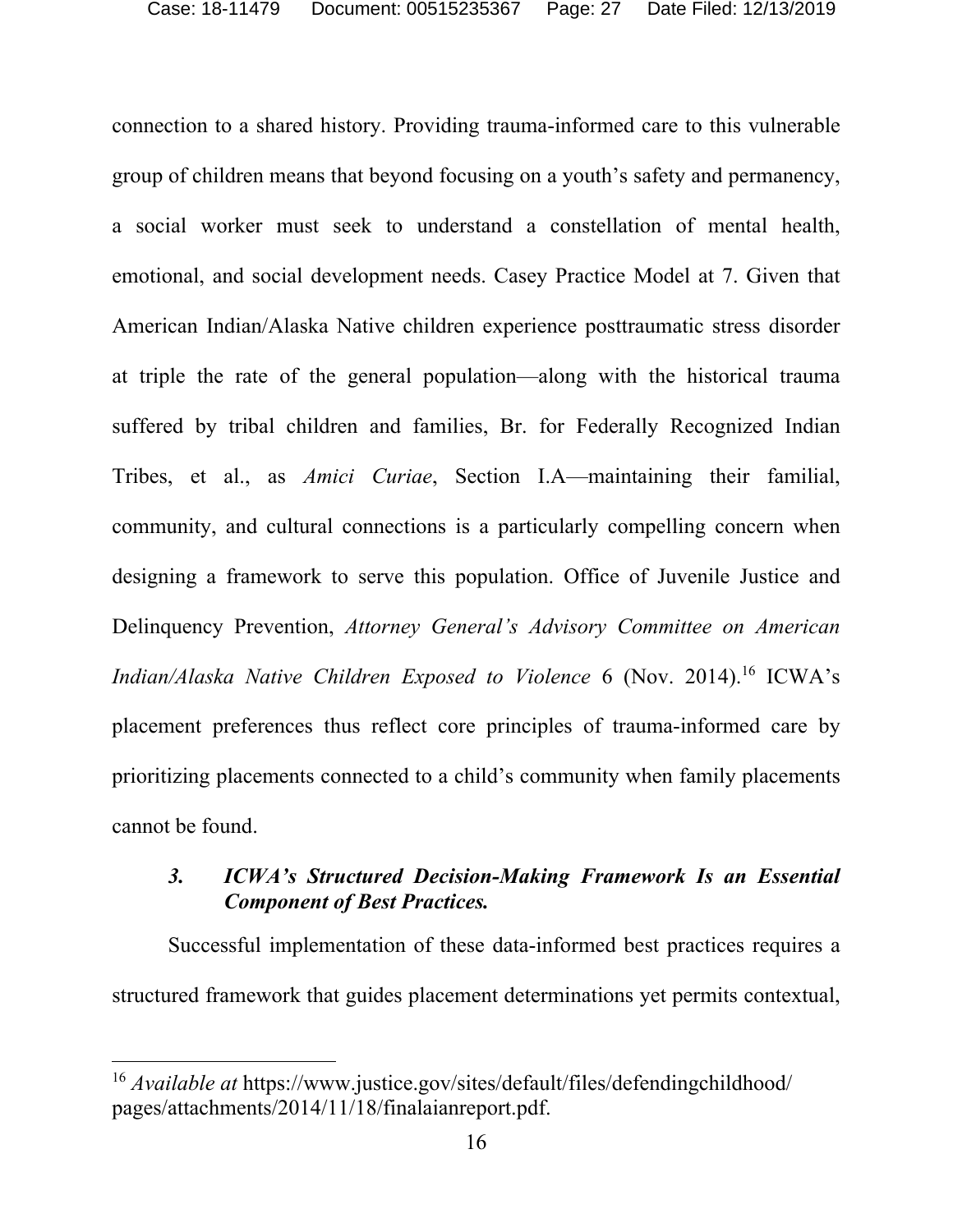child-specific decision-making in every case. Child welfare decision-making is complex, and disputes frequently are emotionally charged. Different parties may each seek to serve the best interests of the child but nonetheless vehemently disagree about the best course of action.

Providing a structured system that imposes rebuttable presumptions and objective factors can improve decision-making, and thereby improve outcomes. Otherwise, without some structure, decisions based on the child's "best interest" often are not supported by evidence-based practices. Robert E. Emery et al., *A Critical Assessment of Child Custody Evaluations*, 6 PSYCHOL. SCI. PUB. INT. 1, 7– 8 (2005) (describing the "absence of scientific support" for many assessments designed to identify the best interests of children). Judges "may find it difficult, in utilizing vague standards like 'the best interests of the child,' to avoid decisions resting on subjective values." *Smith v. Org. of Foster Families for Equal. & Reform*, 431 U.S. 816, 835 n.36 (1977). Many states agree that objective criteria are important, and therefore specify mandatory factors for best-interests-of-thechild determinations. *See* Best Interests at 2.

Congress did the same with ICWA. ICWA embodies the objective, yet individualized decision-making framework preferred by child welfare practitioners because it mandates structured placement preferences while permitting customized consideration of each child's needs. Congress rejected an open-ended "best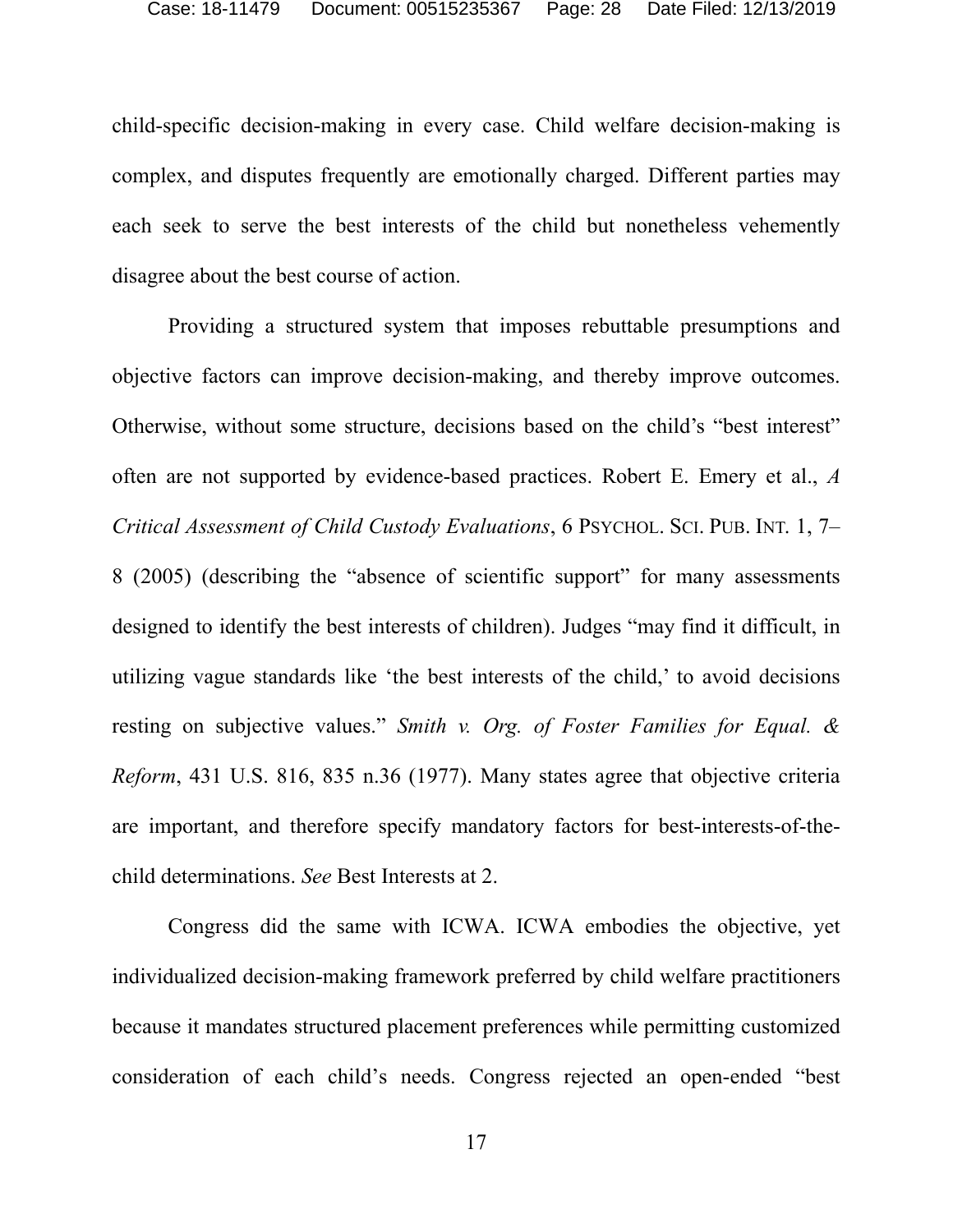interest" standard that would leave courts with unbridled discretion, concluding that the best interests of children were better served by a framework of presumptive placements. *See generally* 25 U.S.C. § 1915(a), (b). And it did so after specifically contemplating the limitations of a structureless best interest standard. H.R. Rep. No. 95-1386, at 19 (1978), *as reprinted in* 1978 U.S.C.C.A.N. 7530, 7542 (purpose of ICWA is to serve the best interests of children, but without structure the best interest standard "is vague, at best"). Yet Congress simultaneously provided for all-important individualized decision-making by permitting departure from placement preferences upon a showing of good cause. 25 U.S.C. § 1915(a), (b). Consistent with the statutory mandate to balance structured preferences with individualized decision-making, the Bureau of Indian Affairs has provided objective criteria to guide courts' decision-making with respect to whether "good cause" exists. 25 C.F.R. § 23.132. Such objective criteria ensure that good cause does not itself become a vehicle for the unbridled, subjective decision-making that child welfare experts, and Congress, recognize does not work as well for children.

Congress also recognized that, for a structured decision-making framework to be effective, there must be a way to void placements that deviate from the preferred framework without cause or, worse still, due to fraud or duress. Children removed from their families "are disproportionately drawn from families living in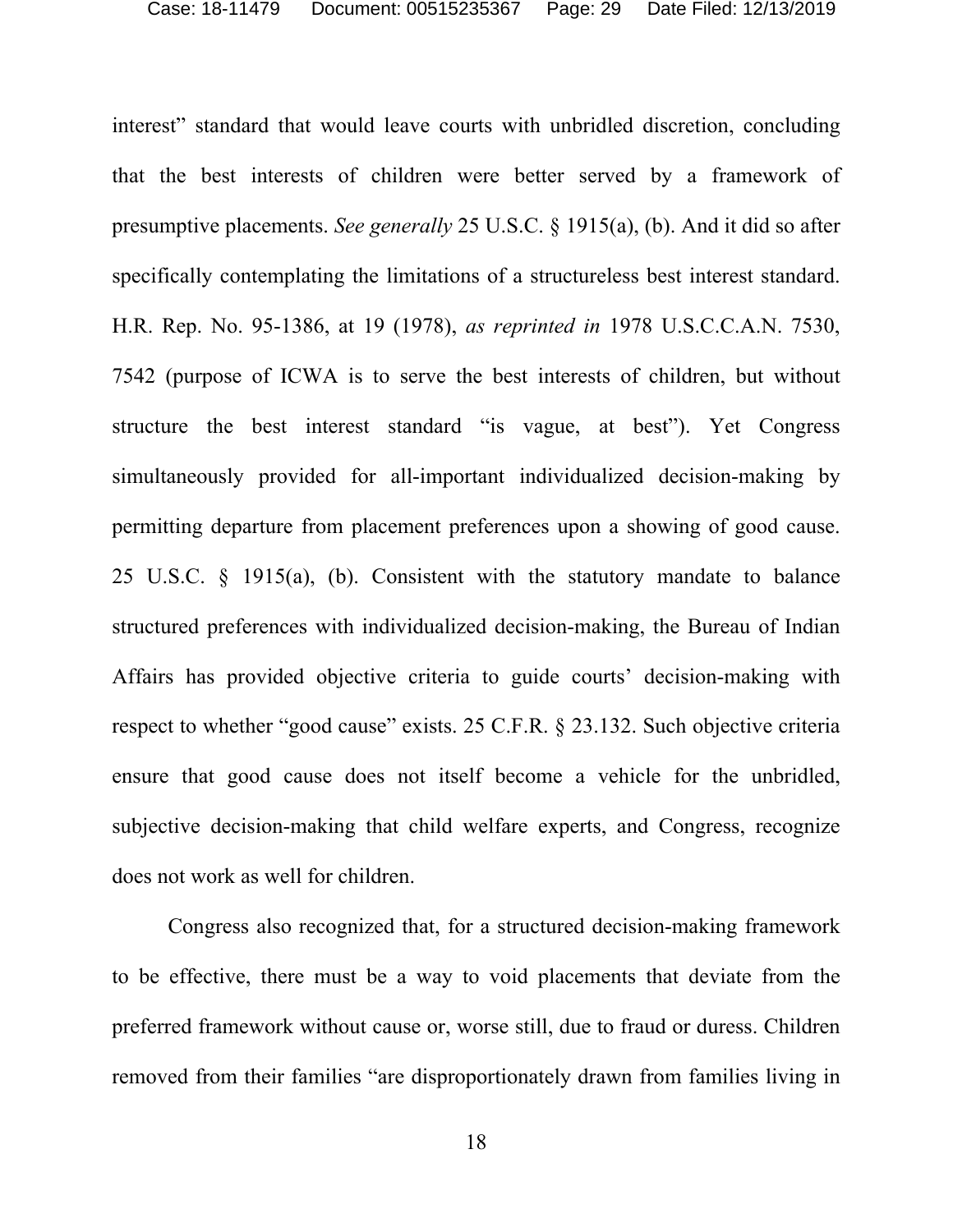poverty." Jessica Pac et al., *Poverty Among Foster Children: Estimates Using the Supplemental Poverty Measure*, 91 SOC. SERV. REV. 8, 8 (2017). Being outgunned in custody proceedings, even in ostensibly voluntary relinquishments of parental rights, raises the risk of improper placements.

Thus, to ensure the integrity of its model decision-making framework, ICWA properly permits collateral attack on terminations of parental rights or foster care placements that were made in violation of specific ICWA provisions. 25 U.S.C. § 1914. If a petitioner can prove fraud or duress, and sues within two years, ICWA allows an adoption to be vacated for those incredibly serious violations. *Id.* § 1913(d). Moreover, ICWA's implementing rules provide that a child's ordinary bonding with a temporary non-family custodian does not constitute good cause for deviating from ICWA's placement preferences when that bonding stems from a "placement that was made in violation of ICWA." *See* 25 C.F.R. § 23.132(e).

But if ICWA's structured framework is followed, non-compliant placements can be avoided altogether—along with the attendant need to remove children from these placements. ICWA's implementing rules require notice to tribes when a court has "reason to know" a child might have a connection to a tribe, thereby increasing the likelihood that a child's initial placement will be in the child's family or community, and setting the case on the right track from the start. 25 C.F.R. § 23.111.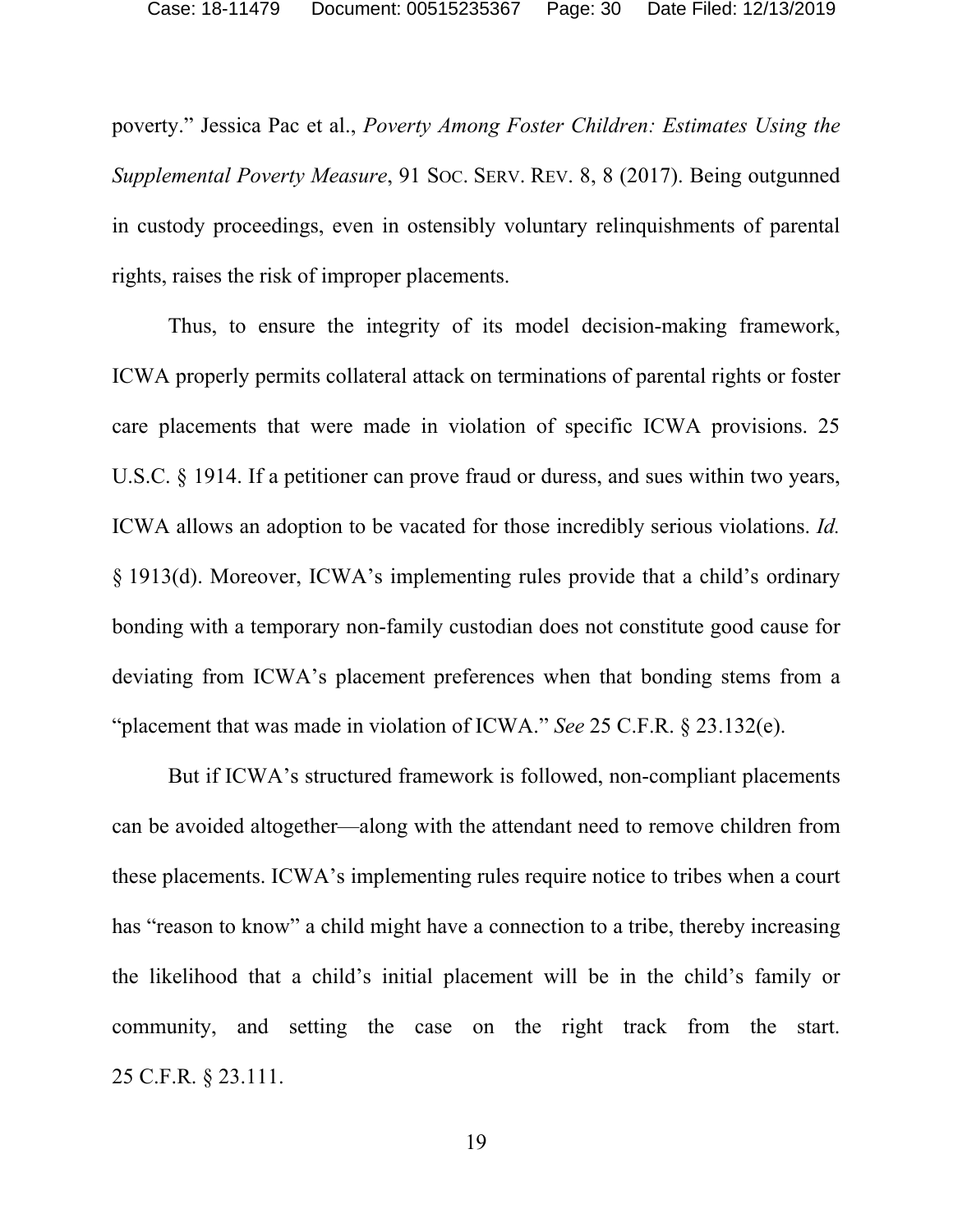ICWA's framework is sound practice for all children. It would defeat the purpose of a structured decision-making system altogether if the inquiry into priority placements could be cursory, and bonding during a non-compliant placement could justify maintaining a wrong decision made without the right information. *See, e.g.*, *Miss. Band of Choctaw Indians v. Holyfield*, 490 U.S. 30, 53–54 (1989) (stating the law should not reward those who obtain custody, lawfully or unlawfully, during protracted litigation). At bottom, ICWA provides a path for states to *avoid* situations where a child spends extended periods of time in a non-preferred placement that is not consistent with child welfare best practices. Efforts at the front-end, guided by complete information and structured decisionmaking, best serve the interest of preserving a child's ties to his or her family and community.

#### **B. ICWA Achieves Better Outcomes.**

ICWA's successful outcomes—across the range of proceedings that it covers—reflect the congruence between ICWA's principles and child welfare best practices. Plaintiffs focus their claims on very young children. But child welfare best practices must serve not only newborns, but also older children who have lived for years with their families, and communities. For children who are eligible for tribal membership, such communities will often include their tribes.

As is more typical in child welfare proceedings, the majority of children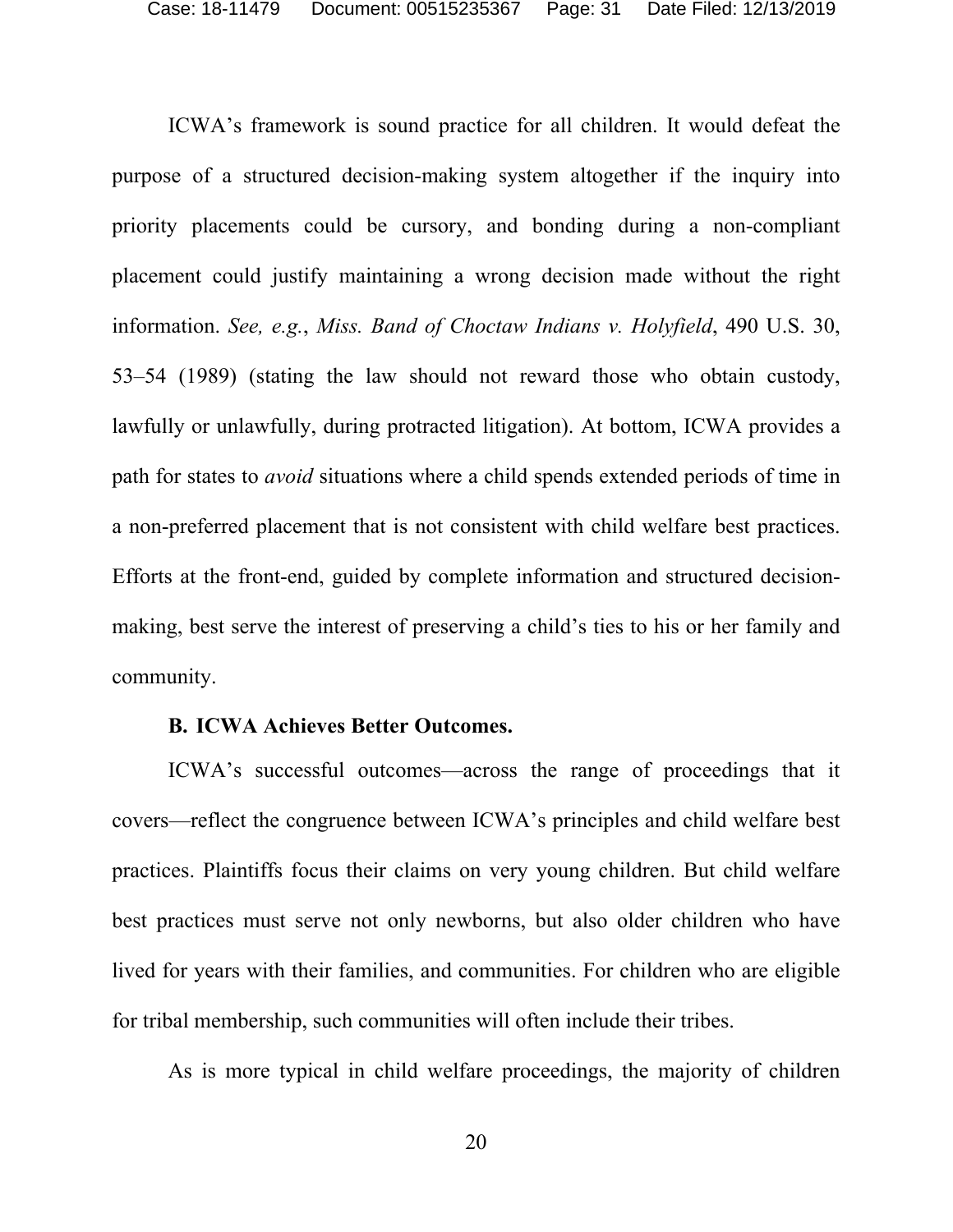affected by ICWA are older children who have been removed from their families. *See* Child Welfare Information Gateway, *Foster Care Statistics 2016* at 7 (2018) (median age of entry into foster care is  $6.3$  years old);<sup>17</sup> Child Welfare Information Gateway, *Enhancing Permanency for Youth in Out-of-Home Care* 2 (2013) (more than  $42\%$  of the children in foster care are aged 11 years or older).<sup>18</sup> Data from California and Washington (two states with relatively large numbers of American Indian/Alaska Native children entering care) indicates that between 75-80% of American Indian/Alaska Native children entering foster care in 2016 were age 1 or older (similar to the rates for other children), and 48-53% were school age (ages 5- 17).19 In those circumstances, ICWA's strong preference for preserving the child's network of emotional, familial, and cultural connections is particularly critical.

ICWA appears to be serving that interest well. It is difficult to provide a complete picture of outcomes in ICWA cases because existing federal data sets capture only whether a state identified a child as being American Indian or Alaska Native.<sup>20</sup> But initial indications are encouraging. According to federal data, American Indian/Alaska Native children have the highest rate of kinship care

<sup>&</sup>lt;sup>17</sup> Available at https://www.childwelfare.gov/pubPDFs/foster.pdf.

<sup>18</sup> *Available at* https://www.childwelfare.gov/pubPDFs/enhancing.pdf.

<sup>19</sup> Casey Family Programs, *Native American/Alaska Native Children Overview*

<sup>(2019),</sup> https://www.casey.org/native-american-alaska-native-data-trends/.

<sup>20</sup> Researchers lack complete data regarding the outcomes in child welfare cases where ICWA applies because available federal data does not currently track this information. A rule that would add some of this information to state reporting requirements has been delayed. 83 Fed. Reg. 11,450 (Mar. 15, 2018).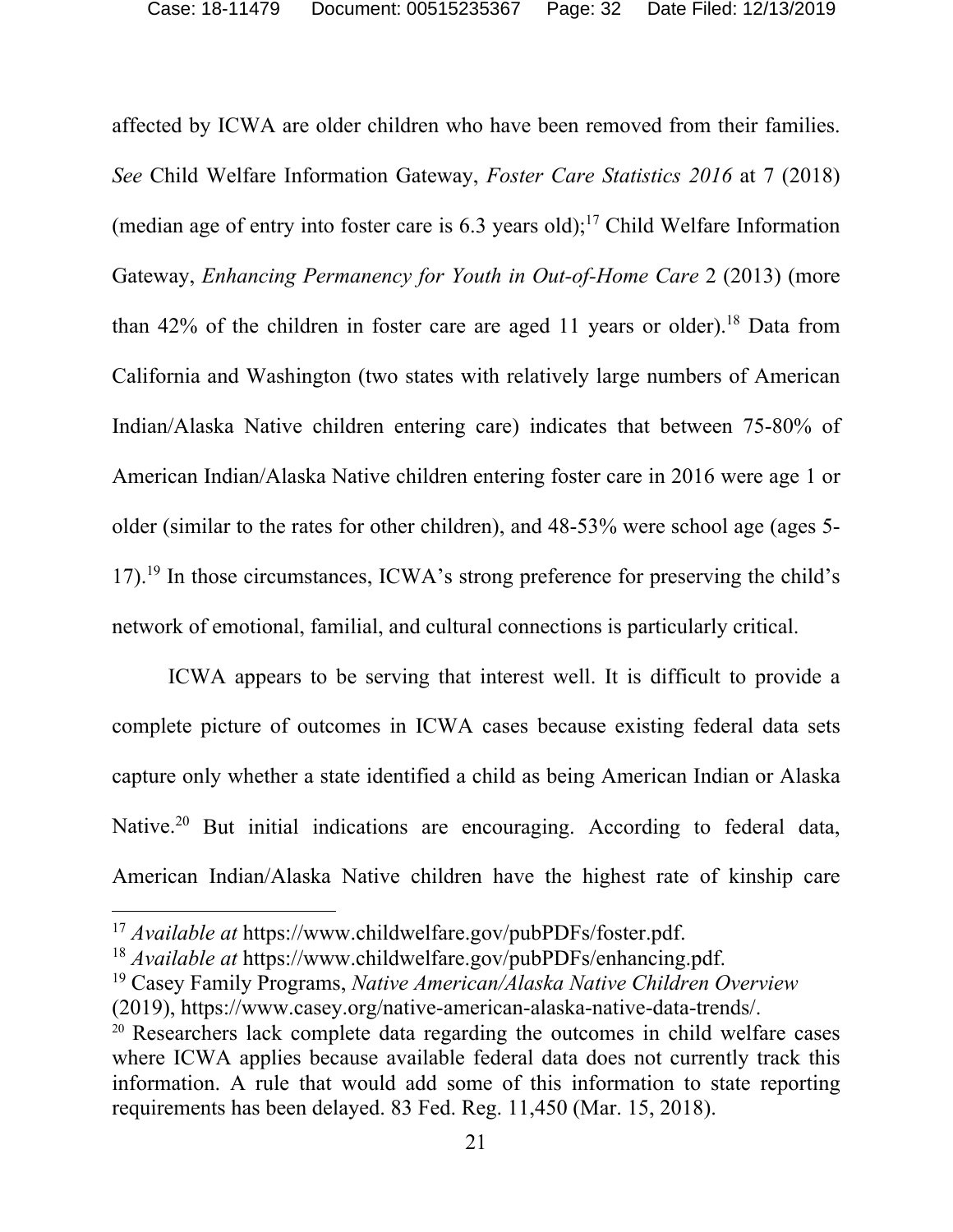among different populations in foster care (35% compared to 32% for white children and 31% for Black/African American children). They have the lowest rate of congregate care, i.e., placement in institutional settings (8% compared to 12% for white children and 14% for Black/African American children), and have one of the lowest rates of children aging out of care without an adoptive family (6% compared to 7% for white children and 11% for Black/African American children).<sup>21</sup> In sum, the available data suggests that even though ICWA implementation varies significantly across the country, ICWA's placement preferences are working, and helping to keep the children covered by ICWA better connected to family and community.22

# **II. Enacting Best-Practice Standards For State Courts To Apply Where Congress Has Authority To Legislate Is Commonplace Federal Law-Making, Not Commandeering.**

In addition to providing direct social work services, Casey Family Programs and other *amici* also provide technical assistance to state and tribal courts on best practices for child welfare case proceedings. *Amici* have thus witnessed firsthand how federal standards—some accepted by states as conditions of federal funding,

<sup>21</sup> American Indian/Alaska Native children do tend to have longer stays in foster care. However, the reason for this cannot easily be determined, and it might be a result of one of ICWA's success stories: placement with relatives can result in longer stays, and a high percentage of American Indian/Alaska Native children are placed with extended family because of ICWA.

<sup>&</sup>lt;sup>22</sup> The statistics cited were determined by staff at Casey Family Programs, who analyzed a 2016 federal data set. The full analysis has been posted to Casey's website at https://www.casey.org/native-american-alaska-native-data-trends/.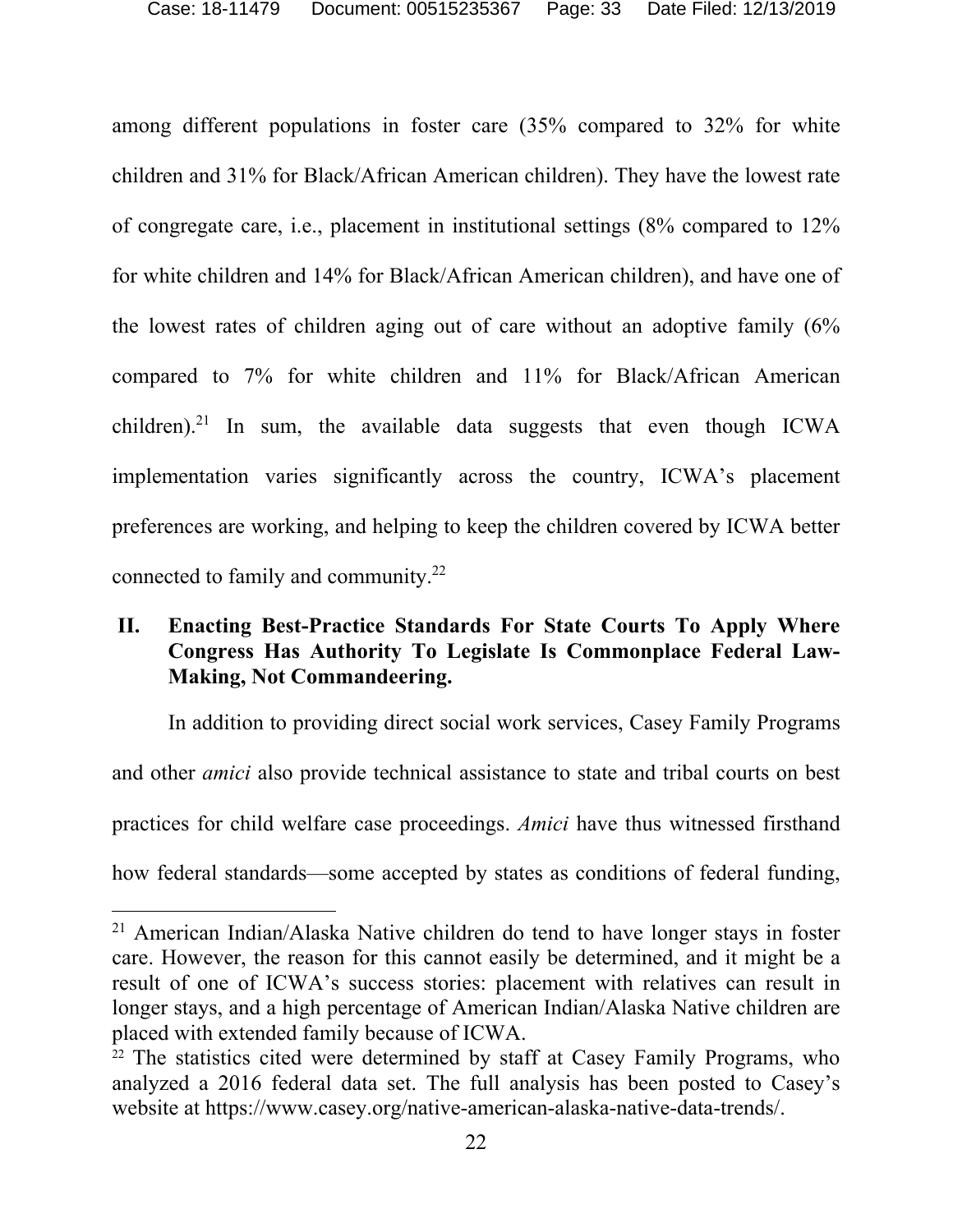others mandated with normal preemptive effect—play a valuable role in court decision-making. *Amici* who work with courts across the country have seen how ICWA has improved the communication between state and tribal courts to better serve children and families, as evidenced by the proliferation of tribal-state court forums that have created ICWA implementation materials. *See* Tribal Law and Policy Institute, *Tribal-State Court Forums: An Annotated Directory* (Jan. 2016).23

In the combined state and federal web that governs child welfare, ICWA represents one of countless ways in which the federal government sets standards to guide state courts' actions—including other congressional enactments that set standards for state courts to apply in child custody proceedings where the children involved implicate a particular federal interest. This is a normal, and necessary, adjunct to the relevant congressional power to legislate, and is done under transparent Article I authority. It is not unconstitutional commandeering.

# **A. Far from Improper Commandeering, ICWA Is but One of Many Congressional Enactments Setting Standards for Child Custody Proceedings Under a Valid Exercise of Federal Authority.**

The combined state-federal framework governing child welfare includes many federal standards with preemptive force. As recognized in *Murphy v. NCAA*, 138 S. Ct. 1461 (2018), conferring federal rights or imposing federal restrictions on parties to litigation (as opposed to ordering states to legislate) does not violate

<sup>&</sup>lt;sup>23</sup> *Available at* https://www.home.tlpi.org/tribal-state-court-collaboration-publica.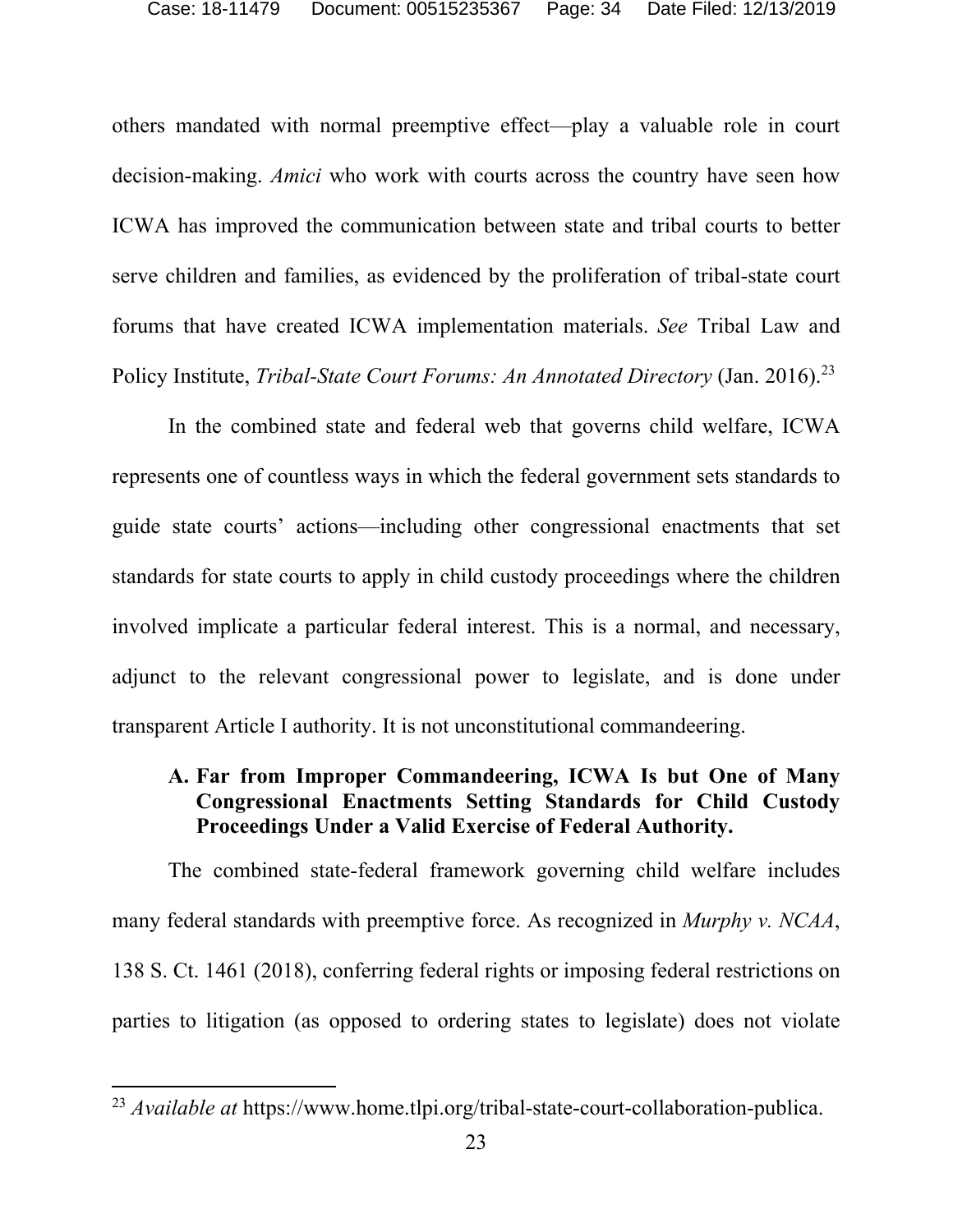anticommandeering principles when Congress legislates in an area where it has an enumerated power. *Id*. at 1479–81. ICWA does just that: imposes federal restrictions on parties to litigation, including private actors, seeking to terminate parental rights or alter the placements of Indian children.<sup>24</sup> It is just one of several such examples in the child custody or family law context.

When Congress acts in this way, it does not matter whether Congress supplies federal causes of action or simply mandates federal standards that apply in existing state procedural vehicles. In either case, Congress has acted to protect federal interests under enumerated powers in state court cases. For example, the Federal Sovereign Immunities Act ("FSIA"), Pub. L. No. 94-583, 90 Stat. 2891 (1976), imposes federal standards in state courts without providing a federal cause of action. *See, e.g.*, *Chiapas v. Quaestor Invs., Inc.*, 982 S.W.2d 144 (Tex. App. 1998) (FSIA service provisions apply in state suit); *In re China Oil & Gas Pipeline Bureau*, 94 S.W.3d 50 (Tex. App. 2002) (applying FSIA burden of proof and waiver standards in state mandamus action). There is thus no basis for the district

<sup>&</sup>lt;sup>24</sup> The district court erred in stating that ICWA does not apply to private actors. Slip Op. 37–38. ICWA's standards apply to *any* person who petitions to terminate parental rights or to alter custodial placements. *See, e.g.*, 25 U.S.C. § 1912(a) (applicable to any "party seeking the foster care placement … or termination of parental rights"). Although petitioners often are state agencies, that is not always the case. *See, e.g.*, *In re Adoption of T.A.W.*, 383 P.3d 492, 503 (Wash. 2016) (holding that "any party, including a parent seeking to involuntarily terminate the parental rights of the other parent, must comply with the active efforts requirements …. ICWA offers no exceptions for privately initiated actions."); *S.S. v. Stephanie H.*, 388 P.3d 569, 573–74 (Ariz. Ct. App. 2017).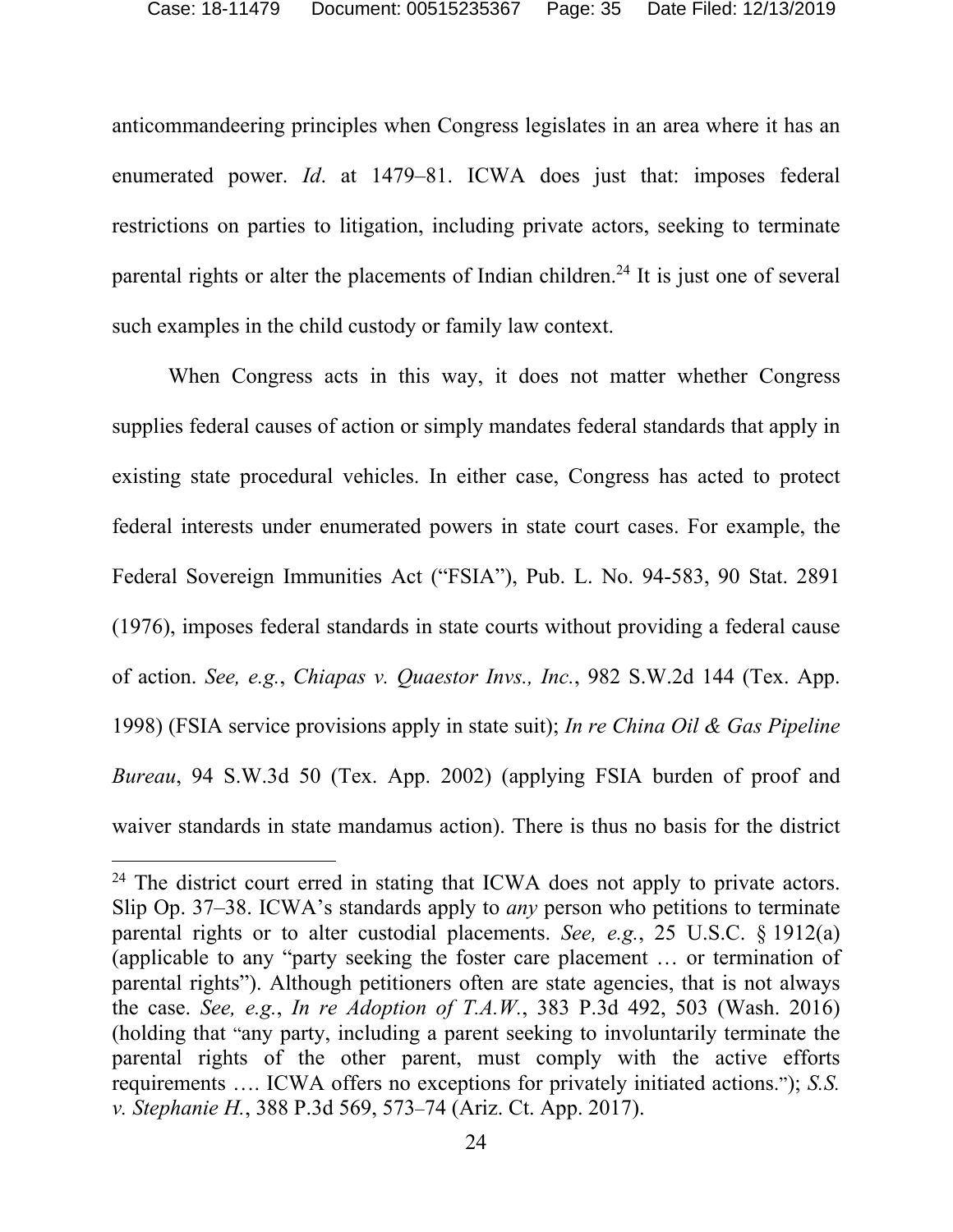court's insistence that only statutes that create their own rights of action can impose federal standards on state courts.

Indeed, there is no general federal cause of action for divorce, or for modifying child custody decrees. Yet Congress often has acted to set standards governing state court resolution of such proceedings. For example, the Servicemembers Civil Relief Act ("SCRA") sets rules for default judgments, stays, and the consideration of deployments in child custody proceedings involving military personnel. 50 U.S.C. §§ 3931–3932, 3938. It plainly applies to solely state court causes of action.25

ICWA and SCRA are far from the only examples of congressional mandates for state child custody proceedings. The International Child Abduction Remedies Act (ICARA), 22 U.S.C. §§ 9001-9011, implements the Hague Convention, a multilateral treaty setting standards to "protect children internationally from the harmful effects of their wrongful removal." Hague Convention on the Civil Aspects of International Child Abduction, preamble, Oct. 25, 1980, T.I.A.S. No. 11,670. The Act requires state courts to promptly order a return of children who were "wrongfully removed or retained within the meaning of the Convention." *Abbott v. Abbott*, 560 U.S. 1, 9 (2010). Relatedly, the Parental Kidnapping

<sup>25</sup> It has been applied by state courts as such. *See, e.g*., *Mims Bros. v. N.A. James, Inc*., 174 S.W.2d 276 (Tex. Civ. App. 1943); *In re Larson*, 183 P.2d 688 (Cal. Ct. App. 1947), *overruled on other grounds by In re Marriage of Schiffman*, 620 P.2d 579 (Cal. 1980).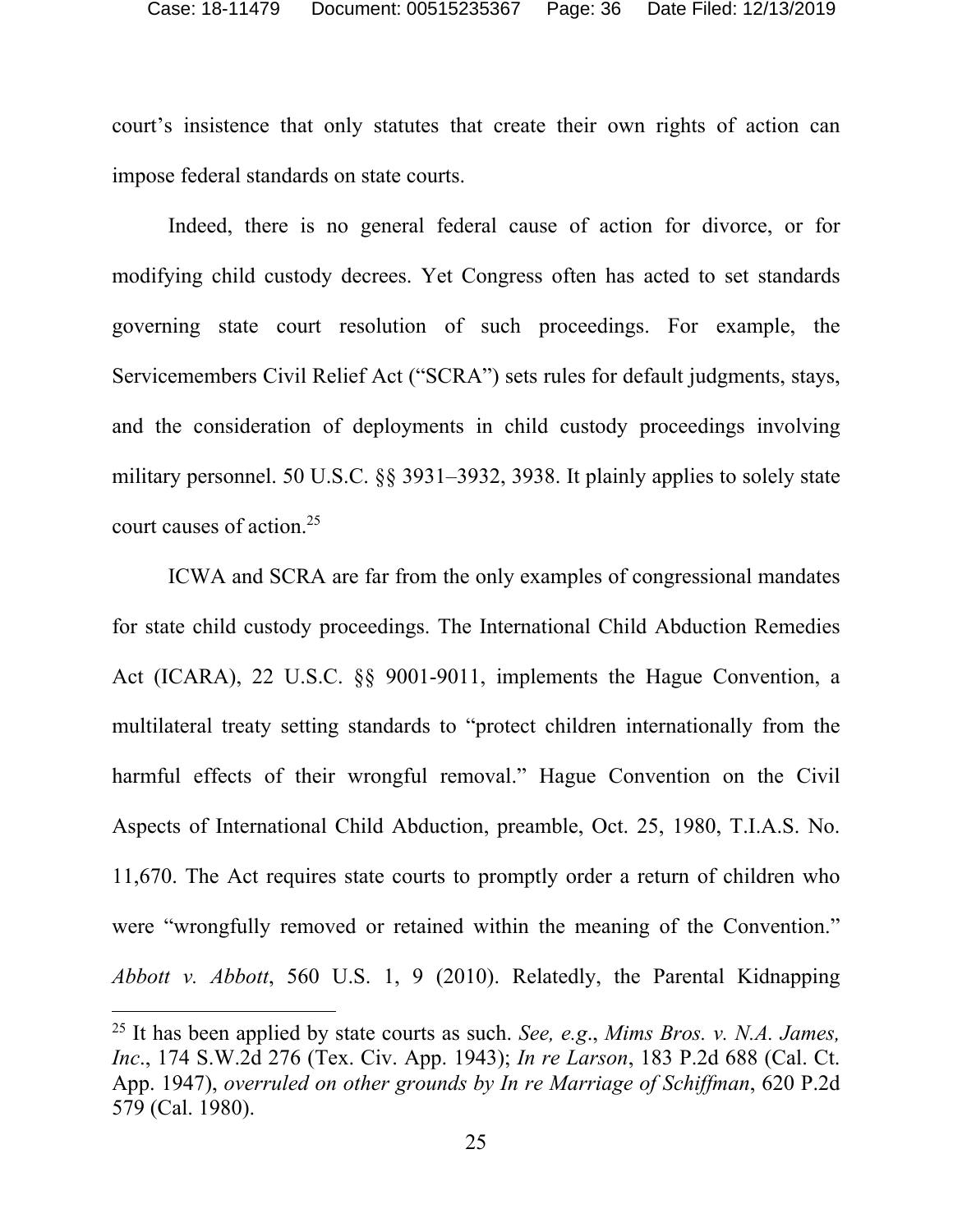Prevention Act establishes national standards for the assertion of child custody jurisdiction to prevent forum shopping. 28 U.S.C. § 1738A. The Full Faith and Credit for Child Support Orders Act likewise limits state courts' authority to modify child support orders from other states and sets rules governing conflicts. *Id.* § 1738B.26

None of the preceding examples presents a commandeering problem, and neither does ICWA. When there is federal authority over and interest in a particular class of litigants, Congress can protect that interest by mandating federal standards for state courts to apply. In ICWA, Congress has done just that.

ICWA provides "minimum Federal standards," 25 U.S.C. § 1902, applicable only to Indian children—meaning children who are members of a tribe or eligible for membership with a parent who is a member, *id.* § 1903(4)—because the Act's coverage is necessarily coextensive with Congress's "plenary power … in the field of Indian affairs." *United States v. Lara*, 541 U.S. 193, 200 (2004) (citation omitted). Congress passed a law to protect the ties that nurture Indian children because it concluded that state authorities "often failed to recognize the essential tribal relations of Indian people and the cultural and social standards prevailing in Indian communities and families." 25 U.S.C. § 1901(5).

<sup>&</sup>lt;sup>26</sup> The displacement of state standards with federal ones, even absent a federal cause of action, is commonplace in cases where federal interests are present. *See, e.g.*, *Hillman v. Maretta*, 569 U.S. 483 (2013) (holding federal statute regarding life insurance for federal employees preempted Virginia law).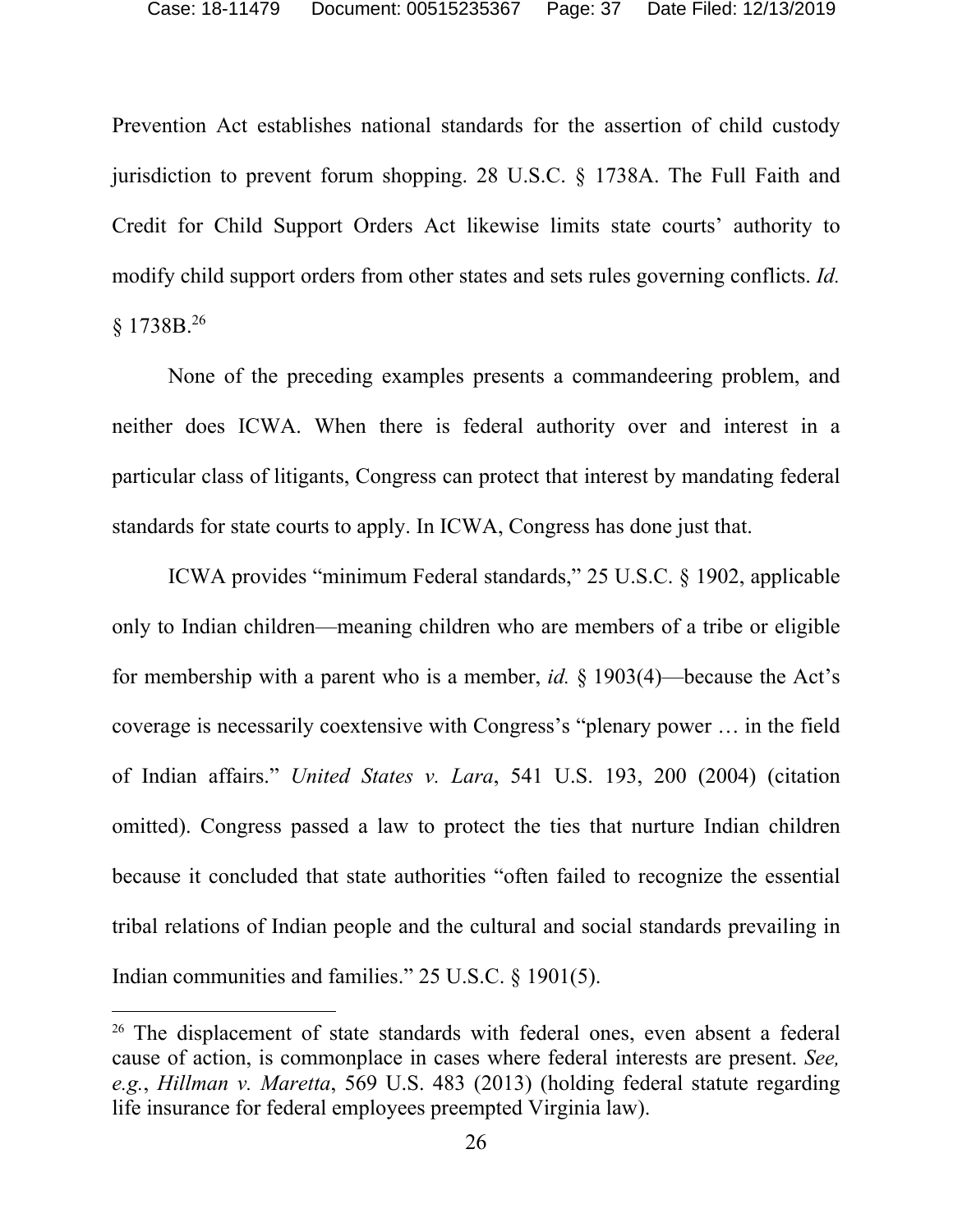Congress could have erected an entirely separate federal system for child welfare proceedings involving Indian children. Instead, it recognized the expertise of states and state courts in this area. Rather than reinvent the entire wheel, Congress instead provided core best practice standards as a federal minimum for this federally-protected population, *see* 25 U.S.C. § 1921 (permitting more protective state standards), while leaving some standards open to state variation, and most of such proceedings governed by state law.

Such federal standard-setting is not only a constitutional commonplace, it has been welcomed by the state and tribal judges that *amici* work with day in and day out. Before ICWA, state courts faced many complex questions regarding overlapping tribal and state court child-welfare jurisdiction because tribes retain inherent authority over their child welfare matters. Br. for Admin. Law & Constitutional Law Scholars as *Amici Curiae*, Section II. Specifically, state courts had to grapple with how to determine when a tribe had exclusive or concurrent jurisdiction, and how to transfer cases from state to tribal court when appropriate.<sup>27</sup> ICWA not only resolves that complexity and helps guide interactions between state and tribal courts when transfer is necessary, 25 U.S.C. § 1911(b), but it does so by enshrining in federal law standards that represent best practices for all children.

<sup>&</sup>lt;sup>27</sup> "Tribal jurisdiction over Indian child custody proceedings is not a novelty of the ICWA." *Holyfield*, 490 U.S. at 42 (citing pre-ICWA cases from state court addressing exclusive tribal jurisdiction).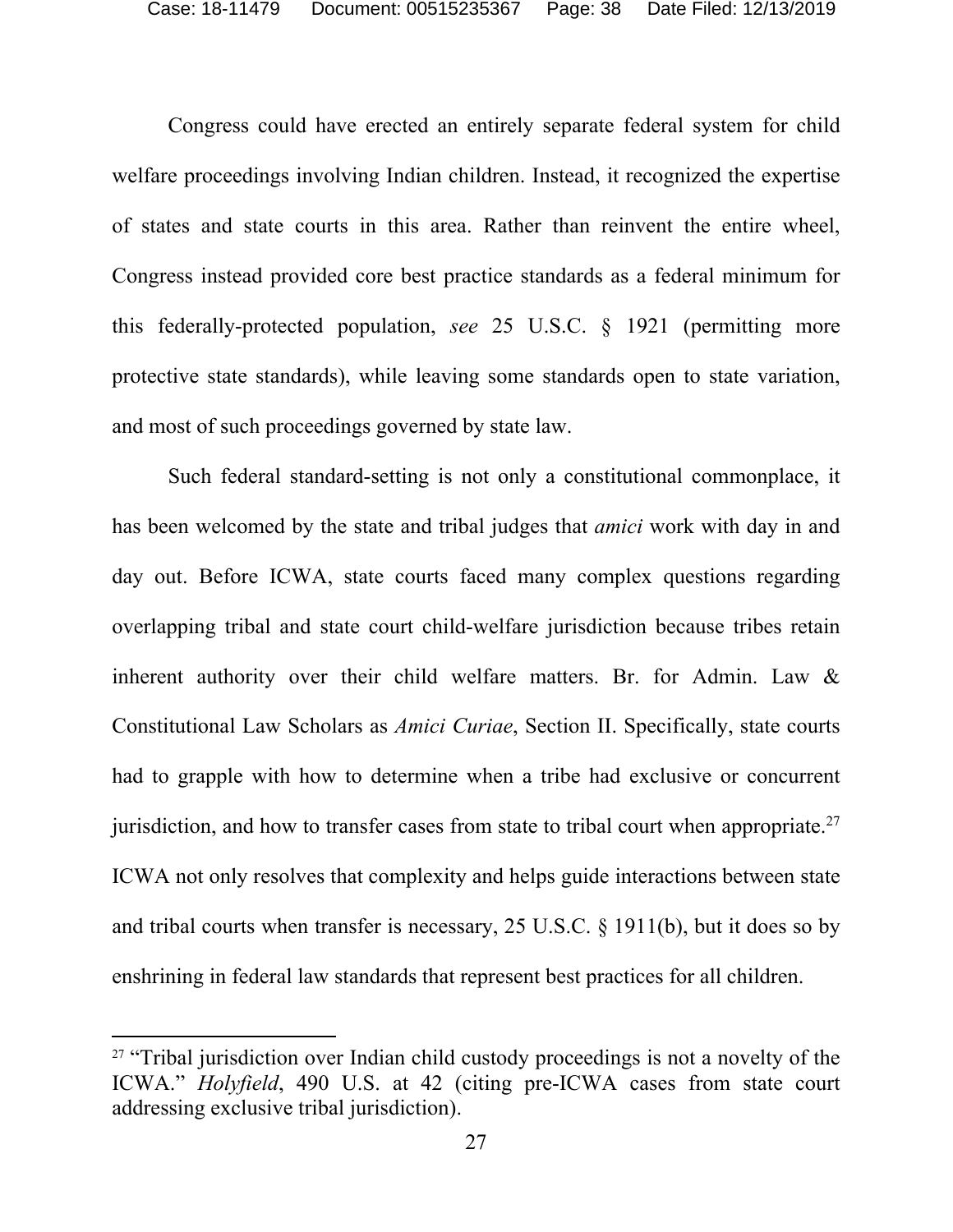# **B. The States and the Federal Government Have Long Shared Responsibility for Child Welfare.**

Beyond laws with preemptive effect, federal spending-clause enactments dictate many elements of state child welfare proceedings in states that accept federal funding—which every state does.<sup>28</sup> Combined, these two sets of laws show that the district court's premise—that, absent ICWA, child welfare would be a state-governed activity without federal influence, Slip Op. 34–35—contradicts reality.

To give a few examples, state courts must make findings that "reasonable efforts" have been made to "preserve and reunify families," for a child to be placed into foster care. 42 U.S.C. § 672(a)(2)(A)(ii); *id.* § 671(a)(15). But state courts can bypass that "reasonable efforts" requirement when they determine certain aggravating circumstances are present. *Id*. § 671(a)(15). Federal law also provides that the health and safety of children must be the paramount concern in all decision-making. *Id*. § 671(a)(15)(A). In fact, federal law sets a host of standards for state child abuse and neglect programs in exchange for grants. *Id*. § 5106a(b)(2)(B). And the Family First Prevention Services Act requires state courts to make certain findings if states seek to place a foster child in certain institutional settings. *Id.*  $\S$  675a(c)(2). These are just a few of the ways that federal

<sup>28</sup> *See, e.g.*, HHS, Children's Bureau, *Title IV-E Foster Care* (May 17, 2012), https://www.acf.hhs.gov/cb/resource/title-ive-foster-care (describing compliance reviews in 50 states, the District of Columbia, and Puerto Rico).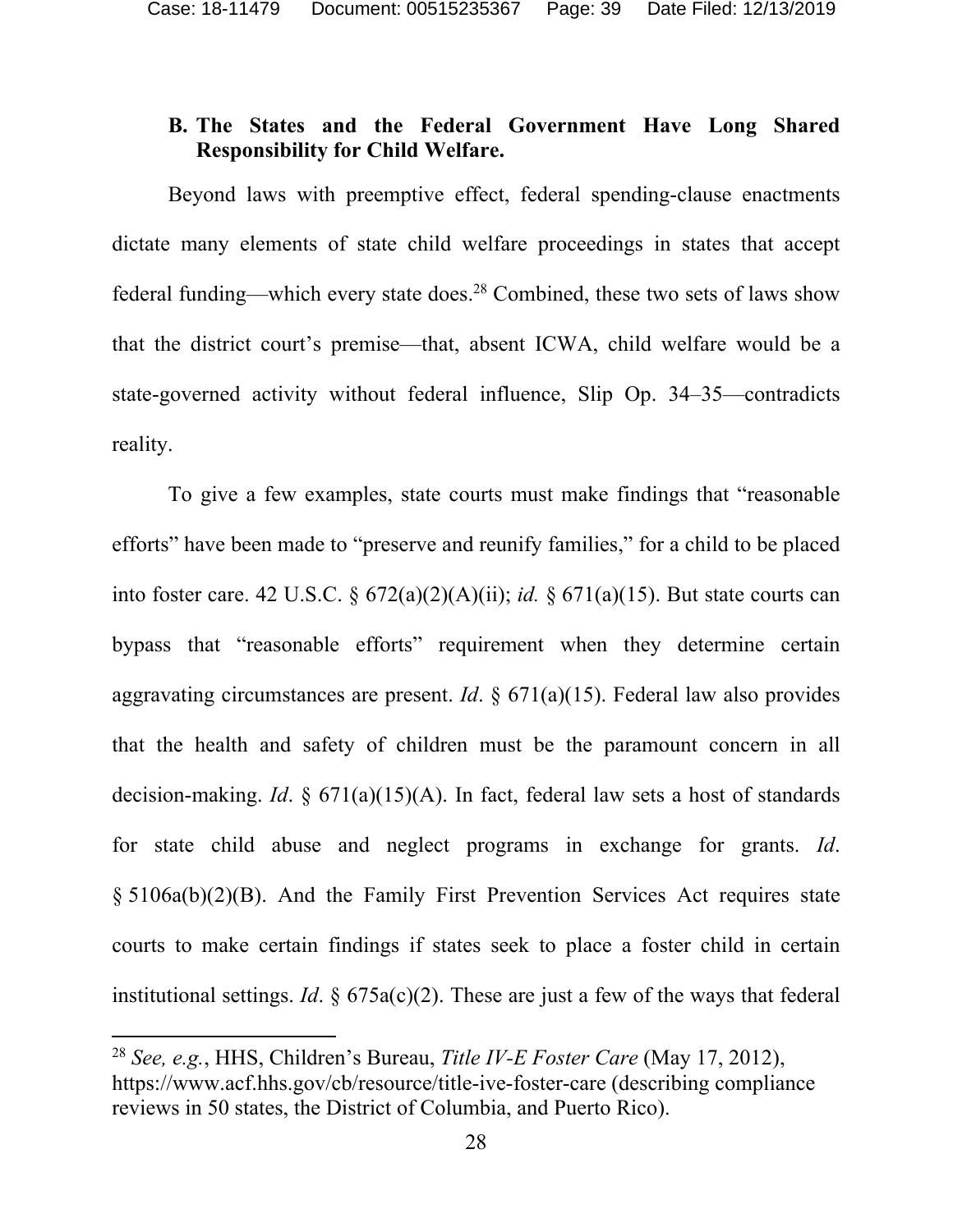law influences child welfare proceedings for all children—some of which, like the "reasonable efforts" provision, encourage states to adopt provisions similar to ICWA's for all children.

\* \* \* \* \*

Far from being an unprecedented exercise in commandeering, ICWA is a commonplace use of federal law to preempt or supplement particular state rules in service of a specific federal interest. ICWA's standards exemplify best practices in child welfare, are effective at meeting their goals, and serve as a model for all proceedings. Dismantling ICWA is not constitutionally required, and would be a great disservice to the children and families of this nation.

#### **CONCLUSION**

The judgment of the district court should be reversed.

December 13, 2019 Respectfully submitted,

Roxanna Nowparast Shelley Buckholtz CASEY FAMILY PROGRAMS 2001 8th Ave., Suite 2700 Seattle, WA 98121

*Attorneys for* Amicus Curiae *Casey Family Programs* 

 s/Hyland Hunt Hyland Hunt Ruthanne M. Deutsch DEUTSCH HUNT PLLC 300 New Jersey Ave. NW Suite 900 Washington, DC 20001 Tel.: 202-868-6915 Fax: 202-609-8410 Email: hhunt@deutschhunt.com

*Attorneys for* Amici Curiae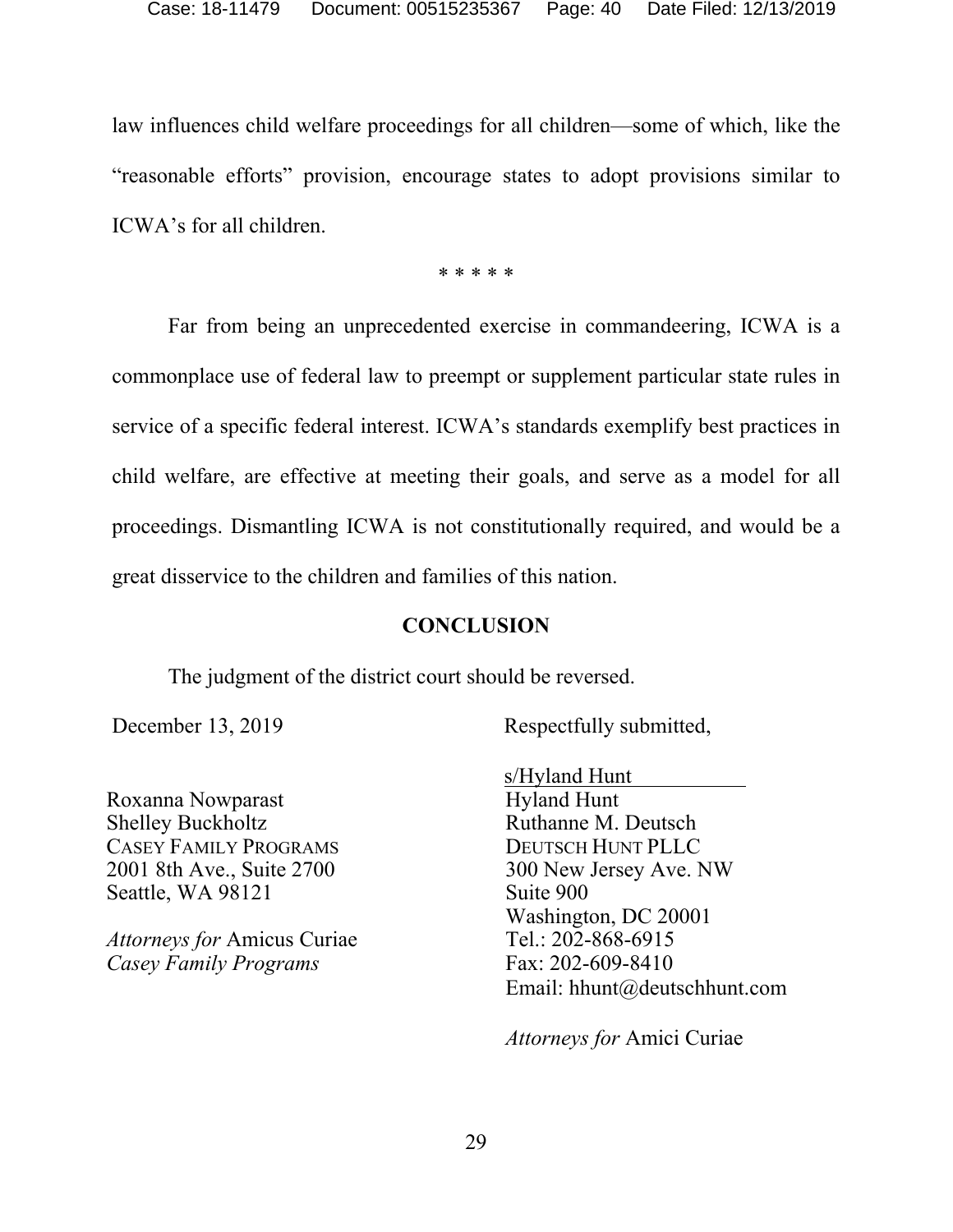# **CERTIFICATE OF SERVICE**

I hereby certify that on December 13, 2019, I served the foregoing brief upon all counsel of record by filing a copy of the document with the Clerk through the Court's electronic docketing system.

> s/Hyland Hunt Hyland Hunt

December 13, 2019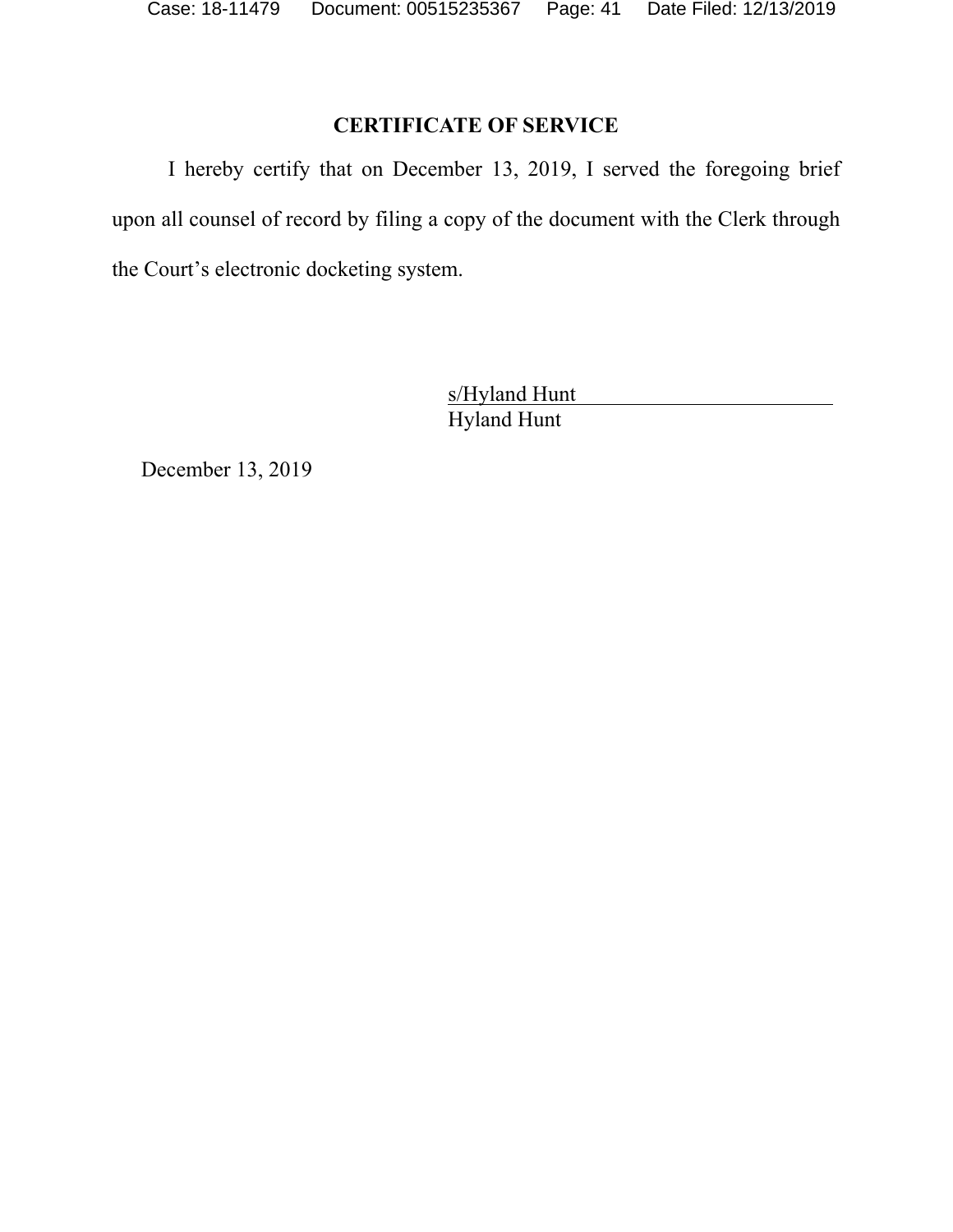# **CERTIFICATE OF COMPLIANCE**

The foregoing brief is in 14-point Times New Roman proportional font and contains 6,482 words, and thus complies with the type-volume limitation set forth in Rules 29(a)(5) and 32(a)(7)(B) of the Federal Rules of Appellate Procedure.

> s/Hyland Hunt Hyland Hunt

December 13, 2019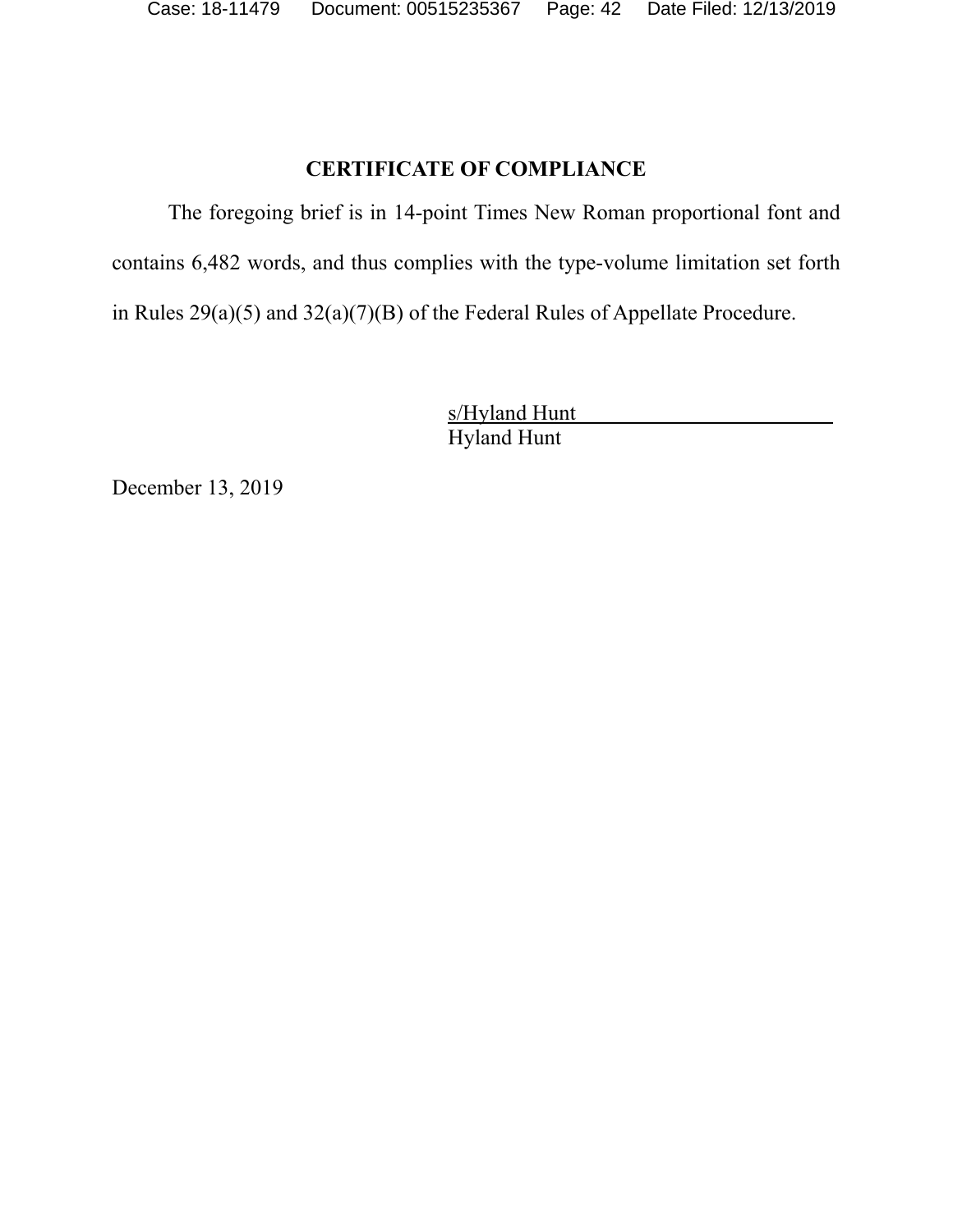#### **APPENDIX**

**Casey Family Programs** is the nation's largest operating foundation focused on safely reducing the need for foster care and building Communities of Hope for children and families across America. Casey has provided direct family services to children and families involved in public and tribal foster care systems for more than 50 years, and currently provides such services in five States, including Texas. It also works to improve the nation's child welfare systems by providing technical assistance and consulting to state child welfare agencies in all 50 states, the District of Colombia, and two territories, and to sixteen tribal nations, by providing research, data analysis, and education to policymakers nationwide about best practices in child welfare.

**Adopt America Network** is a national adoption charity that works to find adoptive families for the over 120,000 children waiting in U.S. foster care and to support families united by adoption. For 35 years, Adopt America Network has provided a broad range of services to families including pre-adoptive training, home study assessments, matching, placement, supervision, and post-adoption supports. Adopt America Network assists public agencies in identifying adoptive families for their waiting children and works collaboratively throughout the adoption process to ensure permanency. Adopt America welcomes all families and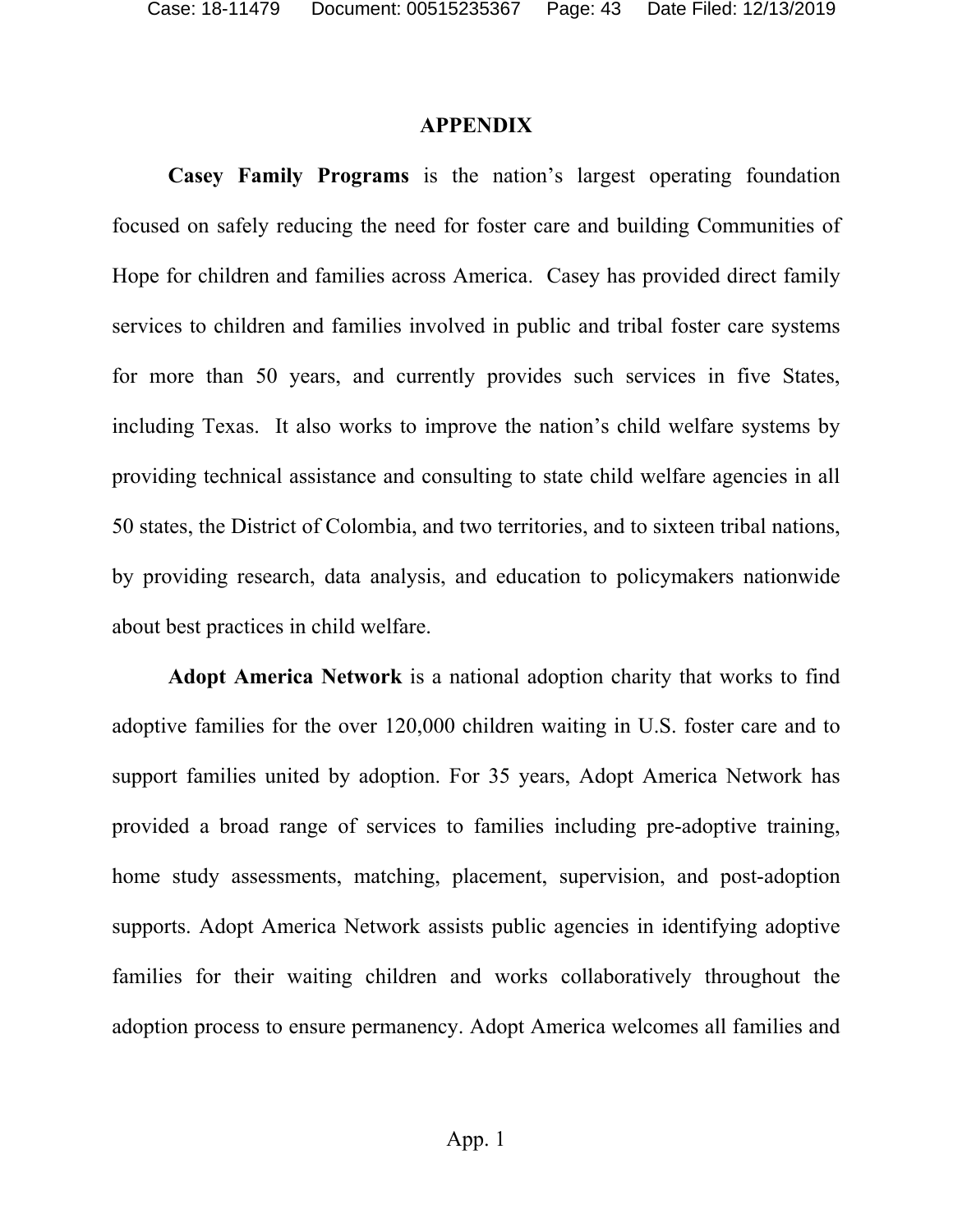is committed to achieving permanency for the children and youth in U.S. foster care.

The mission of the **Alaska Center for Resource Families** ("ACRF") is to provide support and training to all of Alaska's resource families (foster, adoptive, relative caretakers, and guardianship families) in order to strengthen them and enhance current skills, while developing new ones. ACRF seeks to support, encourage, and assist individuals who wish to become foster parents or to adopt through the foster care system. Working in collaborative relationships with state, tribal, and other partners, ACRF's vision is that all resource families in Alaska have the information, training, support and skills to provide quality care to the children in their homes.

The **American Adoption Congress** ("AAC"), founded in 1978, is a national non-profit organization whose members include adoptees, birth parents, adoptive parents and their families. The AAC believes that the needs of children are most easily met when they can grow up in the families into which they were born. When birth families are unable to meet those needs, however, the AAC supports adoption as the best alternative—provided the adoptions are humane, honest, and rooted in the understanding that adoption does not erase a child's connections to their birth family. In the AAC's view, ICWA provides an optimal pathway for securing such adoptions.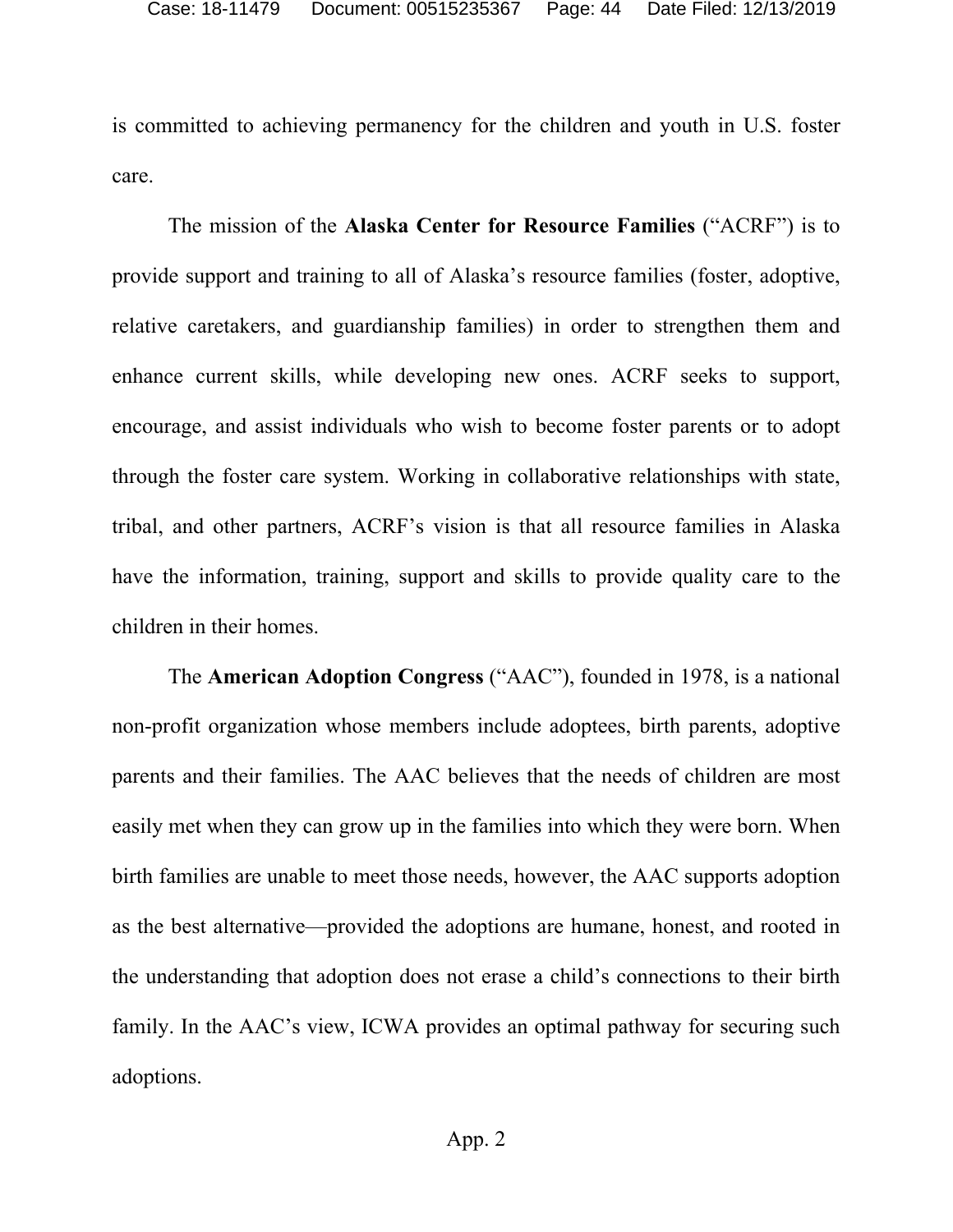**Ampersand Families** is Minnesota's only non-profit agency focused exclusively on meeting the permanency needs of teens and pre-teens served by the state's child welfare system. Our mission is to recruit and support permanent families for older youth and to champion practices in adoption and permanency that restore belonging, dignity and hope. Ampersand Families views the principles outlined in ICWA as setting the standard for keeping children connected to relatives, kin, community and culture even as their families struggle. Our decade of experience leads us to stand in firm opposition to any effort to weaken or eliminate ICWA.

The **Annie E. Casey Foundation** is a national philanthropy that uses reliable data, research and staff expertise to ensure that all children have a brighter future, especially children who face the greatest obstacles to stability and opportunity. The Foundation helps child welfare agencies, policymakers and advocates improve systems that are responsible for meeting the needs of children who have been abused or neglected and to keep them connected to their families and communities. Consistent with those goals, the Foundation supports the Indian Child Welfare Act and its success over 40 years in preventing American Indian children from being harmed by removal from their tribal communities.

The mission of **Ascend Justice** is to empower individuals and families impacted by gender-based violence or the child welfare system to achieve safety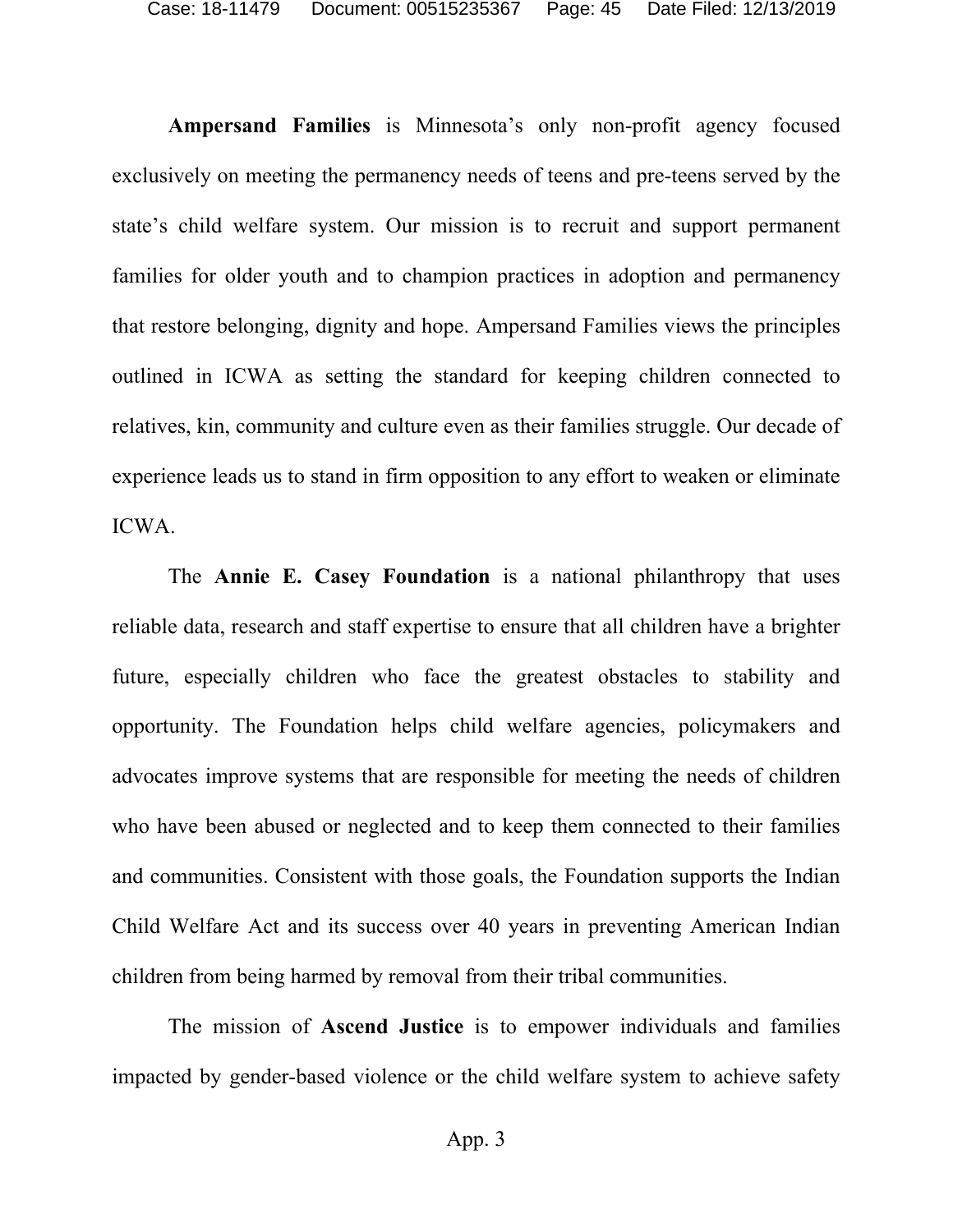and stability through holistic legal advocacy and system reform. The organization is working toward building strong communities where people have the power to navigate fair systems and overcome violence. Its family defense division focuses its legal expertise on providing a wide range of strategies for families who must navigate child protection investigations that often lead to unjustified and traumatic family separations. Ascend Justice is based in Chicago and provides advice and direct representation in investigations and appeals to hundreds of Illinois parents each year through its staffed legal services and pro bono program, and it also pursues impact litigation and policy advocacy to change systemic practices that hurt families.

**Black Administrators in Child Welfare, Inc.** ("BACW") is the nation's oldest member organization devoted to ensuring that the racial, ethnic and cultural experiences of Black children and families are recognized, understood and served by child welfare agencies. BACW's membership consists of individuals and agencies, both public and private, that provide services to all children and families engaged in the child welfare system. Since its inception in 1972, BACW has advanced best practices in child welfare with an intentional focus on meeting the unique needs of American children of African heritage. BACW supports both the letter and the spirit of the Indian Child Welfare Act in its role to preserve families of Native American heritage.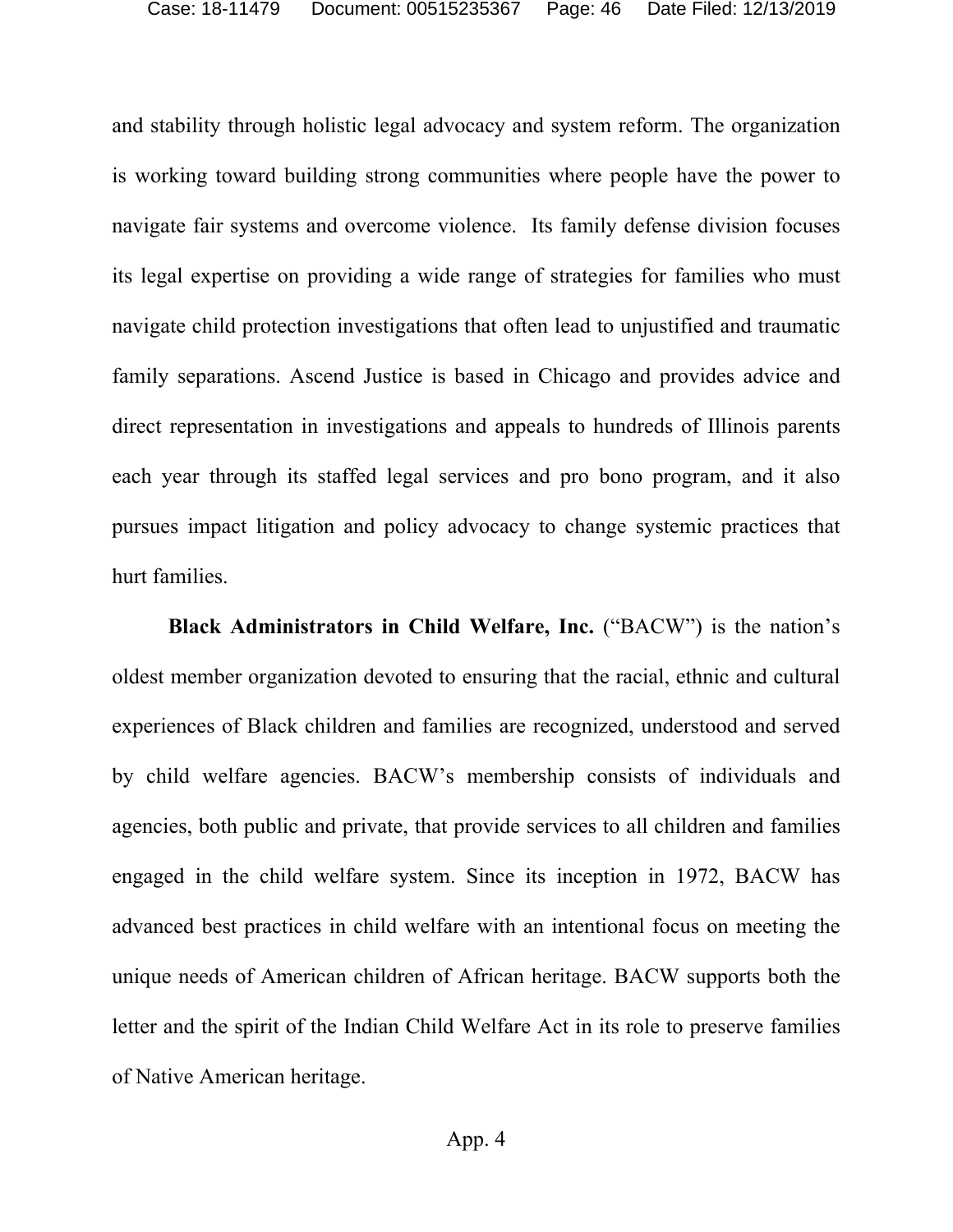Founded by former U.S. Senator Byron Dorgan, the **Center for Native American Youth** ("CNAY") is a policy program within the Aspen Institute, headquartered in Washington, DC. CNAY is a national advocacy organization working to improve the health, safety, and overall well-being of Native American youth ages 24 and under. The vision of CNAY is for all Native American youth to lead full and healthy lives, to have equal access to opportunity, and to draw strength from their culture and inspire one another. CNAY strives to bring greater national attention to the issues facing Native American youth while fostering community-driven solutions, with special emphasis on youth suicide prevention.

The **Center for the Study of Social Policy** ("CSSP") is a national nonprofit organization dedicated to building a racially, socially, and economically just society. We are committed to ensuring that all children and youth served by public systems achieve positive outcomes and have opportunities to maximize their potential. We advocate with and for children, youth and families marginalized by ineffective public policies and institutional practices to ensure systems are not only organized to be responsive to their needs but also to promote their well-being. CSSP serves as a federal court-appointed monitor in several states engaged in system improvement while under a class action Settlement Agreement—and are recognized for our work in reforming public systems to better serve families. Central to this work is a focus on transforming child welfare systems to effectively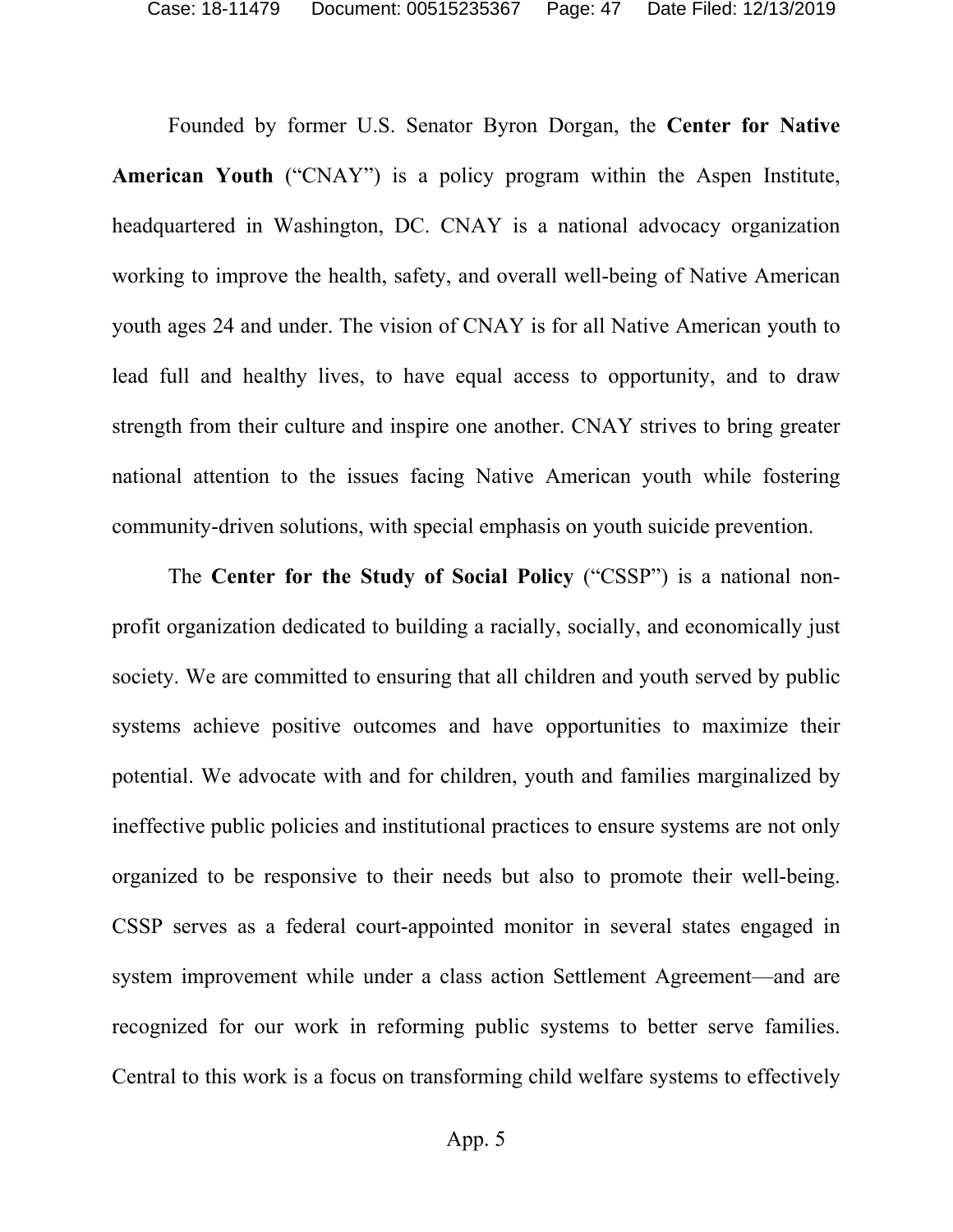serve children and families, including American Indian/Alaska Native children and families, who are disproportionately involved with child welfare systems and experience disparate outcomes once involved compared to other children and families. CSSP recognizes the historical trauma inflicted on American Indian/Alaska Native children and families and supports their right to remain together when safe and possible and remain within their home communities when they are placed in out of home placements. Further, CSSP recognizes the critical role that the Indian Child Welfare Act plays in ensuring that American Indian/Alaska Native children and families are not unnecessarily separated and when temporary separation is necessary, that children are able to remain connected to their home and community.

**Children and Family Futures** is a national non-profit organization based in Lake Forest, California, focused on improving outcomes for children and their families at the intersections of child welfare and substance use disorder treatment agencies and the courts. For twenty-five years we have worked with public and private agencies in all fifty states and tribal organizations to help these systems collaborate better and meet the treatment needs of this population of families. Our roles in providing technical assistance and evaluation support have enabled us to help these agencies improve their outcomes, consistent with federal and state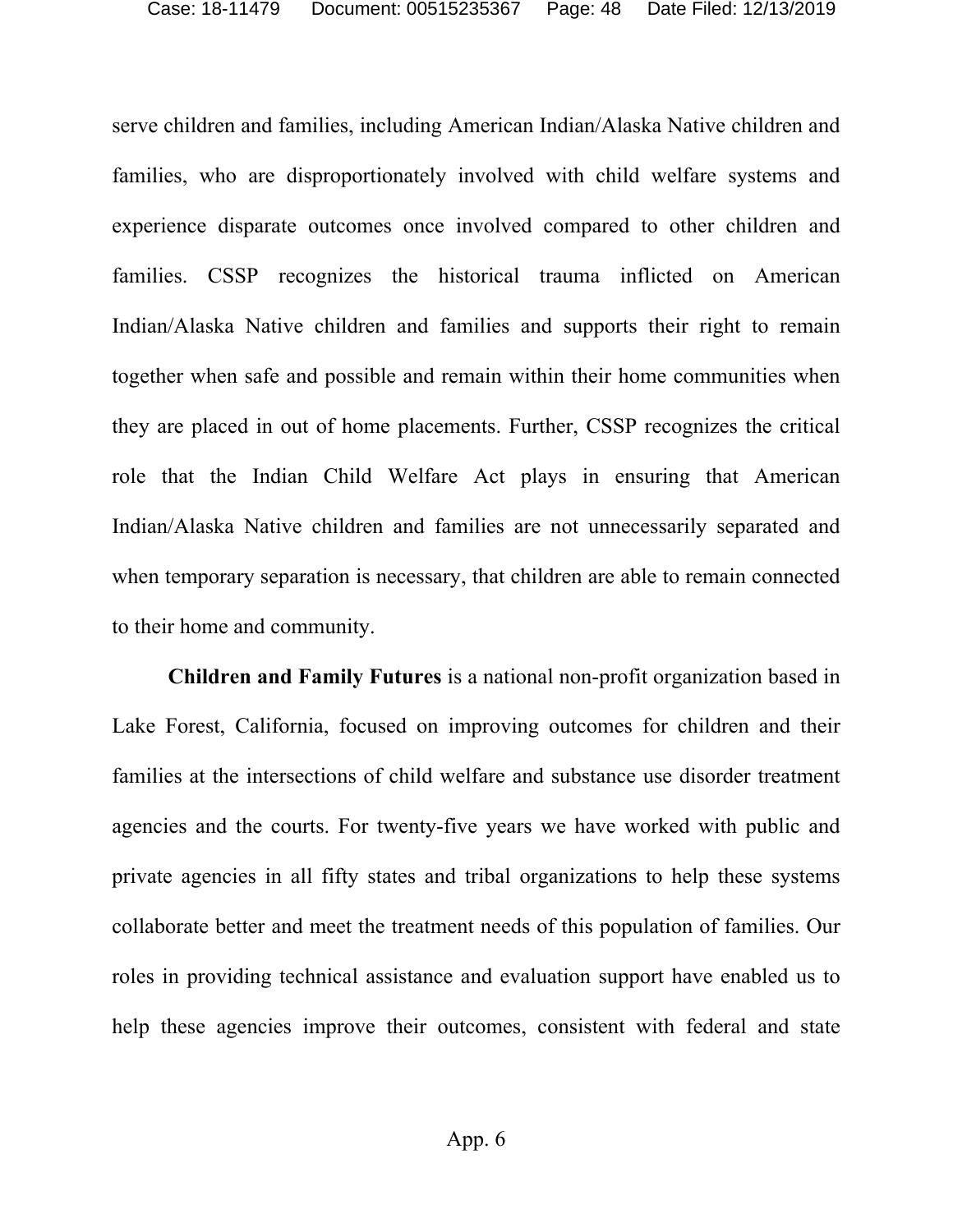requirements including the critical family and cultural relationships supported by the Indian Child Welfare Act.

The **Children's Defense Fund** ("CDF") Leave No Child Behind® mission is to ensure every child a Healthy Start, a Head Start, a Fair Start, a Safe Start and a Moral Start in life and successful passage to adulthood with the help of caring families and communities. CDF has worked relentlessly for more than four decades to ensure a level playing field for all children, with special attention to the needs of poor children and children of color. We seek to lift children out of poverty, ensure them quality health care, offer them quality early childhood and education experiences, and protect children at risk of entering the child welfare or juvenile justice systems. Since our earliest days, we have sought to rid the child welfare system of the pervasive anti-family bias that too often shapes decisions about children. CDF works collaboratively at the federal, state and local levels to achieve reforms to keep children safely with family, and when that is not possible to ensure children are placed in the most family-like settings appropriate within reasonable proximity to their families and community, to seek safe timely reunification with help for both parents and children, and only when reunification is not appropriate, to move children promptly to new permanent families through adoption or kinship guardianship.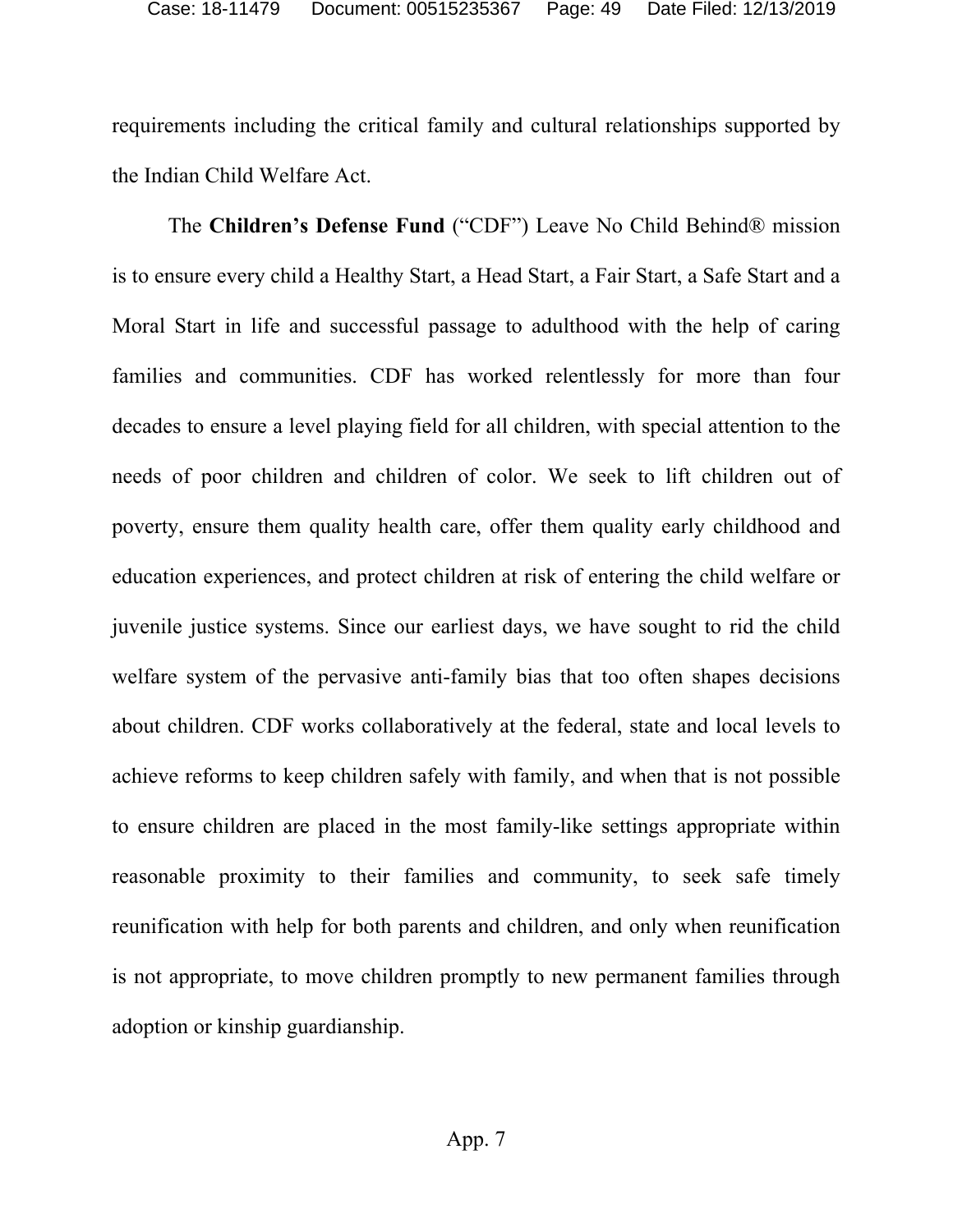**Children's Law Center of California** (www.clccal.org) is a non-profit, public interest law firm that serves as appointed counsel for children under the jurisdiction of the juvenile dependency courts in Los Angeles, Placer, and Sacramento Counties. Children's Law Center of California is the largest children's legal services organization in the nation, representing over 33,000 abused and neglected children at any given time. Our attorneys provide an unparalleled level of child advocacy expertise in dependency proceedings and in a host of related hearings that seek to ensure the wellbeing and future success of each child. Children's Law Center of California is a driving force in local, state and national policy change and child welfare system reform.

The **Children's Law Section** is a recognized section of the State Bar of Michigan. The Section has over 400 members who are attorneys and judges practicing in Michigan's child welfare system. Working together, the Section's members make crucial decisions each day that directly and substantially affect the lives of children and families. The Section provides services to its membership in the form of educational seminars, advocating and commenting on proposed legislation relating to child welfare law topics, and filing *amicus curiae* briefs in selected child welfare law cases filed in Michigan and Federal Courts. The Section, because of its active and exclusive involvement in the field of child welfare law, and as part of the State Bar of Michigan, has an interest in the development of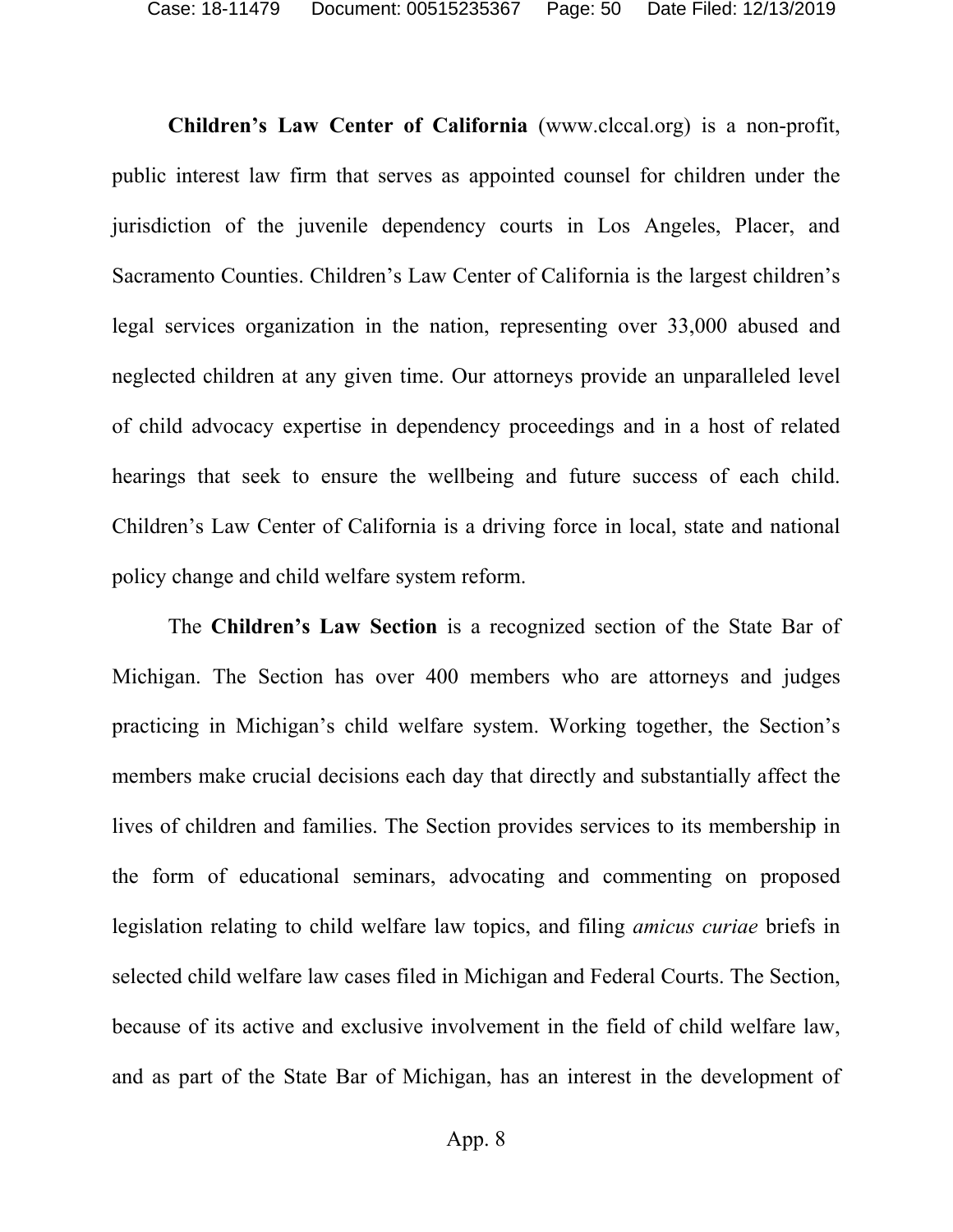sound legal principles in all of these legal areas. The instant case is of particular interest to members of the Children's Law Section because it concerns ICWA, an essential and important federal law which protects Native American children, families, and culture. Michigan's Indian Family Preservation Act (MIFPA) is directly related to the ICWA, and mirrors the important policy goals and efforts ICWA was intended to address. The Children's Law Section believes strongly that ICWA helps to preserve and protect Native American children, families, and culture, and does so legally and constitutionally.

The **Children's Trust Fund Alliance** is a national leader in preventing child abuse and neglect and strengthening families. Its mission includes efforts to promote and support a system of services, laws, practices and attitudes that supports families by enabling them to provide their children with safe, healthy, and nurturing childhoods. It is the only national organization that supports all aspects of the work of state children's trust and prevention funds, which are special funds established in state law, funded by a variety of state revenue sources or donations, and dedicated to family strengthening and child abuse and neglect prevention programs. The Alliance provides training, technical assistance, and publications that support effective child and family practices throughout the country, including a 14-hour online training in how to help families build protective factors that have been shown to increase the health and well-being of children and families.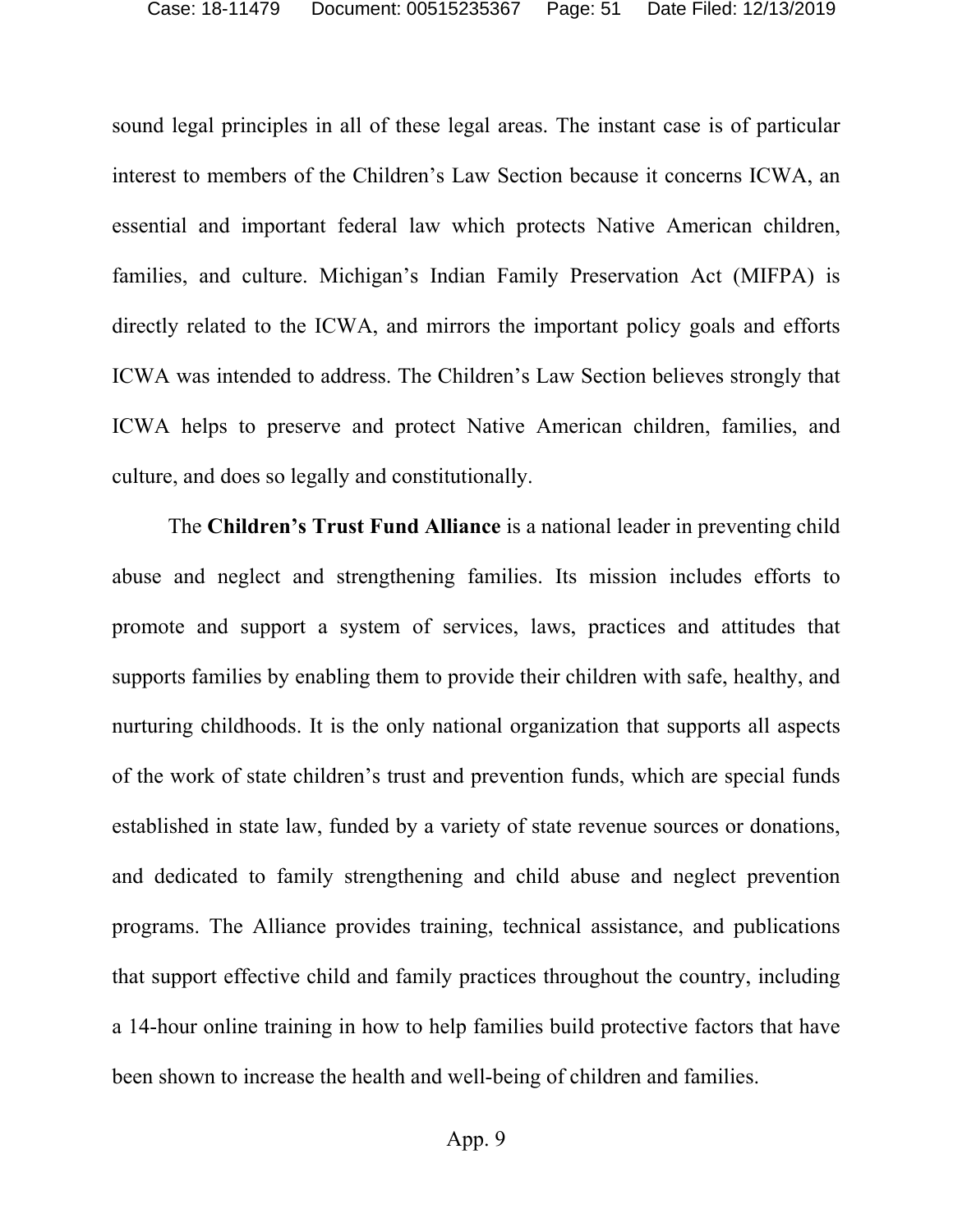Established in 1920, the **Child Welfare League of America** ("CWLA") is the nation's oldest and largest membership-based child welfare organization. CWLA is a coalition of public and private agencies serving children and families who are vulnerable, including those in tribal communities, by advancing standards of excellence, accreditation, and the best research-based practices with respect to child welfare work. In particular, CWLA is recognized nationally as the standardsetter for child welfare services and publishes thirteen "Standards of Excellence" as a means to achieve professionalism and uniformity in the administration of child welfare services, including in particular Standards of Excellence for Adoption Services. CWLA adheres to and supports ICWA in its Standards of Excellence. CWLA's Standards also influence and improve child welfare practices throughout North America, as well as inform the Standards of Accreditation for agency administration, management, and service delivery for accredited child welfare agencies.

**FosterAdopt Connect** is a non-profit based in Missouri and Kansas dedicated to increasing the quality of life experienced by foster and adopted children and all children who experience significant abuse and neglect, by providing support and advocacy to create a more caring and effective child welfare system. We believe the best place for a child to begin healing from abuse and neglect is in the home of a dedicated, loving caregiver. Each of our innovative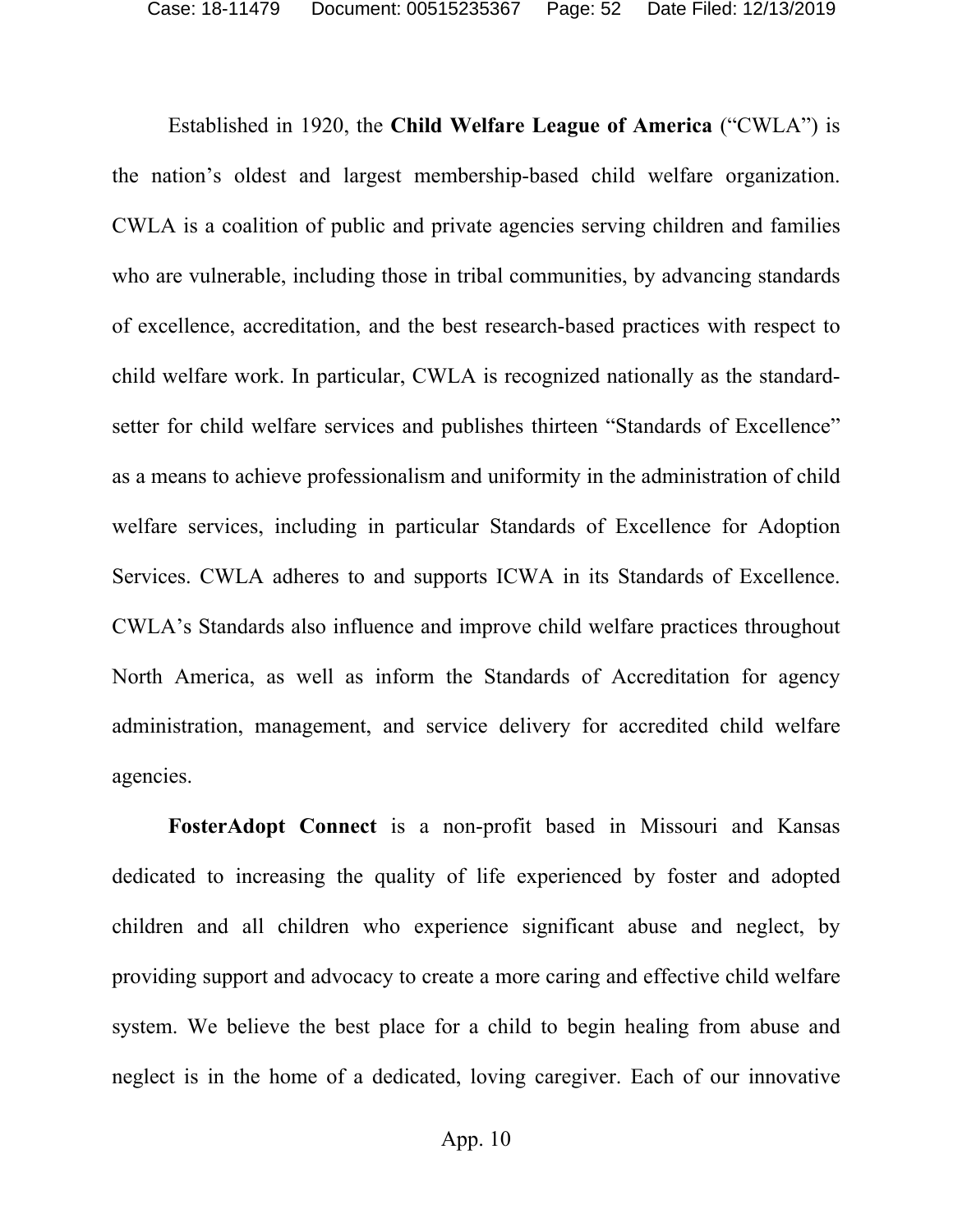programs and services directly benefit foster families and children by encouraging the practice of new, evidence-based techniques and strategies for caregiving, and by connecting families to a wide network of peers who can provide individualized support and advocacy. We envision a future where every abused and neglected child receives the services needed to thrive, and where families receive the support to be effective caregivers.

**Foster Care Alumni of America** ("FCAA"), a national organization of alumni of the foster care system, was formed in 2004. Its vision is to ensure a high quality of life for those in and from foster care through the collective voice of alumni. FCAA hopes to erase the differences in opportunities and outcomes that exist for people in and from foster care compared to those who have not experienced foster care. FCAA also believes that alumni of foster care possess an expertise about foster care that is not available anywhere else. Alumni's experiences have taught that, when best practices, standards and laws like those embodied in ICWA are not followed, the lives of children in foster care can be drastically affected, in some cases allowing children to linger in the foster care system until they age out. Upon leaving foster care, children may no longer have any connection to their birth family, and may also lack alternative permanent connections that could help and support them. FCAA supports ICWA and other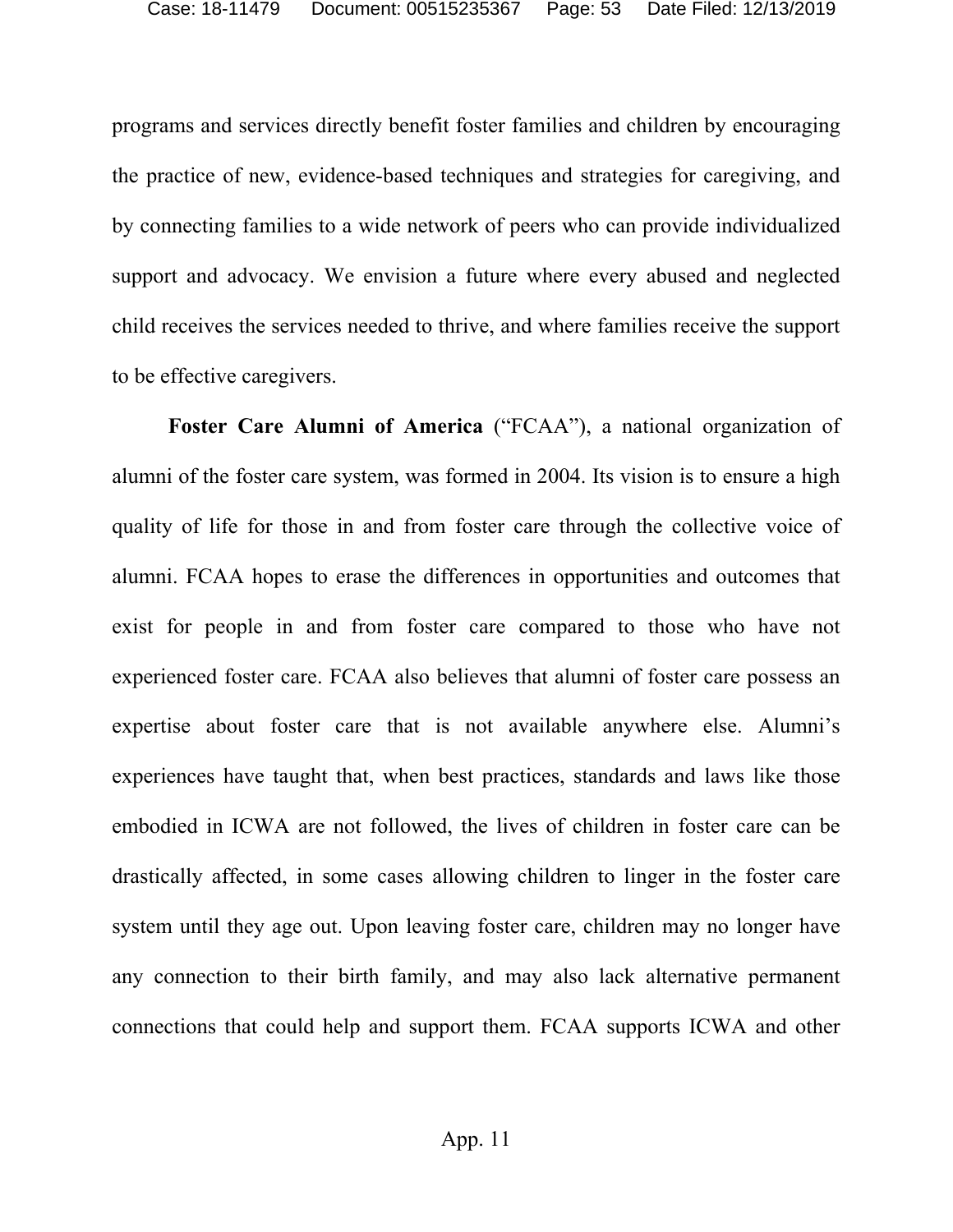policies, practices, and laws that ensure that young people in foster care are afforded the best opportunity to grow and lead successful lives.

**FosterClub** is the national network of young people in foster care. FosterClub's mission is to lead the efforts of young people in and from foster care to become connected, educated, inspired, and represented so that they can realize their personal potential and contribute to a better life for their peers. For over a decade, FosterClub has provided foster youth a place to turn for advice, information, and hope. With over 32,000 members, FosterClub elevates the collective voice of young people who have experienced foster care, including Native American youth involved with the child welfare system. FosterClub's young leaders engage and inform policymakers, practitioners, and the public about the critical needs of children and youth through first-hand stories about what life is like in the foster care system.

**Generations United** is a proven, effective advocate for children, youth and older adults in communities and in Washington, DC focusing on issues that connect the generations. Generations United is home to the National Center on Grandfamilies, a leading voice for issues affecting families headed by grandparents and other relatives. Generations United leads an advisory group of organizations and caregivers that set the national agenda to advance public will in support of these families. Center staff conduct federal advocacy, provide technical assistance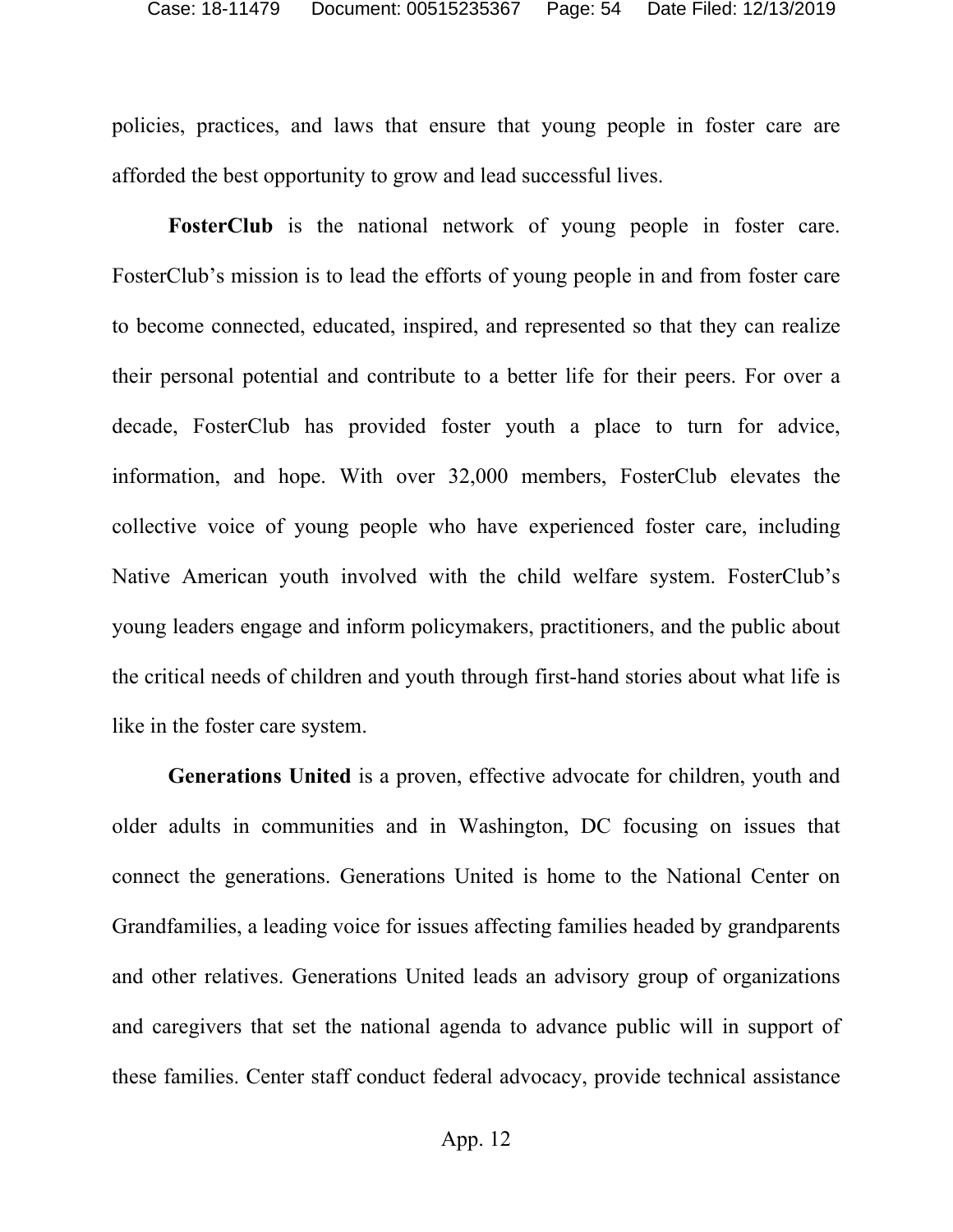to state-level practitioners and advocates, and train grandfamilies to advocate for themselves. Generations United provides a range of information and resources available at gu.org and grandfamilies.org.

**National Advocates for Pregnant Women** ("NAPW") is a non-profit organization that advocates for the rights, health, and dignity of all people, focusing particularly on pregnant and parenting women, and those who are most likely to be targeted for state control and punishment. Through litigation, organizing, and public education, NAPW advances the principles of reproductive justice, including the right to decide whether and when to have children, and to be able to parent one's children without unnecessary government intervention.

Founded in 1977, the **National Association of Counsel for Children** ("NACC") is a  $501(c)(3)$  non-profit child advocacy and professional membership association dedicated to enhancing the well-being of America's children. The NACC works to strengthen legal advocacy for children and families by promoting well resourced, high quality legal advocacy; implementing best practices; advancing systemic improvement in child serving agencies, institutions and court systems; and promoting a safe and nurturing childhood through legal and policy advocacy. NACC programs which serve these goals include training and technical assistance, the national children's law resource center, the attorney specialty certification program, policy advocacy, and the *amicus curiae* program. Through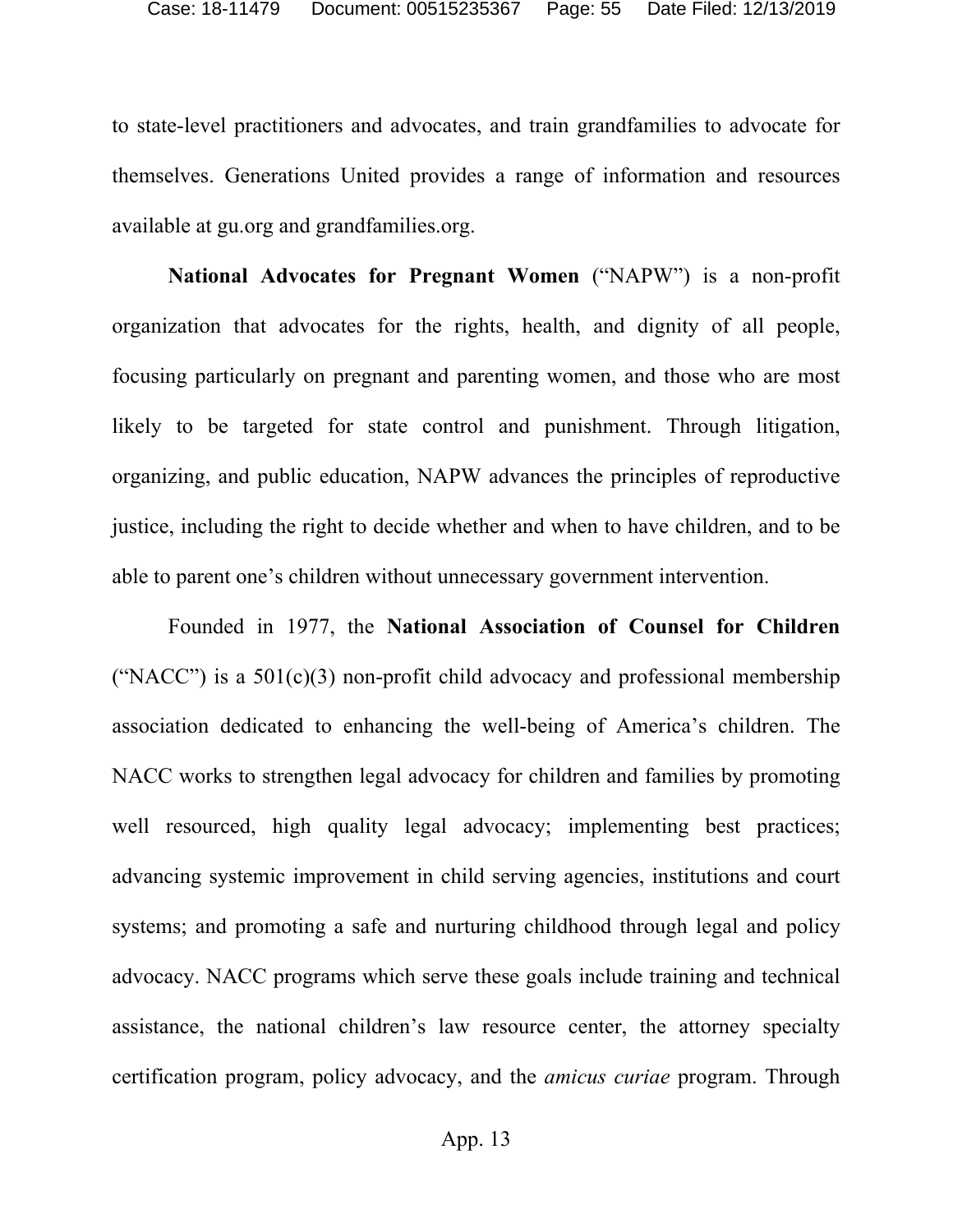the *amicus curiae* program, the NACC has filed numerous briefs involving the legal interests of children and families in state and federal appellate courts and the Supreme Court of the United States.

The **National Center on Adoption and Permanency** ("NCAP") is a unique non-profit organization that provides a full range of multidisciplinary services, resources and information relating to adoption, foster care and child welfare. NCAP's mission is to reshape permanency-related policy and practice in the U.S. so that they progress beyond their primary, traditional goal of ensuring that all children live in safe, permanent, loving homes—with their families of origin when possible, and in new families when necessary—to a new paradigm with a morevital objective: enabling those children and their families to succeed.

**Nebraska Appleseed** is a non-profit organization that fights for justice and opportunity for all Nebraskans. Nebraska Appleseed has done significant work to address systemic issues affecting Nebraska's foster care system. Nebraska Appleseed has an interest in this case because it presents a systemic issue of public interest involving the Indian Child Welfare Act and the full enforcement of ICWA is at the core of a fair system of justice for Native American children and families.

The **North American Council on Adoptable Children** ("NACAC") was founded in 1974 by adoptive parents to meet the needs of children waiting for permanent families and the families who adopt them. NACAC promotes and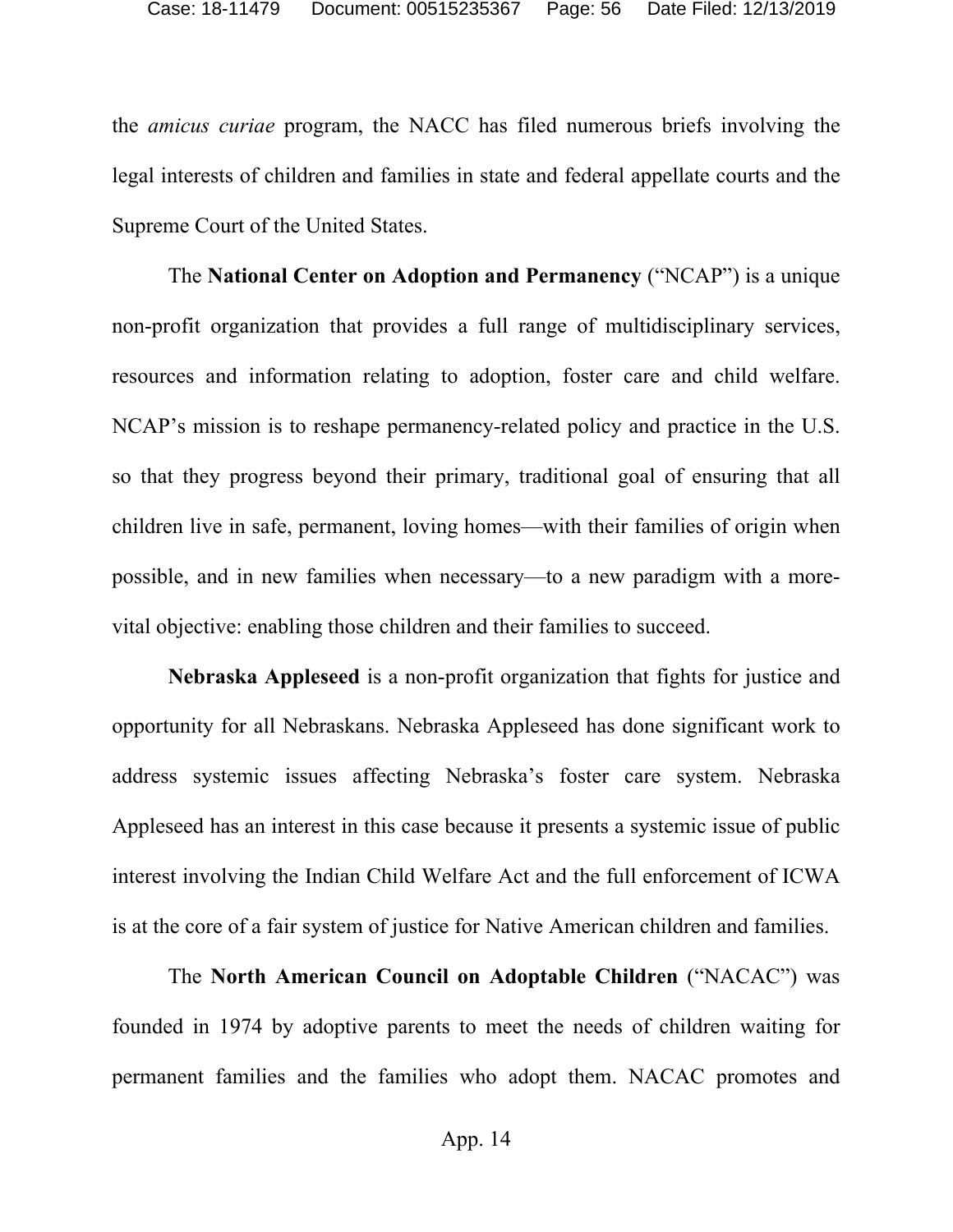supports permanent families for children and youth in the United States and Canada who are in state care, especially those in foster care and those who have special needs. Dedicated to the belief that every child deserves a permanent, loving family, NACAC's activities include advocacy, parent leadership development, adoption support, and education and information sharing. NACAC produces conferences, position statements, articles, and publications highlighting best practices in child welfare and adoption. NACAC fully supports ICWA and several of its position statements highlight the practices codified in ICWA as best practices for all children and youth.

The mission of the **Northwest Adoption Exchange** ("NWAE") is finding adoptive families for the children in foster care, supporting the families who come forward, and educating and advocating for excellence in child welfare. Recognized as a leader in the field of special needs adoptions, NWAE maintains a professional profile gallery that spotlights children in Washington, Oregon, Idaho, and Alaska who are waiting for adoptive homes, and offers resources and education for families who are seeking to adopt. The NWAE also supports the caseworkers who advocate on behalf of children and represent families with information and guidance.

**Oregon Post Adoption Resource Center**'s ("ORPARC") mission is to provide ongoing support, education, information, assistance, and referral services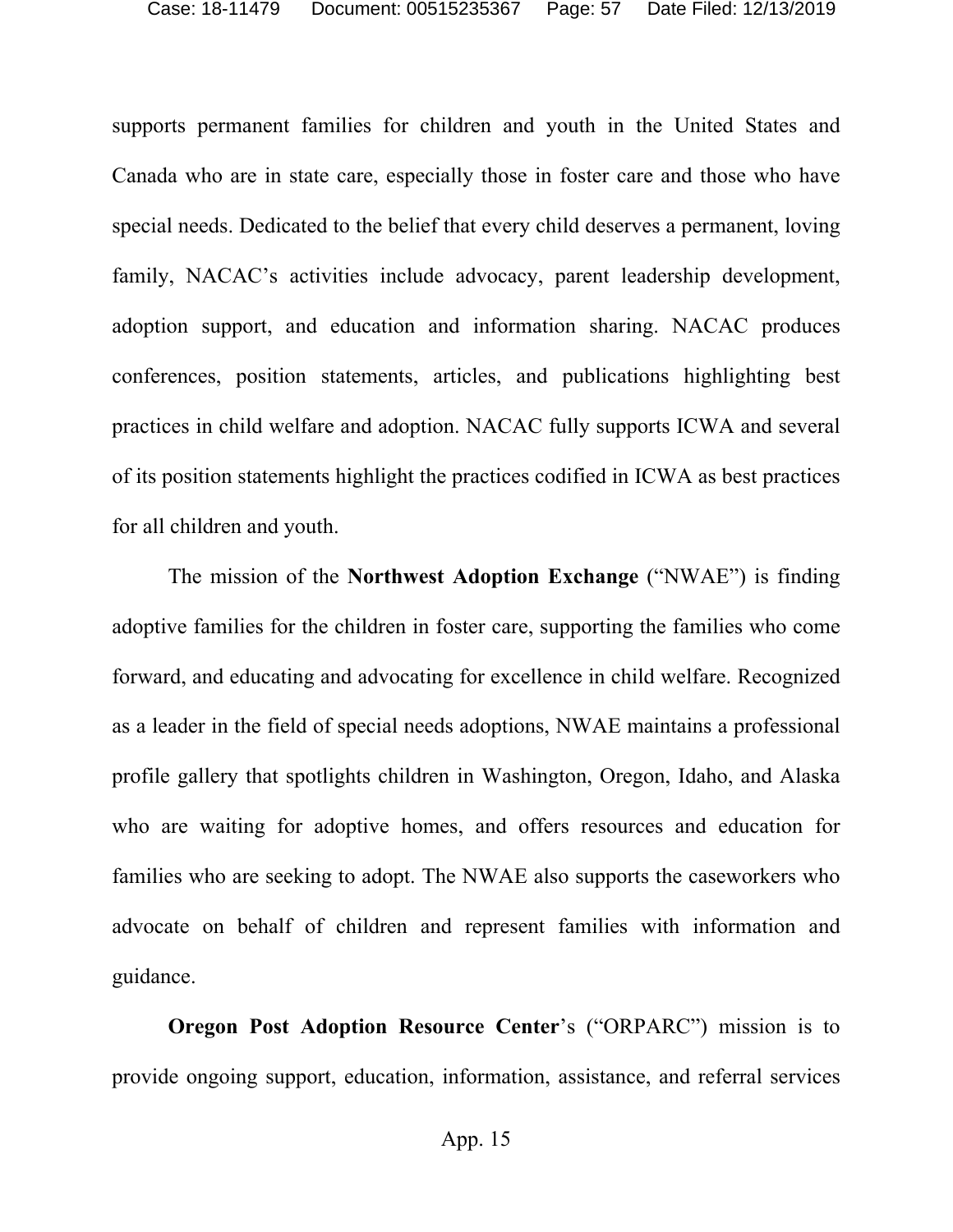to post adoptive families and assisted guardianship families statewide. In the mid 1990's, as the number of state adoptive families surged, so did the acute need for post placement support. Together with the Oregon Department of Human Services, a conscientious group of citizens gathered input from families, professionals and stakeholders to innovate an answer: a statewide post adoption resource center. ORPARC was one of the first nationally of its kind, focused intentionally on adoptive family support, referral and response.

**Spaulding for Children**, a private, non-profit child welfare agency, was established in 1968 when several entities, each seeking a way to make life better for children without families, joined together. Spaulding for Children finds permanent homes for children that are in the public child welfare system and supports families in maintaining their children safely in their homes. It was one of the first agencies in the country that specialized in finding and training adoptive families for the placement of children with disabilities and other challenges.

The **Tribal Law and Policy Institute** is a Native American operated nonprofit corporation organized to design and deliver education, research, training, and technical assistance programs which promote the enhancement of justice in Indian country and the health, well-being, and culture of Native peoples. We provide training and technical assistance to hundreds of tribal courts and state partners. We believe that children are sacred. We believe the Indian Child Welfare Act is